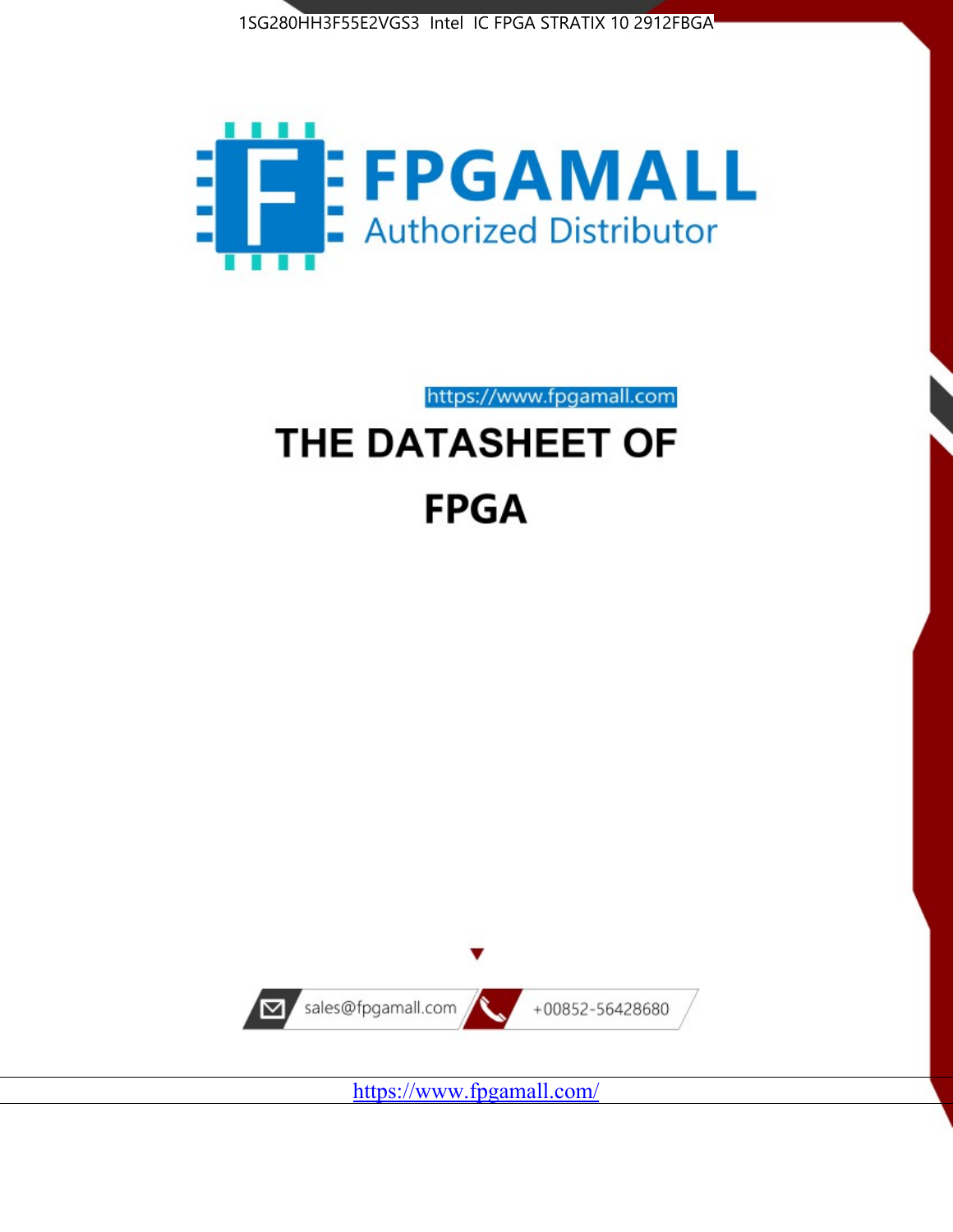

# **Intel® Stratix® 10 GX/SX Device Overview**



**S10-OVERVIEW | 2020.04.30** Latest document on the web: **[PDF](https://www.intel.com/content/dam/www/programmable/us/en/pdfs/literature/hb/stratix-10/s10-overview.pdf)** | **[HTML](https://www.intel.com/content/www/us/en/programmable/documentation/joc1442261161666.html)**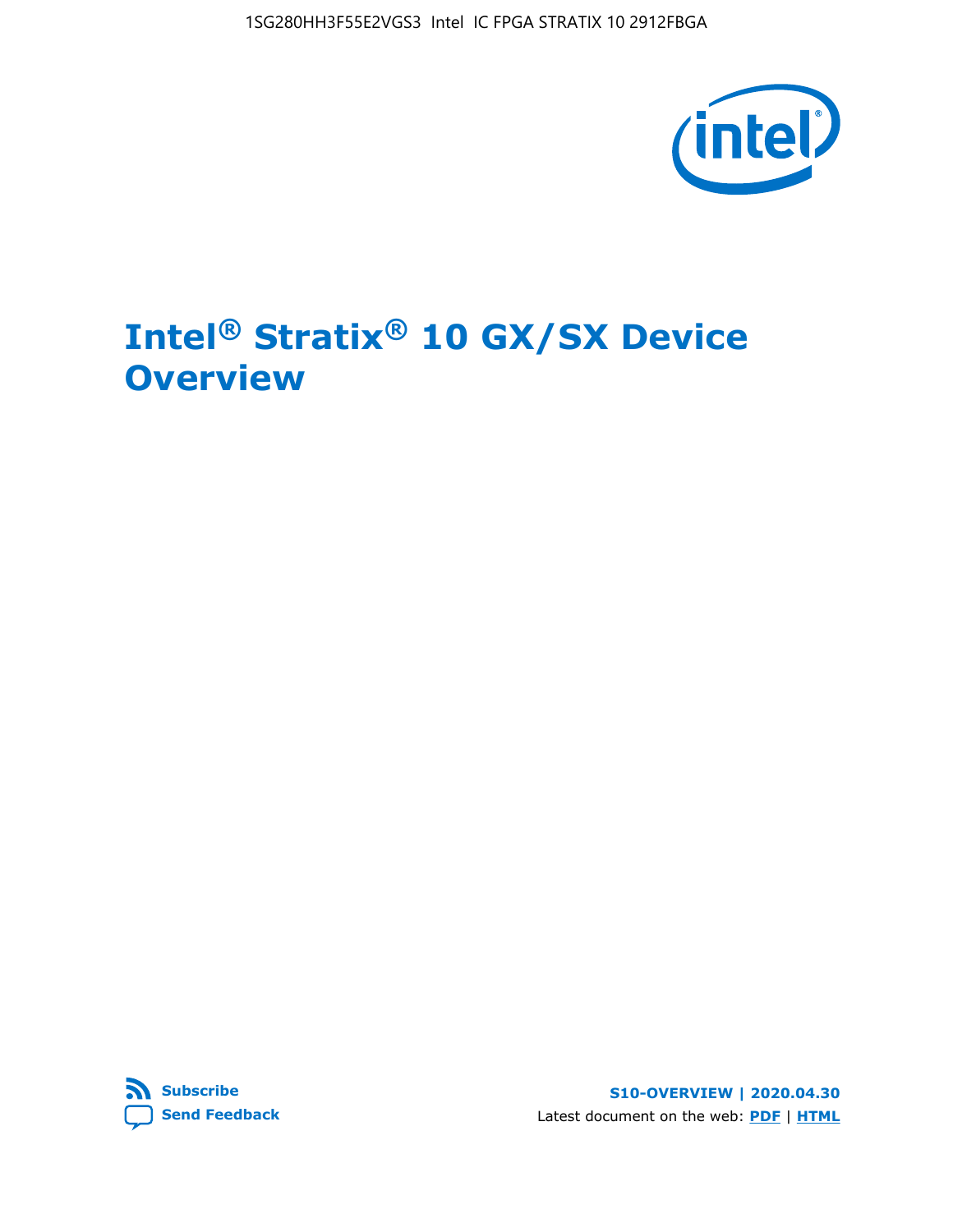

*Contents*

# **Contents**

| 1.26. Document Revision History for the Intel Stratix 10 GX/SX Device Overview36 |  |
|----------------------------------------------------------------------------------|--|

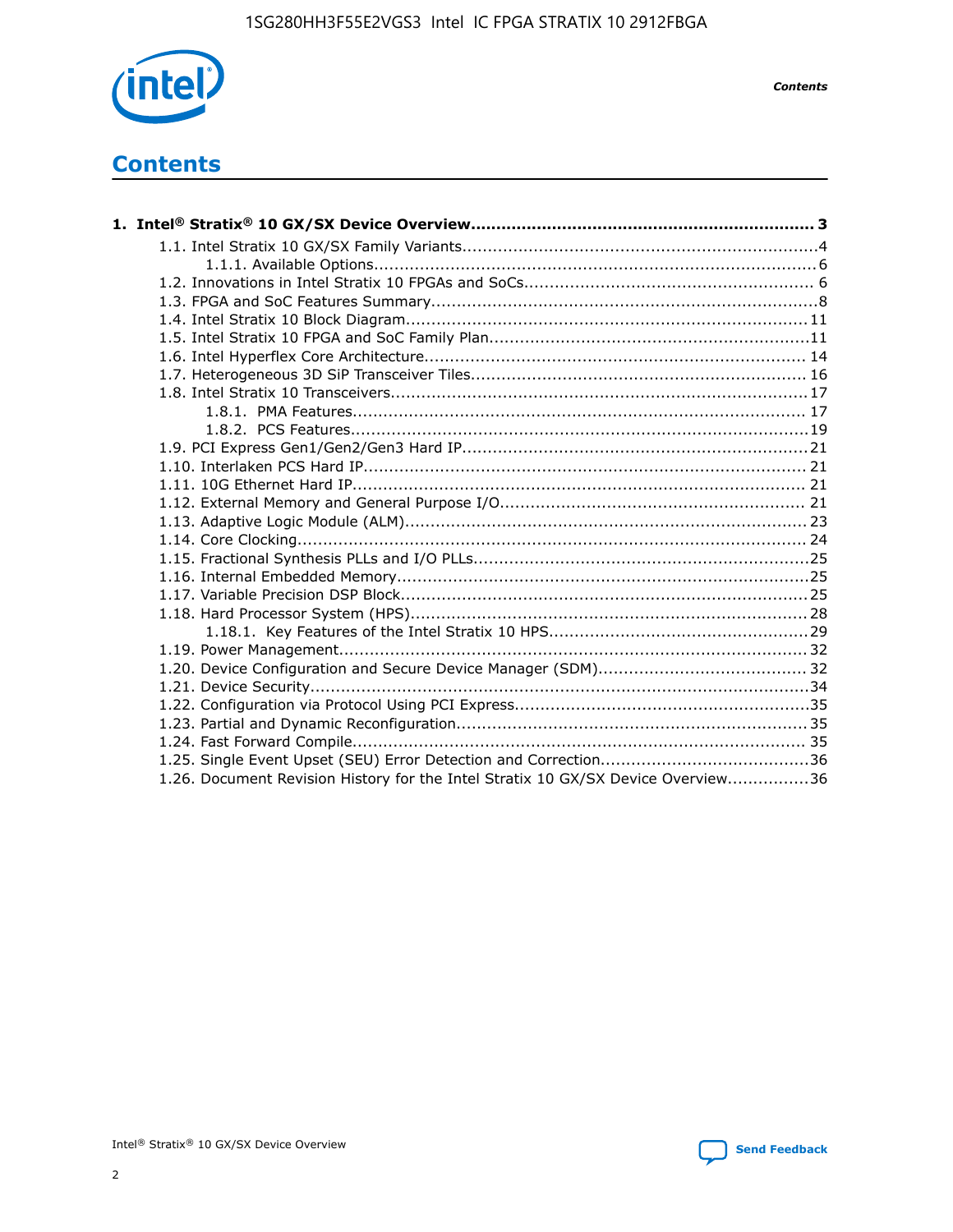**S10-OVERVIEW | 2020.04.30**

**[Send Feedback](mailto:FPGAtechdocfeedback@intel.com?subject=Feedback%20on%20Intel%20Stratix%2010%20GX/SX%20Device%20Overview%20(S10-OVERVIEW%202020.04.30)&body=We%20appreciate%20your%20feedback.%20In%20your%20comments,%20also%20specify%20the%20page%20number%20or%20paragraph.%20Thank%20you.)**



# **1. Intel® Stratix® 10 GX/SX Device Overview**

Intel's 14 nm Intel® Stratix® 10 GX FPGAs and SX SoCs deliver 2X the core performance and up to 70% lower power over previous generation high-performance FPGAs.

Featuring several groundbreaking innovations, including the all new Intel Hyperflex™ core architecture, this device family enables you to meet the demand for everincreasing bandwidth and processing performance in your most advanced applications, while meeting your power budget.

With an embedded hard processor system (HPS) based on a quad-core 64 bit Arm\* Cortex\*-A53, the Intel Stratix 10 SoC devices deliver power efficient, application-class processing and allow designers to extend hardware virtualization into the FPGA fabric. Intel Stratix 10 SoC devices demonstrate Intel's commitment to high-performance SoCs and extend Intel's leadership in programmable devices featuring an Arm-based processor system.

Important innovations in Intel Stratix 10 FPGAs and SoCs include:

- All new Intel Hyperflex core architecture delivering 2X the core performance compared to previous generation high-performance FPGAs
- Intel 14 nm tri-gate (FinFET) technology
- Heterogeneous 3D System-in-Package (SiP) technology
- Core fabric with up to 10.2 million logic elements (LEs)
- Up to 96 full duplex transceiver channels on heterogeneous 3D SiP transceiver tiles
- Transceiver data rates up to 28.3 Gbps chip-to-chip/module and backplane performance
- M20K (20 Kb) internal SRAM memory blocks
- Fractional synthesis and ultra-low jitter LC tank based transmit phase locked loops (PLLs)
- Hard PCI Express<sup>®</sup> Gen3 x16 intellectual property (IP) blocks
- Hard 10GBASE-KR/40GBASE-KR4 Forward Error Correction (FEC) in every transceiver channel
- Hard memory controllers and PHY supporting DDR4 rates up to 2666 Mbps per pin
- Hard fixed-point and IEEE 754 compliant hard floating-point variable precision digital signal processing (DSP) blocks with up to 10 TFLOP compute performance with a power efficiency of 80 GFLOP per Watt
- Quad-core 64 bit Arm Cortex-A53 embedded processor running up to 1.5 GHz in SoC family variants
- Programmable clock tree synthesis for flexible, low power, low skew clock trees

Intel Corporation. All rights reserved. Agilex, Altera, Arria, Cyclone, Enpirion, Intel, the Intel logo, MAX, Nios, Quartus and Stratix words and logos are trademarks of Intel Corporation or its subsidiaries in the U.S. and/or other countries. Intel warrants performance of its FPGA and semiconductor products to current specifications in accordance with Intel's standard warranty, but reserves the right to make changes to any products and services at any time without notice. Intel assumes no responsibility or liability arising out of the application or use of any information, product, or service described herein except as expressly agreed to in writing by Intel. Intel customers are advised to obtain the latest version of device specifications before relying on any published information and before placing orders for products or services. \*Other names and brands may be claimed as the property of others.

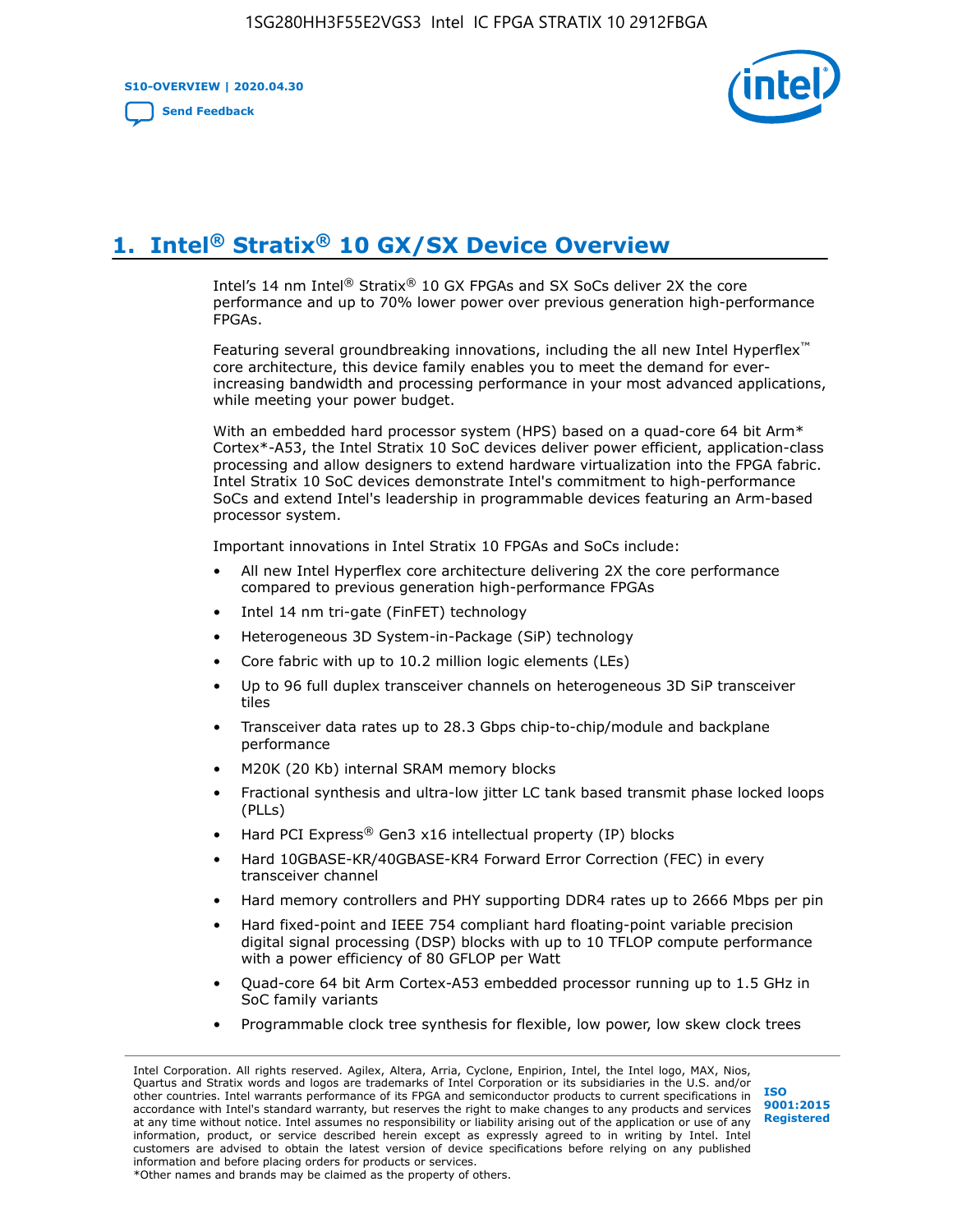

- Dedicated secure device manager (SDM) for:
	- Enhanced device configuration and security
	- AES-256, SHA-256/384 and ECDSA-256/384 encrypt/decrypt accelerators and authentication
	- Multi-factor authentication
	- Physically Unclonable Function (PUF) service and software programmable device configuration capability
- Comprehensive set of advanced power saving features delivering up to 70% lower power compared to previous generation high-performance FPGAs
- Non-destructive register state readback and writeback, to support ASIC prototyping and other applications

With these capabilities, Intel Stratix 10 FPGAs and SoCs are ideally suited for the most demanding applications in diverse markets such as:

- **Compute and Storage**—for custom servers, cloud computing and datacenter acceleration
- **Networking**—for Terabit, 400G and multi-100G bridging, aggregation, packet processing and traffic management
- **Optical Transport Networks**—for OTU4, 2xOTU4, 4xOTU4
- **Broadcast**—for high-end studio distribution, head end encoding/decoding, edge quadrature amplitude modulation (QAM)
- **Military**—for radar, electronic warfare, and secure communications
- **Medical**—for diagnostic scanners and diagnostic imaging
- **Test and Measurement**—for protocol and application testers
- **Wireless**—for next-generation 5G networks
- **ASIC Prototyping**—for designs that require the largest FPGA fabric with the highest I/O count

# **1.1. Intel Stratix 10 GX/SX Family Variants**

Intel Stratix 10 devices are available in FPGA (GX) and SoC (SX) variants.

- **Intel Stratix 10 GX** devices deliver up to 1 GHz core fabric performance and contain up to 10.2 million LEs in the fabric. They also feature up to 96 general purpose transceivers on separate transceiver tiles, and 2666 Mbps DDR4 external memory interface performance. The transceivers are capable of up to 28.3 Gbps short reach and across the backplane. These devices are optimized for FPGA applications that require the highest transceiver bandwidth and core fabric performance, with the power efficiency of Intel's 14 nm tri-gate process technology.
- **Intel Stratix 10 SX** devices have a feature set that is identical to Intel Stratix 10 GX devices, with the addition of an embedded quad-core 64 bit Arm Cortex A53 hard processor system.

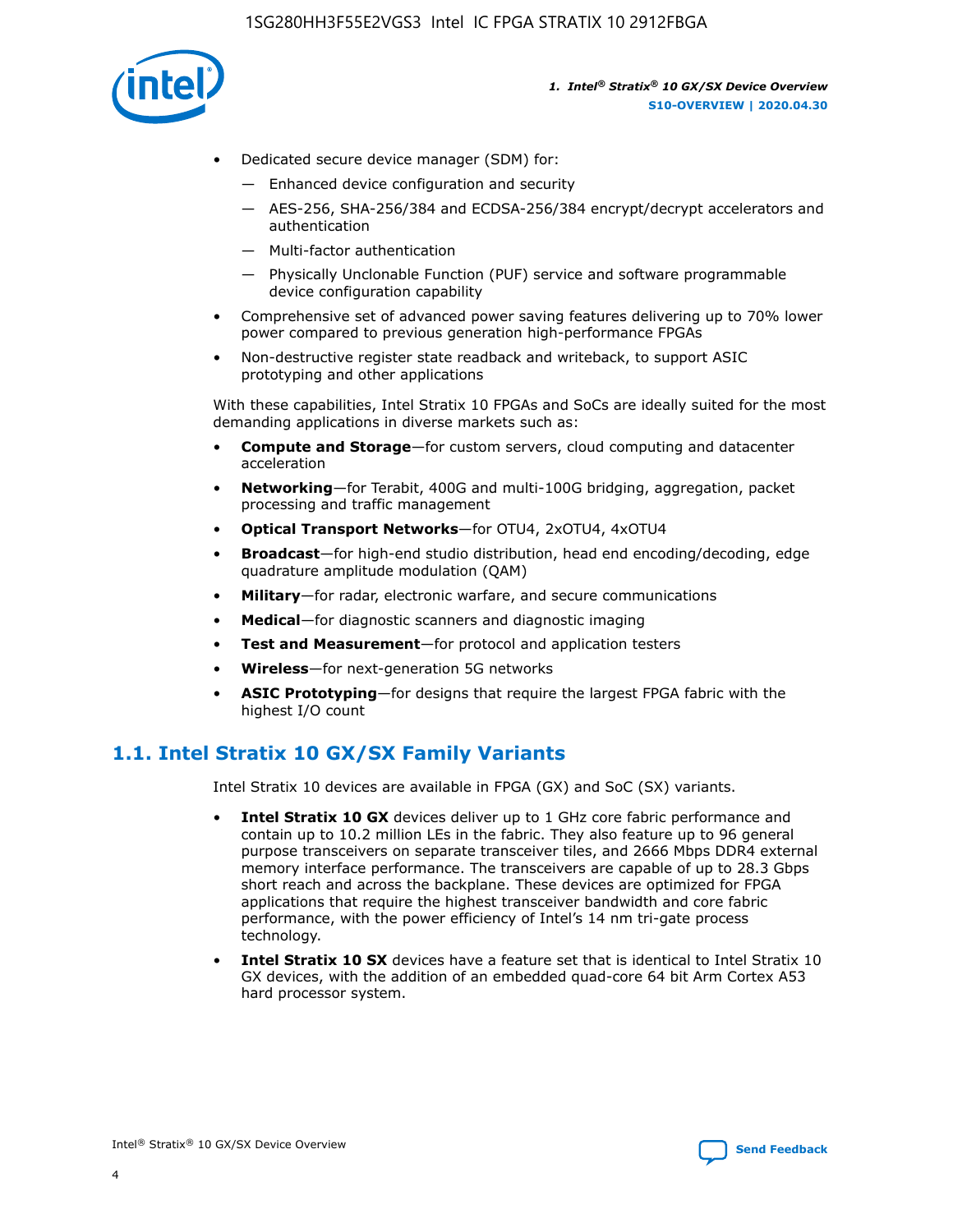

Common to all Intel Stratix 10 family variants is a high-performance fabric based on the new Intel Hyperflex core architecture that includes additional Hyper-Registers throughout the interconnect routing and at the inputs of all functional blocks. The core fabric also contains an enhanced logic array utilizing Intel's adaptive logic module (ALM) and a rich set of high performance building blocks including:

- M20K (20 Kb) embedded memory blocks
- Variable precision DSP blocks with hard IEEE 754 compliant floating-point units
- Fractional synthesis and integer PLLs
- Hard memory controllers and PHY for external memory interfaces
- General purpose IO cells

To clock these building blocks, Intel Stratix 10 devices use programmable clock tree synthesis, which uses dedicated clock tree routing to synthesize only those branches of the clock trees required for the application. All devices support in-system, finegrained partial reconfiguration of the logic array, allowing logic to be added and subtracted from the system while it is operating.

All family variants also contain high speed serial transceivers, containing both the physical medium attachment (PMA) and the physical coding sublayer (PCS), which can be used to implement a variety of industry standard and proprietary protocols. In addition to the hard PCS, Intel Stratix 10 devices contain multiple instantiations of PCI Express hard IP that supports Gen1/Gen2/Gen3 rates in x1/x2/x4/x8/x16 lane configurations, and hard 10GBASE-KR/40GBASE-KR4 FEC for every transceiver. The hard PCS, FEC, and PCI Express IP free up valuable core logic resources, save power, and increase your productivity.

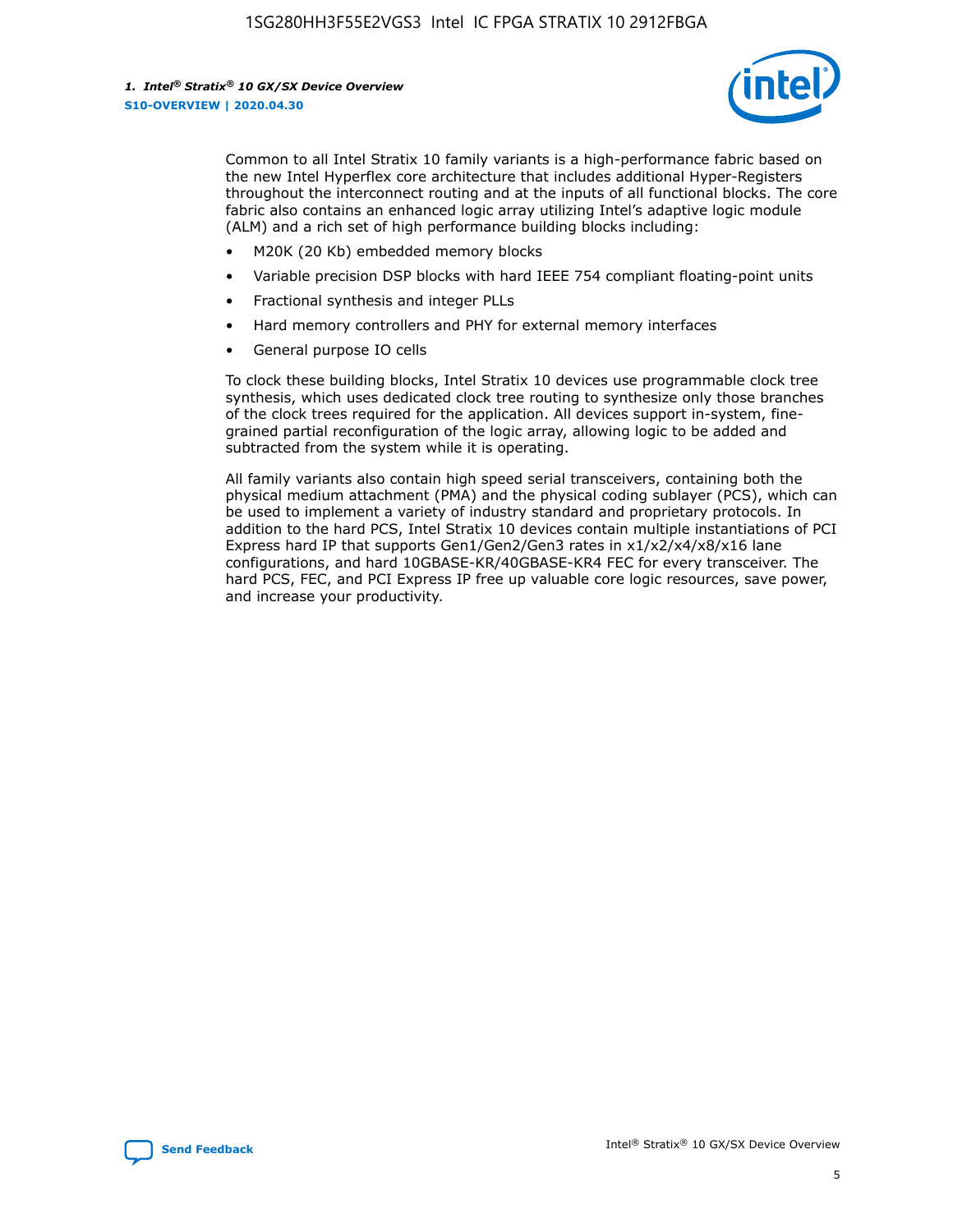

# **1.1.1. Available Options**

#### **Figure 1. Sample Ordering Code and Available Options for Intel Stratix 10 Devices**



3. Contact My Intel support to order AS suffix devices.

#### **Related Information**

[My Intel Support](https://www.intel.com/content/www/us/en/programmable/my-intel/mal-home.html)

# **1.2. Innovations in Intel Stratix 10 FPGAs and SoCs**

Intel Stratix 10 FPGAs and SoCs deliver many significant improvements over the previous generation high-performance Stratix V FPGAs.

#### **Table 1. Key Features of Intel Stratix 10 Devices Compared to Stratix V Devices**

| <b>Feature</b>            | <b>Stratix V FPGAs</b>                                           | <b>Intel Stratix 10 FPGAs and SoCs</b>                                        |  |
|---------------------------|------------------------------------------------------------------|-------------------------------------------------------------------------------|--|
| <b>Process technology</b> | 28 nm TSMC (planar<br>transistor)                                | 14 nm Intel tri-gate (FinFET)                                                 |  |
| Hard processor core       | None                                                             | Quad-core 64 bit Arm Cortex-A53<br>(SoC only)                                 |  |
| Core architecture         | Conventional core architecture<br>with conventional interconnect | Intel Hyperflex core architecture with<br>Hyper-Registers in the interconnect |  |
|                           |                                                                  | continued                                                                     |  |

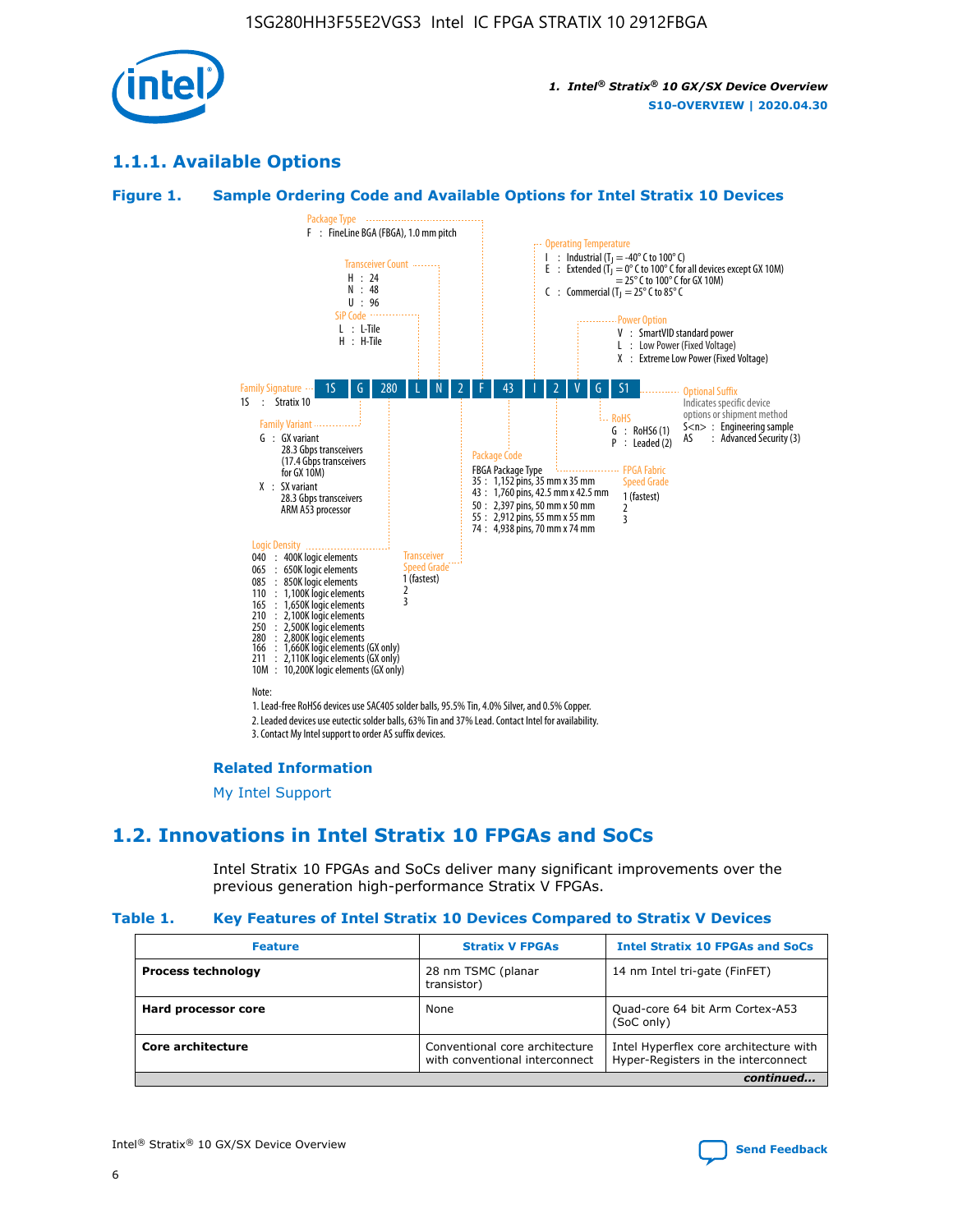

| <b>Feature</b>                                   | <b>Stratix V FPGAs</b>                                                              | <b>Intel Stratix 10 FPGAs and SoCs</b>                                                                                                       |
|--------------------------------------------------|-------------------------------------------------------------------------------------|----------------------------------------------------------------------------------------------------------------------------------------------|
| Core performance                                 | 500 MHz                                                                             | 1 GHz                                                                                                                                        |
| <b>Power dissipation</b>                         | 1x                                                                                  | As low as $0.3x$                                                                                                                             |
| Logic density                                    | <b>952 KLE</b>                                                                      | 10,200 KLE                                                                                                                                   |
| <b>Embedded memory (M20K)</b>                    | 52 Mbits                                                                            | 253 Mbits                                                                                                                                    |
| 18x19 multipliers                                | 3,926                                                                               | 11,520                                                                                                                                       |
|                                                  | Note: Multiplier is 18x18 in<br>Stratix V devices.                                  | Note: Multiplier is 18x19 in Intel<br>Stratix 10 devices.                                                                                    |
| <b>Floating point DSP capability</b>             | Up to 1 TFLOP, requires soft<br>floating point adder and<br>multiplier              | Up to 10 TFLOP, hard IEEE 754<br>compliant single precision floating<br>point adder and multiplier                                           |
| <b>Maximum transceivers</b>                      | 66                                                                                  | 96                                                                                                                                           |
| Maximum transceiver data rate (chip-to-<br>chip) | 28.05 Gbps                                                                          | 26.6 Gbps L-Tile<br>28.3 Gbps H-Tile                                                                                                         |
| Maximum transceiver data rate (backplane)        | 12.5 Gbps                                                                           | 12.5 Gbps L-Tile<br>28.3 Gbps H-Tile                                                                                                         |
| Hard memory controller                           | None                                                                                | DDR4 @ 1333 MHz/2666 Mbps<br>DDR3 @ 1067 MHz/2133 Mbps                                                                                       |
| Hard protocol IP                                 | PCIe* Gen3 x8 (up to 4<br>instances)                                                | PCIe Gen3 x16 (up to 4 instances)<br>SR-IOV (4 physical functions / 2k<br>virtual functions) on H-Tile devices<br>10GBASE-KR/40GBASE-KR4 FEC |
| <b>Core clocking and PLLs</b>                    | Global, quadrant and regional<br>clocks supported by fractional-<br>synthesis fPLLs | Programmable clock tree synthesis<br>supported by fractional synthesis<br>fPLLs and integer IO PLLs                                          |
| Register state readback and writeback            | Not available                                                                       | Non-destructive register state<br>readback and writeback for ASIC<br>prototyping and other applications                                      |

These innovations result in the following improvements:

- **Improved Core Logic Performance**: The Intel Hyperflex core architecture combined with 14 nm Intel tri-gate technology allows Intel Stratix 10 devices to achieve 2X the core performance compared to the previous generation
- **Lower Power**: Intel Stratix 10 devices use up to 70% lower power compared to the previous generation, enabled by 14 nm Intel tri-gate technology, the Intel Hyperflex core architecture, and optional power saving features built into the architecture
- **Higher Density**: Intel Stratix 10 devices offer three times the level of integration, with up to 10.2 million logic elements (LEs), over 253 Mbits of embedded memory blocks (M20K), and 11,520 18x19 multipliers
- **Embedded Processing**: Intel Stratix 10 SoCs feature a Quad-Core 64 bit Arm Cortex-A53 processor optimized for power efficiency and software compatible with previous generation Arria® and Cyclone® SoC devices
- **Improved Transceiver Performance**: With up to 96 transceiver channels implemented in heterogeneous 3D SiP transceiver tiles, Intel Stratix 10 GX and SX devices support data rates up to 28.3 Gbps chip-to-chip and 28.3 Gbps across the backplane with signal conditioning circuits capable of equalizing over 30 dB of system loss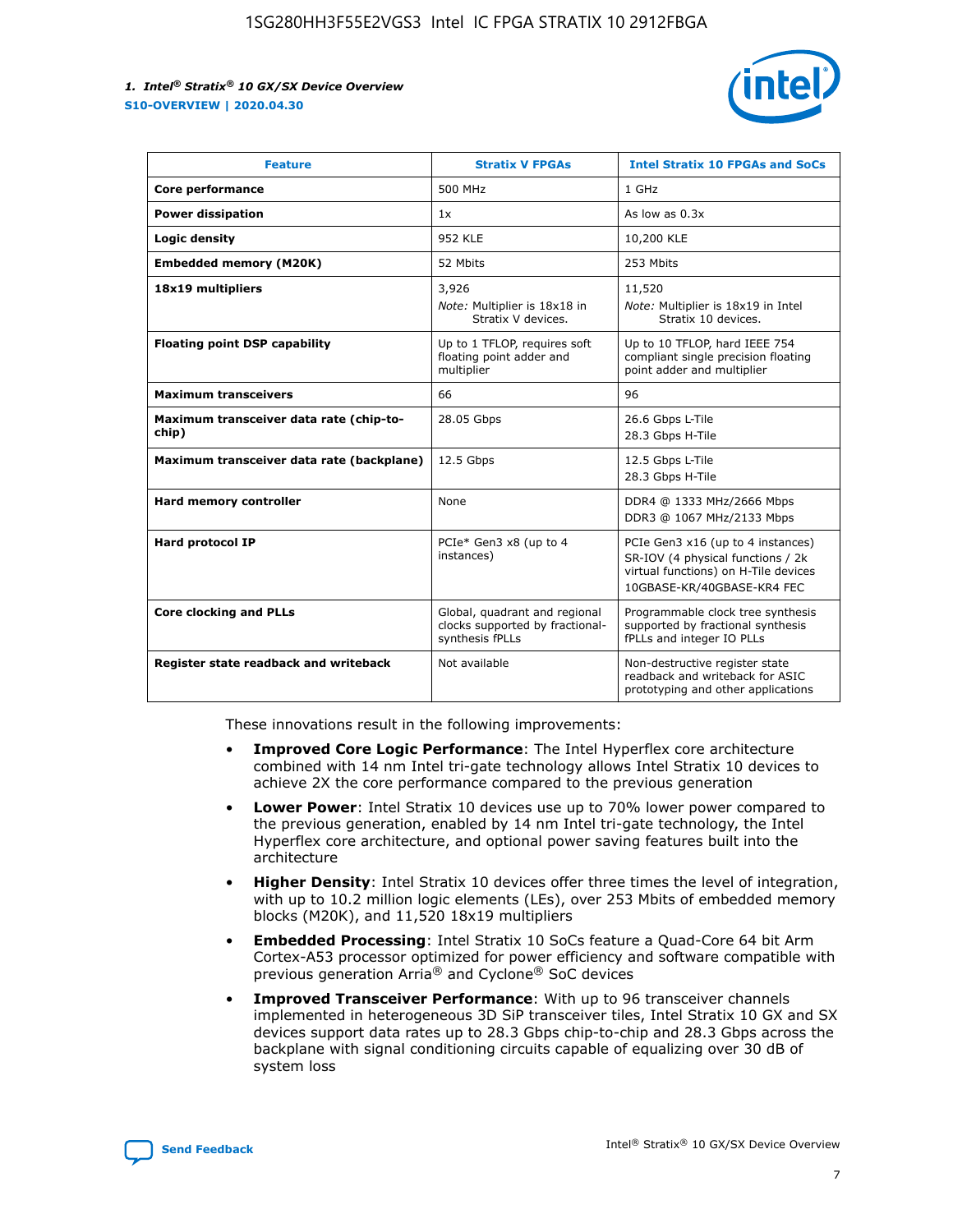

- **Improved DSP Performance**: The variable precision DSP block in Intel Stratix 10 devices features hard fixed and floating point capability, with up to 10 TFLOP IEEE754 single-precision floating point performance
- **Additional Hard IP**: Intel Stratix 10 devices include many more hard IP blocks than previous generation devices, with a hard memory controller included in each bank of 48 general purpose IOs, a hard PCIe Gen3 x16 full protocol stack in each transceiver tile, and a hard 10GBASE-KR/40GBASE-KR4 FEC in every transceiver channel
- **Enhanced Core Clocking**: Intel Stratix 10 devices feature programmable clock tree synthesis; clock trees are only synthesized where needed, increasing the flexibility and reducing the power dissipation of the clocking solution
- **Additional Core PLLs**: The core fabric in Intel Stratix 10 devices is supported by both integer IO PLLs and fractional synthesis fPLLs, resulting in a greater total number of PLLs available than the previous generation

# **1.3. FPGA and SoC Features Summary**

#### **Table 2. Intel Stratix 10 FPGA and SoC Common Device Features**

|                                  | <b>Description</b><br><b>Feature</b>                                                                                                                                                                                                                                                                                                                                                                                                                                                                                                                                                                                                                                                                                       |  |  |  |  |
|----------------------------------|----------------------------------------------------------------------------------------------------------------------------------------------------------------------------------------------------------------------------------------------------------------------------------------------------------------------------------------------------------------------------------------------------------------------------------------------------------------------------------------------------------------------------------------------------------------------------------------------------------------------------------------------------------------------------------------------------------------------------|--|--|--|--|
| Technology                       | 14 nm Intel tri-gate (FinFET) process technology<br>$\bullet$<br>SmartVID controlled core voltage, standard power devices<br>0.85-V fixed core voltage, low static power devices available<br>$\bullet$                                                                                                                                                                                                                                                                                                                                                                                                                                                                                                                    |  |  |  |  |
| Low power serial<br>transceivers | Up to 96 total transceivers available<br>$\bullet$<br>Continuous operating range of 1 Gbps to 28.3 Gbps for Intel Stratix 10 GX/SX devices<br>Backplane support up to 28.3 Gbps for Intel Stratix 10 GX/SX devices<br>$\bullet$<br>Extended range down to 125 Mbps with oversampling<br>ATX transmit PLLs with user-configurable fractional synthesis capability<br>$\bullet$<br>• XFP, SFP+, QSFP/QSFP28, CFP/CFP2/CFP4 optical module support<br>• Adaptive linear and decision feedback equalization<br>Transmit pre-emphasis and de-emphasis<br>Dynamic partial reconfiguration of individual transceiver channels<br>$\bullet$<br>On-chip instrumentation (Eye Viewer non-intrusive data eye monitoring)<br>$\bullet$ |  |  |  |  |
| General purpose I/Os             | Up to 2,304 total GPIO available<br>$\bullet$<br>1.6 Gbps LVDS-every pair can be configured as an input or output<br>$\bullet$<br>1333 MHz/2666 Mbps DDR4 external memory interface<br>1067 MHz/2133 Mbps DDR3 external memory interface<br>• 1.2 V to 3.3 $V^{(1)}$ single-ended LVCMOS/LVTTL interfacing<br>On-chip termination (OCT)<br>$\bullet$                                                                                                                                                                                                                                                                                                                                                                       |  |  |  |  |
| Embedded hard IP                 | PCIe Gen1/Gen2/Gen3 complete protocol stack, x1/x2/x4/x8/x16 end point and root<br>$\bullet$<br>port<br>DDR4/DDR3 hard memory controller (RLDRAM3/QDR II+/QDR IV using soft memory<br>controller)<br>• Multiple hard IP instantiations in each device<br>• Single Root I/O Virtualization (SR-IOV)                                                                                                                                                                                                                                                                                                                                                                                                                         |  |  |  |  |
| Transceiver hard IP              | 10GBASE-KR/40GBASE-KR4 Forward Error Correction (FEC)<br>$\bullet$<br>10G Ethernet PCS<br>$\bullet$<br>PCI Express PIPE interface<br>$\bullet$<br>continued                                                                                                                                                                                                                                                                                                                                                                                                                                                                                                                                                                |  |  |  |  |

<sup>(1)</sup> Available in some configurations only

8

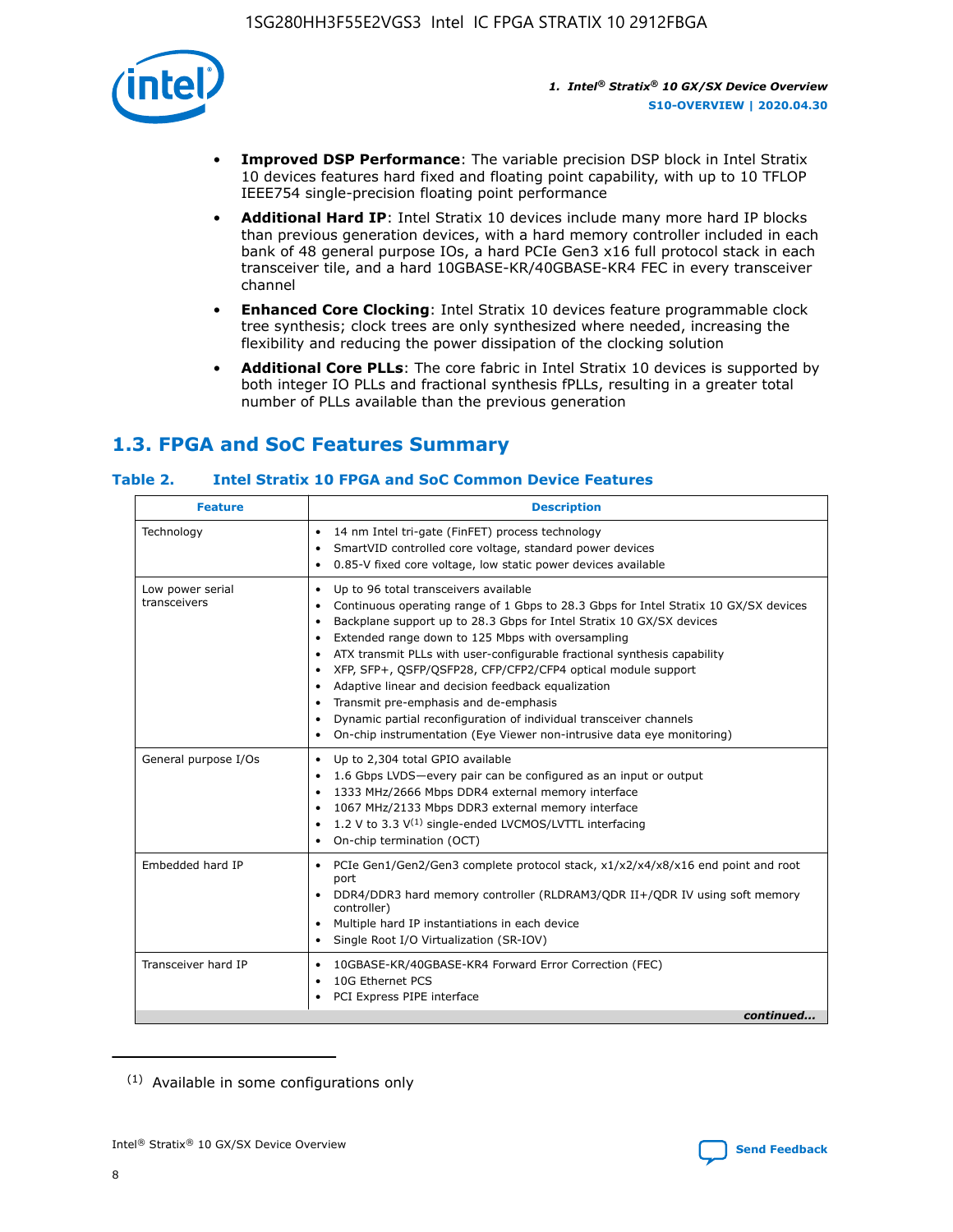

| <b>Feature</b>                   | <b>Description</b>                                                                                                                                                                                                                                                                                                                                                                                                                                                         |
|----------------------------------|----------------------------------------------------------------------------------------------------------------------------------------------------------------------------------------------------------------------------------------------------------------------------------------------------------------------------------------------------------------------------------------------------------------------------------------------------------------------------|
|                                  | Interlaken PCS<br>$\bullet$<br>Gigabit Ethernet PCS<br>$\bullet$<br>Deterministic latency support for Common Public Radio Interface (CPRI) PCS<br>$\bullet$<br>Fast lock-time support for Gigabit Passive Optical Networking (GPON) PCS<br>8B/10B, 64B/66B, 64B/67B encoders and decoders<br>$\bullet$<br>Custom mode support for proprietary protocols<br>$\bullet$                                                                                                       |
| Power management                 | SmartVID controlled core voltage, standard power devices<br>$\bullet$<br>0.85-V fixed core voltage, low static power devices available<br>$\bullet$<br>Intel Quartus <sup>®</sup> Prime Pro Edition integrated power analysis                                                                                                                                                                                                                                              |
| High performance core fabric     | Intel Hyperflex core architecture with Hyper-Registers throughout the interconnect<br>$\bullet$<br>routing and at the inputs of all functional blocks<br>Enhanced adaptive logic module (ALM)<br>$\bullet$<br>Improved multi-track routing architecture reduces congestion and improves compile<br>times<br>Hierarchical core clocking architecture with programmable clock tree synthesis<br>$\bullet$<br>Fine-grained partial reconfiguration                            |
| Internal memory blocks           | M20K-20 Kb with hard ECC support<br>٠<br>MLAB-640 bit distributed LUTRAM<br>$\bullet$                                                                                                                                                                                                                                                                                                                                                                                      |
| Variable precision DSP<br>blocks | IEEE 754-compliant hard single-precision floating point capability<br>$\bullet$<br>Supports signal processing with precision ranging from 18x19 up to 54x54<br>$\bullet$<br>Native 27x27 and 18x19 multiply modes<br>٠<br>64 bit accumulator and cascade for systolic FIRs<br>$\bullet$<br>Internal coefficient memory banks<br>Pre-adder/subtractor improves efficiency<br>$\bullet$<br>Additional pipeline register increases performance and reduces power<br>$\bullet$ |
| Phase locked loops (PLL)         | Fractional synthesis PLLs (fPLL) support both fractional and integer modes<br>$\bullet$<br>Fractional mode with third-order delta-sigma modulation<br>Precision frequency synthesis<br>$\bullet$<br>Integer PLLs adjacent to general purpose I/Os, support external memory, and LVDS<br>$\bullet$<br>interfaces, clock delay compensation, zero delay buffering                                                                                                            |
| Core clock networks              | 1 GHz fabric clocking<br>$\bullet$<br>667 MHz external memory interface clocking, supports 2666 Mbps DDR4 interface<br>$\bullet$<br>800 MHz LVDS interface clocking, supports 1600 Mbps LVDS interface<br>$\bullet$<br>Programmable clock tree synthesis, backwards compatible with global, regional and<br>$\bullet$<br>peripheral clock networks<br>Clocks only synthesized where needed, to minimize dynamic power<br>continued                                         |

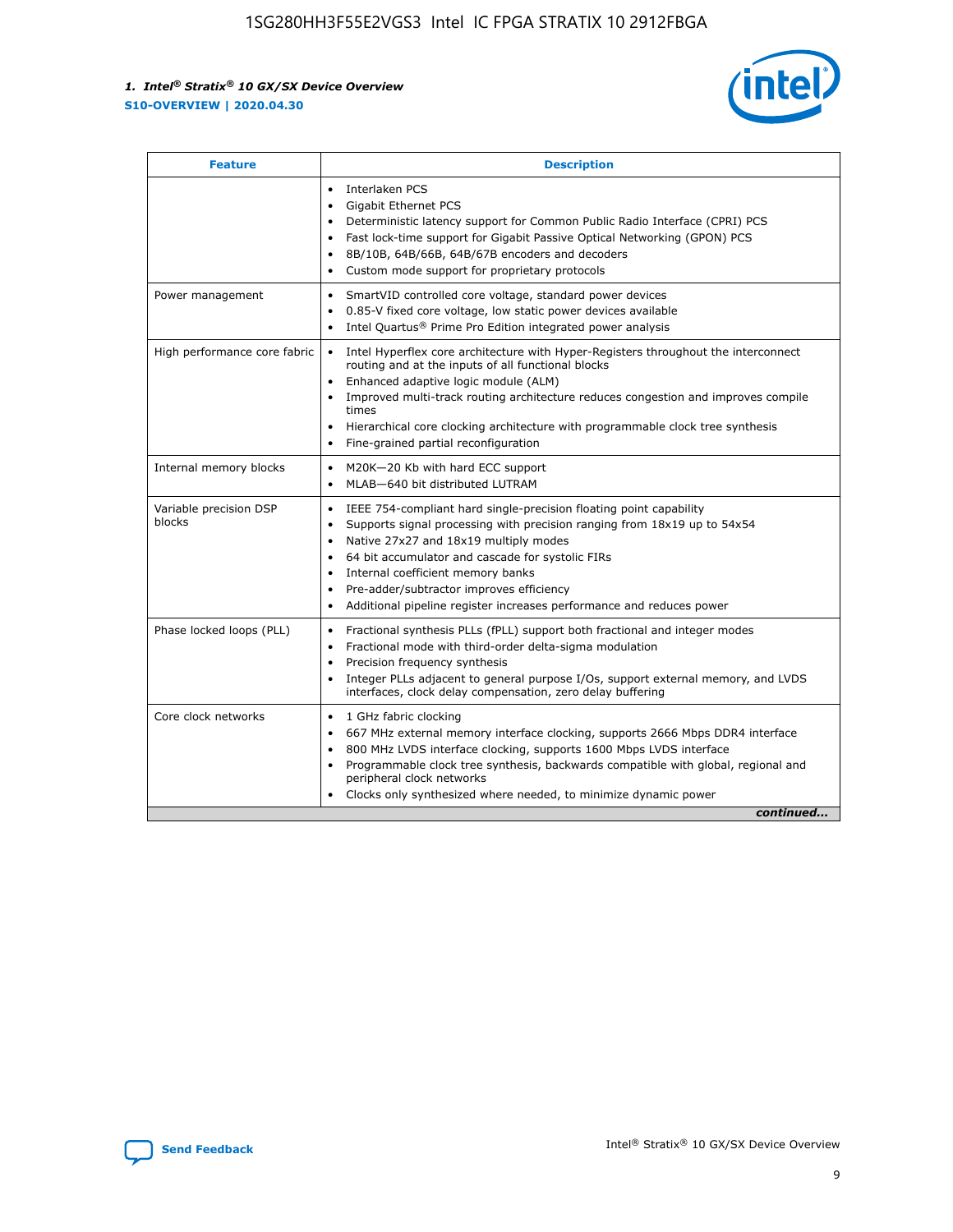

| <b>Feature</b>     | <b>Description</b>                                                                                                                                                                                                                                                                                                                                                                                                                                                                                                                      |
|--------------------|-----------------------------------------------------------------------------------------------------------------------------------------------------------------------------------------------------------------------------------------------------------------------------------------------------------------------------------------------------------------------------------------------------------------------------------------------------------------------------------------------------------------------------------------|
| Configuration      | Dedicated Secure Device Manager<br>٠<br>Software programmable device configuration<br>٠<br>Serial and parallel flash interface<br>$\bullet$<br>Configuration via protocol (CvP) using PCI Express Gen1/Gen2/Gen3<br>٠<br>Fine-grained partial reconfiguration of core fabric<br>٠<br>Dynamic reconfiguration of transceivers and PLLs<br>٠<br>Comprehensive set of security features including AES-256, SHA-256/384, and<br>ECDSA-256/384 accelerators, and multi-factor authentication<br>Physically Unclonable Function (PUF) service |
| Packaging          | Intel Embedded Multi-die Interconnect Bridge (EMIB) packaging technology<br>$\bullet$<br>Multiple devices with identical package footprints allows seamless migration across<br>$\bullet$<br>different device densities<br>1.0 mm ball-pitch FBGA packaging<br>٠<br>Lead and lead-free package options                                                                                                                                                                                                                                  |
| Software and tools | Intel Quartus Prime Pro Edition design suite with new compiler and Hyper-Aware design<br>٠<br>flow<br>Fast Forward compiler to allow Intel Hyperflex architecture performance exploration<br>٠<br>Transceiver toolkit<br>٠<br>Platform designer integration tool<br>٠<br>DSP Builder advanced blockset<br>OpenCL <sup>™</sup> support<br>SoC Embedded Design Suite (EDS)                                                                                                                                                                |

#### **Table 3. Intel Stratix 10 SoC Specific Device Features**

| <b>Hard Processor</b><br>Multi-processor unit (MPU) core<br>Quad-core Arm Cortex-A53 MPCore processor with Arm<br>$\bullet$<br>CoreSight* debug and trace technology<br><b>System</b><br>Scalar floating-point unit supporting single and double<br>$\bullet$<br>precision<br>Arm Neon* media processing engine for each processor<br>$\bullet$<br><b>System Controllers</b><br>System Memory Management Unit (SMMU)<br>$\bullet$<br>Cache Coherency Unit (CCU)<br>$\bullet$<br>Layer 1 Cache<br>32 KB L1 instruction cache with parity<br>$\bullet$<br>32 KB L1 data cache with ECC<br>$\bullet$<br>1 MB Shared L2 Cache with ECC<br>Layer 2 Cache<br>$\bullet$<br>On-Chip Memory<br>256 KB On-Chip RAM<br>$\bullet$<br>Direct memory access (DMA) controller<br>8-Channel DMA<br>$\bullet$<br>Ethernet media access controller<br>Three 10/100/1000 EMAC with integrated DMA<br>$\bullet$<br>(EMAC)<br>USB On-The-Go controller (OTG)<br>2 USB OTG with integrated DMA<br>$\bullet$<br><b>UART</b> controller<br>2 UART 16550 compatible<br>$\bullet$<br>Serial Peripheral Interface (SPI)<br>4 SPI<br>$\bullet$<br>controller<br>5 I <sup>2</sup> C controllers<br>$I2C$ controller<br>$\bullet$<br>SD/SDIO/MMC controller<br>1 eMMC version 4.5 with DMA and CE-ATA support<br>$\bullet$<br>SD, including eSD, version 3.0<br>$\bullet$<br>SDIO, including eSDIO, version 3.0<br>٠<br>CE-ATA - version 1.1 | <b>SoC Subsystem</b> | <b>Feature</b> | <b>Description</b> |
|----------------------------------------------------------------------------------------------------------------------------------------------------------------------------------------------------------------------------------------------------------------------------------------------------------------------------------------------------------------------------------------------------------------------------------------------------------------------------------------------------------------------------------------------------------------------------------------------------------------------------------------------------------------------------------------------------------------------------------------------------------------------------------------------------------------------------------------------------------------------------------------------------------------------------------------------------------------------------------------------------------------------------------------------------------------------------------------------------------------------------------------------------------------------------------------------------------------------------------------------------------------------------------------------------------------------------------------------------------------------------------------------------------------|----------------------|----------------|--------------------|
|                                                                                                                                                                                                                                                                                                                                                                                                                                                                                                                                                                                                                                                                                                                                                                                                                                                                                                                                                                                                                                                                                                                                                                                                                                                                                                                                                                                                                |                      |                |                    |
|                                                                                                                                                                                                                                                                                                                                                                                                                                                                                                                                                                                                                                                                                                                                                                                                                                                                                                                                                                                                                                                                                                                                                                                                                                                                                                                                                                                                                |                      |                |                    |
|                                                                                                                                                                                                                                                                                                                                                                                                                                                                                                                                                                                                                                                                                                                                                                                                                                                                                                                                                                                                                                                                                                                                                                                                                                                                                                                                                                                                                |                      |                |                    |
|                                                                                                                                                                                                                                                                                                                                                                                                                                                                                                                                                                                                                                                                                                                                                                                                                                                                                                                                                                                                                                                                                                                                                                                                                                                                                                                                                                                                                |                      |                |                    |
|                                                                                                                                                                                                                                                                                                                                                                                                                                                                                                                                                                                                                                                                                                                                                                                                                                                                                                                                                                                                                                                                                                                                                                                                                                                                                                                                                                                                                |                      |                |                    |
|                                                                                                                                                                                                                                                                                                                                                                                                                                                                                                                                                                                                                                                                                                                                                                                                                                                                                                                                                                                                                                                                                                                                                                                                                                                                                                                                                                                                                |                      |                |                    |
|                                                                                                                                                                                                                                                                                                                                                                                                                                                                                                                                                                                                                                                                                                                                                                                                                                                                                                                                                                                                                                                                                                                                                                                                                                                                                                                                                                                                                |                      |                |                    |
|                                                                                                                                                                                                                                                                                                                                                                                                                                                                                                                                                                                                                                                                                                                                                                                                                                                                                                                                                                                                                                                                                                                                                                                                                                                                                                                                                                                                                |                      |                |                    |
|                                                                                                                                                                                                                                                                                                                                                                                                                                                                                                                                                                                                                                                                                                                                                                                                                                                                                                                                                                                                                                                                                                                                                                                                                                                                                                                                                                                                                |                      |                |                    |
|                                                                                                                                                                                                                                                                                                                                                                                                                                                                                                                                                                                                                                                                                                                                                                                                                                                                                                                                                                                                                                                                                                                                                                                                                                                                                                                                                                                                                |                      |                |                    |
|                                                                                                                                                                                                                                                                                                                                                                                                                                                                                                                                                                                                                                                                                                                                                                                                                                                                                                                                                                                                                                                                                                                                                                                                                                                                                                                                                                                                                |                      |                |                    |
| continued                                                                                                                                                                                                                                                                                                                                                                                                                                                                                                                                                                                                                                                                                                                                                                                                                                                                                                                                                                                                                                                                                                                                                                                                                                                                                                                                                                                                      |                      |                |                    |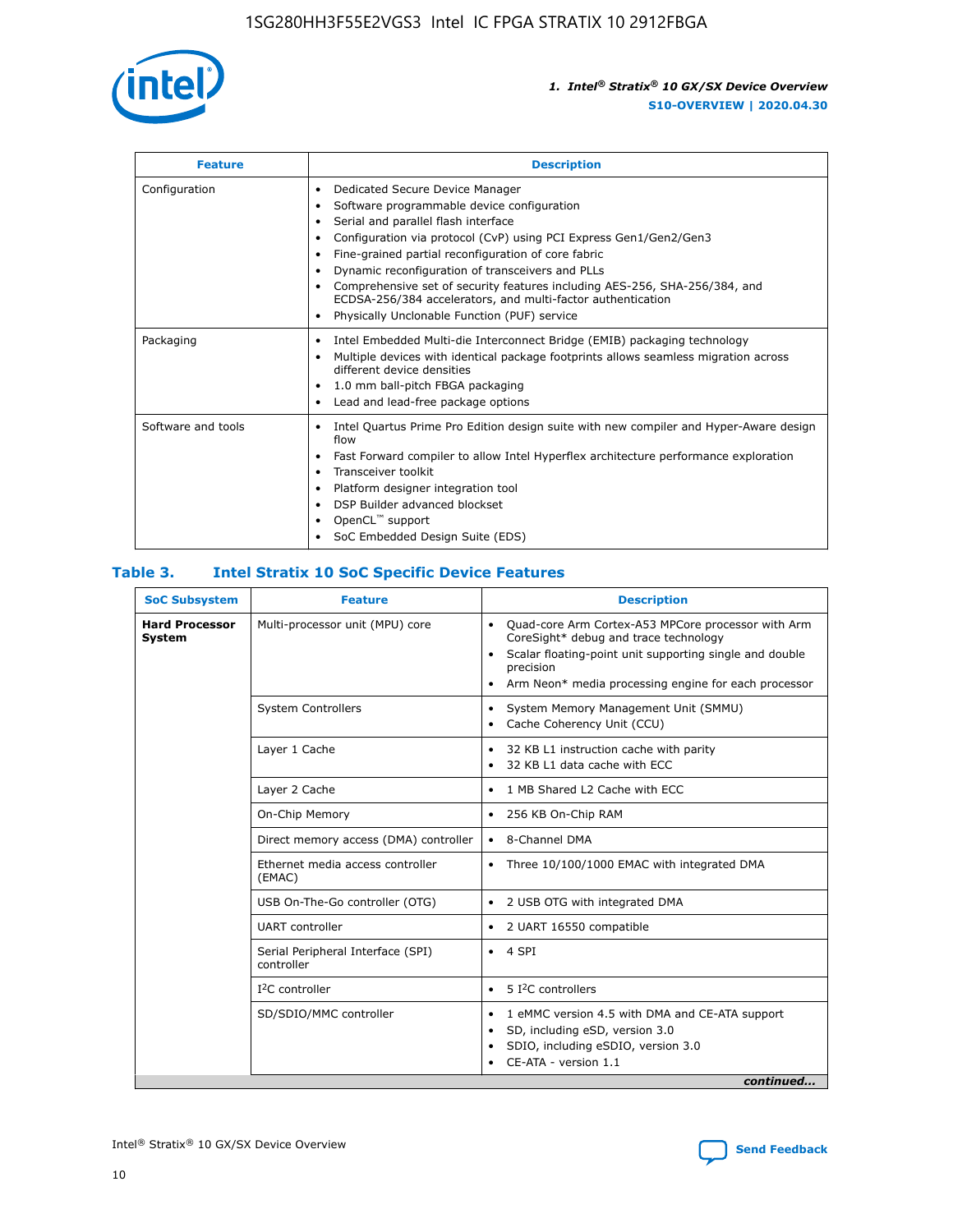

| <b>SoC Subsystem</b>                          | <b>Feature</b>             | <b>Description</b>                                                                  |  |  |
|-----------------------------------------------|----------------------------|-------------------------------------------------------------------------------------|--|--|
|                                               | NAND flash controller      | 1 ONFI 1.0, 8- and 16-bit support<br>$\bullet$                                      |  |  |
|                                               | General-purpose I/O (GPIO) | Maximum of 48 software programmable GPIO<br>$\bullet$                               |  |  |
|                                               | <b>Timers</b>              | 4 general-purpose timers<br>4 watchdog timers                                       |  |  |
| <b>Secure Device</b><br>Manager               | Security                   | Secure boot<br>Advanced Encryption Standard (AES) and authentication<br>(SHA/ECDSA) |  |  |
| <b>External</b><br>Memory<br><b>Interface</b> | External Memory Interface  | Hard Memory Controller with DDR4 and DDR3<br>$\bullet$                              |  |  |

# **1.4. Intel Stratix 10 Block Diagram**

#### **Figure 2. Intel Stratix 10 FPGA and SoC Architecture Block Diagram**



HPS: Quad ARM Cortex-A53 Hard Processor System SDM: Secure Device Manager

# **1.5. Intel Stratix 10 FPGA and SoC Family Plan**

<sup>(2)</sup> The number of 27x27 multipliers is one-half the number of 18x19 multipliers.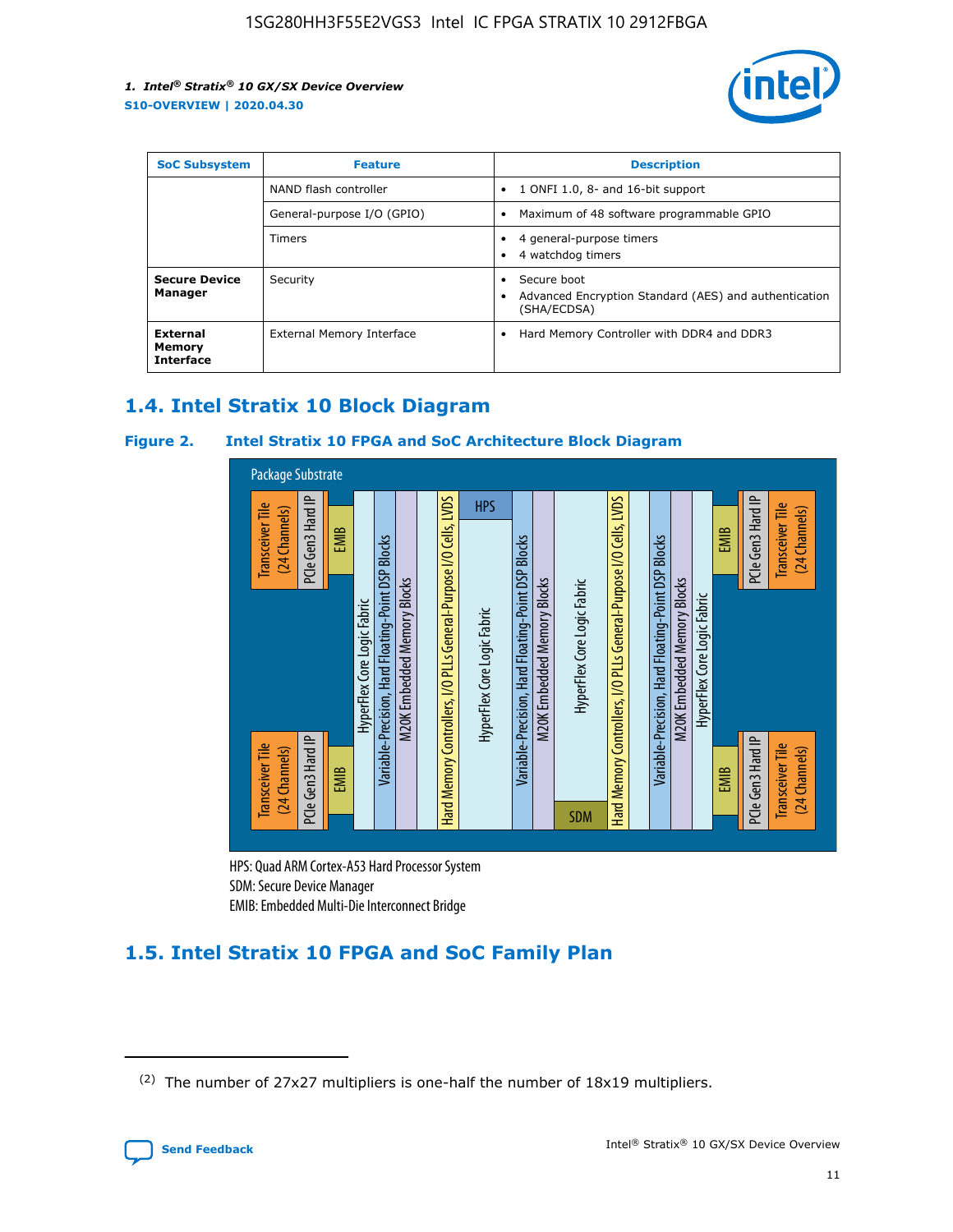

| Table 4. | Intel Stratix 10 GX/SX FPGA and SoC Family Plan-FPGA Core (part 1) |  |  |
|----------|--------------------------------------------------------------------|--|--|

| <b>Intel Stratix 10</b><br><b>GX/SX Device</b><br><b>Name</b> | <b>Logic Elements</b><br>(KLE) | <b>M20K Blocks</b> | <b>M20K Mbits</b> | <b>MLAB Counts</b> | <b>MLAB Mbits</b> | 18x19 Multi-<br>$p$ liers $(2)$ |
|---------------------------------------------------------------|--------------------------------|--------------------|-------------------|--------------------|-------------------|---------------------------------|
| GX 400/<br>SX 400                                             | 378                            | 1,537              | 30                | 3,276              | 2                 | 1,296                           |
| GX 650/<br>SX 650                                             | 612                            | 2,489              | 49                | 5,364              | 3                 | 2,304                           |
| GX 850/<br>SX 850                                             | 841                            | 3,477              | 68                | 7,124              | $\overline{4}$    | 4,032                           |
| GX 1100/<br>SX 1100                                           | 1,325                          | 5,461              | 107               | 11,556             | $\overline{7}$    | 5,184                           |
| GX 1650/<br>SX 1650                                           | 1,624                          | 5,851              | 114               | 13,764             | 8                 | 6,290                           |
| GX 2100/<br>SX 2100                                           | 2,005                          | 6,501              | 127               | 17,316             | 11                | 7,488                           |
| GX 2500/<br>SX 2500                                           | 2,422                          | 9,963              | 195               | 20,529             | 13                | 10,022                          |
| GX 2800/<br>SX 2800                                           | 2,753                          | 11,721             | 229               | 23,796             | 15                | 11,520                          |
| GX 1660                                                       | 1,679                          | 6,162              | 120               | 14,230             | 9                 | 6,652                           |
| GX 2110                                                       | 2,073                          | 6,847              | 134               | 17,856             | 11                | 7,920                           |
| <b>GX 10M</b>                                                 | 10,200                         | 12,950             | 253               | 87,984             | 55                | 6,912                           |

#### **Table 5. Intel Stratix 10 GX/SX FPGA and SoC Family Plan—Interconnects, PLLs and Hard IP (part 2)**

| <b>Intel Stratix 10</b>            | <b>Interconnects</b> |                     | <b>PLLs</b>  |          | <b>Hard IP</b>                       |
|------------------------------------|----------------------|---------------------|--------------|----------|--------------------------------------|
| <b>GX/SX Device</b><br><b>Name</b> | <b>Maximum GPIOs</b> | <b>Maximum XCVR</b> | <b>fPLLs</b> | I/O PLLs | <b>PCIe Hard IP</b><br><b>Blocks</b> |
| GX 400/<br>SX 400                  | 374                  | 24                  | 8            | 8        | $\mathbf{1}$                         |
| GX 650/<br>SX 650                  | 392                  | 24                  | 8            | 8        | $\mathbf{1}$                         |
| GX 850/<br>SX 850                  | 688                  | 48                  | 16           | 16       | 2                                    |
| GX 1100/<br>SX 1100                | 688                  | 48                  | 16           | 16       | 2                                    |
| GX 1650/<br>SX 1650                | 704                  | 96                  | 32           | 24       | $\overline{4}$                       |
| GX 2100/<br>SX 2100                | 704                  | 96                  | 32           | 24       | $\overline{4}$                       |
| GX 2500/<br>SX 2500                | 1,160                | 96                  | 32           | 24       | $\overline{4}$                       |
| GX 2800/<br>SX 2800                | 1,160                | 96                  | 32           | 24       | $\overline{4}$                       |
| continued                          |                      |                     |              |          |                                      |

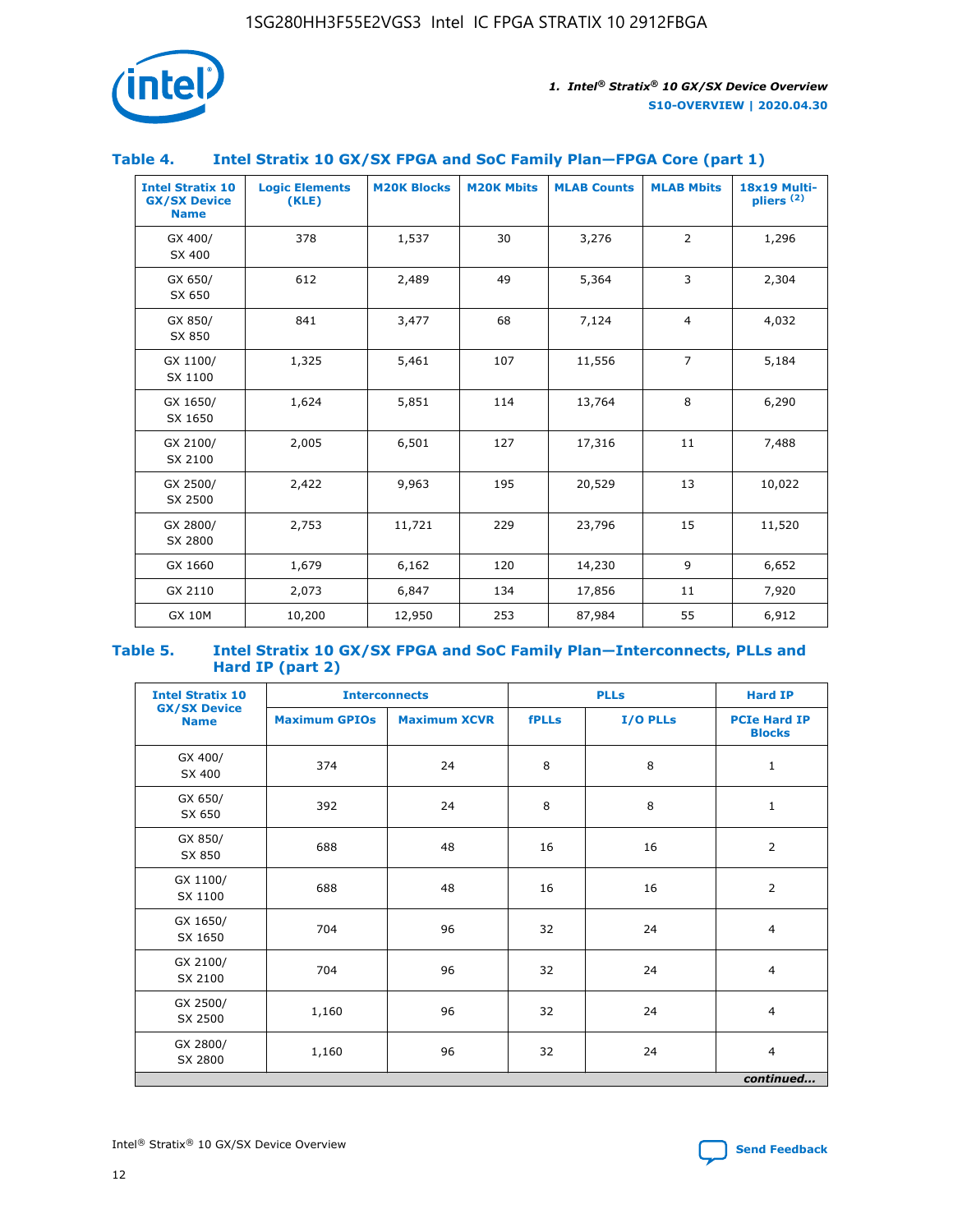

| <b>Intel Stratix 10</b>            | <b>Interconnects</b> |                     | <b>PLLs</b>  |                 | <b>Hard IP</b>                       |
|------------------------------------|----------------------|---------------------|--------------|-----------------|--------------------------------------|
| <b>GX/SX Device</b><br><b>Name</b> | <b>Maximum GPIOs</b> | <b>Maximum XCVR</b> | <b>fPLLs</b> | <b>I/O PLLs</b> | <b>PCIe Hard IP</b><br><b>Blocks</b> |
| GX 1660                            | 688                  | 48                  | 16           | 16              |                                      |
| GX 2110                            | 688                  | 48                  | 16           | 16              |                                      |
| <b>GX 10M</b>                      | 2,304                | 48                  | 24           | 48              | 4                                    |

#### **Table 6. Intel Stratix 10 GX/SX FPGA and SoC Family Package Plan**

Cell legend: General Purpose I/Os, High-Voltage I/Os, LVDS Pairs, Transceivers (3) (4) (5) (6) (7) (8)

| <b>Intel Stratix 10</b><br><b>GX/SX Device</b><br><b>Name</b> | F1152<br><b>HF35</b><br>$(35x35 \text{ mm}^2)$ | F1760<br><b>NF43</b><br>(42.5x42.5<br>$mm2$ ) | F2397<br><b>UF50</b><br>$(50x50 \text{ mm}^2)$ | F2912<br><b>HF55</b><br>$(55x55$ mm <sup>2</sup> ) | F4938<br><b>NF74</b><br>$(70x74)$ mm <sup>2</sup> |
|---------------------------------------------------------------|------------------------------------------------|-----------------------------------------------|------------------------------------------------|----------------------------------------------------|---------------------------------------------------|
| GX 400/<br>SX 400                                             | 374, 56, 120, 24 <sup>(9)</sup>                | $\overline{\phantom{a}}$                      | $\overline{\phantom{a}}$                       | ۰                                                  |                                                   |
| GX 650/<br>SX 650                                             | 392, 8, 192, 24                                | $\overline{\phantom{a}}$                      | $\overline{\phantom{a}}$                       |                                                    |                                                   |
| GX 850/<br>SX 850                                             | ۰.                                             | 688, 16, 336, 48                              |                                                |                                                    |                                                   |
| GX 1100/<br>SX 1100                                           |                                                | 688, 16, 336, 48                              |                                                |                                                    |                                                   |
| GX 1650/<br>SX 1650                                           |                                                | 688, 16, 336, 48                              | 704, 32, 336, 96                               |                                                    |                                                   |
| GX 2100/<br>SX 2100                                           | -                                              | 688, 16, 336, 48                              | 704, 32, 336, 96                               | $\overline{\phantom{a}}$                           |                                                   |
| GX 2500/<br>SX 2500                                           |                                                | 688, 16, 336, 48                              | 704, 32, 336, 96                               | 1160, 8, 576, 24                                   |                                                   |
| GX 2800/                                                      | -                                              | 688, 16, 336, 48                              | 704, 32, 336, 96                               | 1160, 8, 576, 24                                   | $\overline{\phantom{a}}$<br>continued             |

- (3) All packages are ball grid arrays with 1.0 mm pitch.
- (4) High-Voltage I/O pins are used for 3 V and 2.5 V interfacing.
- $(5)$  Each LVDS pair can be configured as either a differential input or a differential output.
- (6) High-Voltage I/O pins and LVDS pairs are included in the General Purpose I/O count. Transceivers are counted separately.
- $(7)$  Each package column offers pin migration (common circuit board footprint) for all devices in the column.
- $(8)$  Intel Stratix 10 GX devices are pin migratable with Intel Stratix 10 SX devices in the same package.
- $(9)$  The Intel Stratix 10 SX/GX 400 device has a level shifter, and this imposes some restrictions on the number of LVDS pairs and I/O banks available (see "Intel Stratix 10 SX/GX 400 Device Level Shifter Details").

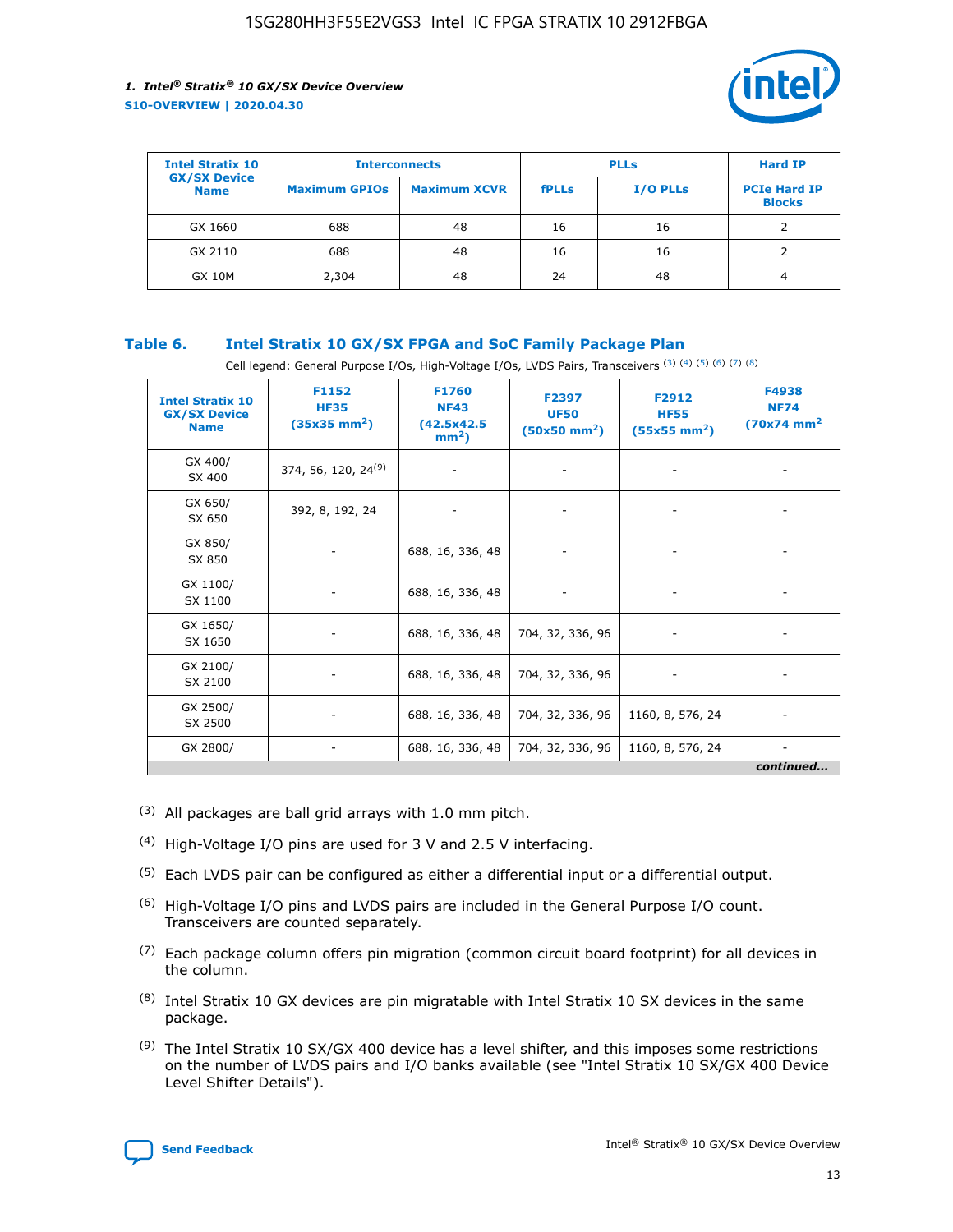

| <b>Intel Stratix 10</b><br><b>GX/SX Device</b><br><b>Name</b> | F1152<br><b>HF35</b><br>$(35x35)$ mm <sup>2</sup> ) | <b>F1760</b><br><b>NF43</b><br>(42.5x42.5<br>$mm2$ ) | F2397<br><b>UF50</b><br>$(50x50$ mm <sup>2</sup> ) | F2912<br><b>HF55</b><br>$(55x55$ mm <sup>2</sup> ) | F4938<br><b>NF74</b><br>$(70x74)$ mm <sup>2</sup> |
|---------------------------------------------------------------|-----------------------------------------------------|------------------------------------------------------|----------------------------------------------------|----------------------------------------------------|---------------------------------------------------|
| SX 2800                                                       |                                                     |                                                      |                                                    |                                                    |                                                   |
| GX 1660                                                       | ٠                                                   | 688, 16, 336, 48                                     | ٠                                                  |                                                    |                                                   |
| GX 2110                                                       | ٠                                                   | 688, 16, 336, 48                                     | $\overline{\phantom{a}}$                           |                                                    | $\overline{\phantom{a}}$                          |
| <b>GX 10M</b>                                                 | ٠                                                   | -                                                    | -                                                  |                                                    | 2304, 32, 1152,<br>48                             |





# **1.6. Intel Hyperflex Core Architecture**

Intel Stratix 10 FPGAs and SoCs are based on a core fabric featuring the new Intel Hyperflex core architecture. The Intel Hyperflex core architecture delivers 2X the clock frequency performance and up to 70% lower power compared to previous generation high-end FPGAs. Along with this performance breakthrough, the Intel Hyperflex core architecture delivers a number of advantages including:

- **Higher Throughput**—Capitalizes on 2X core clock frequency performance to obtain throughput breakthroughs
- **Improved Power Efficiency**—Uses reduced IP size, enabled by Intel Hyperflex, to consolidate designs which previously spanned multiple devices into a single device, thereby reducing power by up to 70% versus previous generation devices
- **Greater Design Functionality**—Uses faster clock frequency to reduce bus widths and reduce IP size, freeing up additional FPGA resources to add greater functionality
- **Increased Designer Productivity**—Boosts performance with less routing congestion and fewer design iterations using Hyper-Aware design tools, obtaining greater timing margin for more rapid timing closure

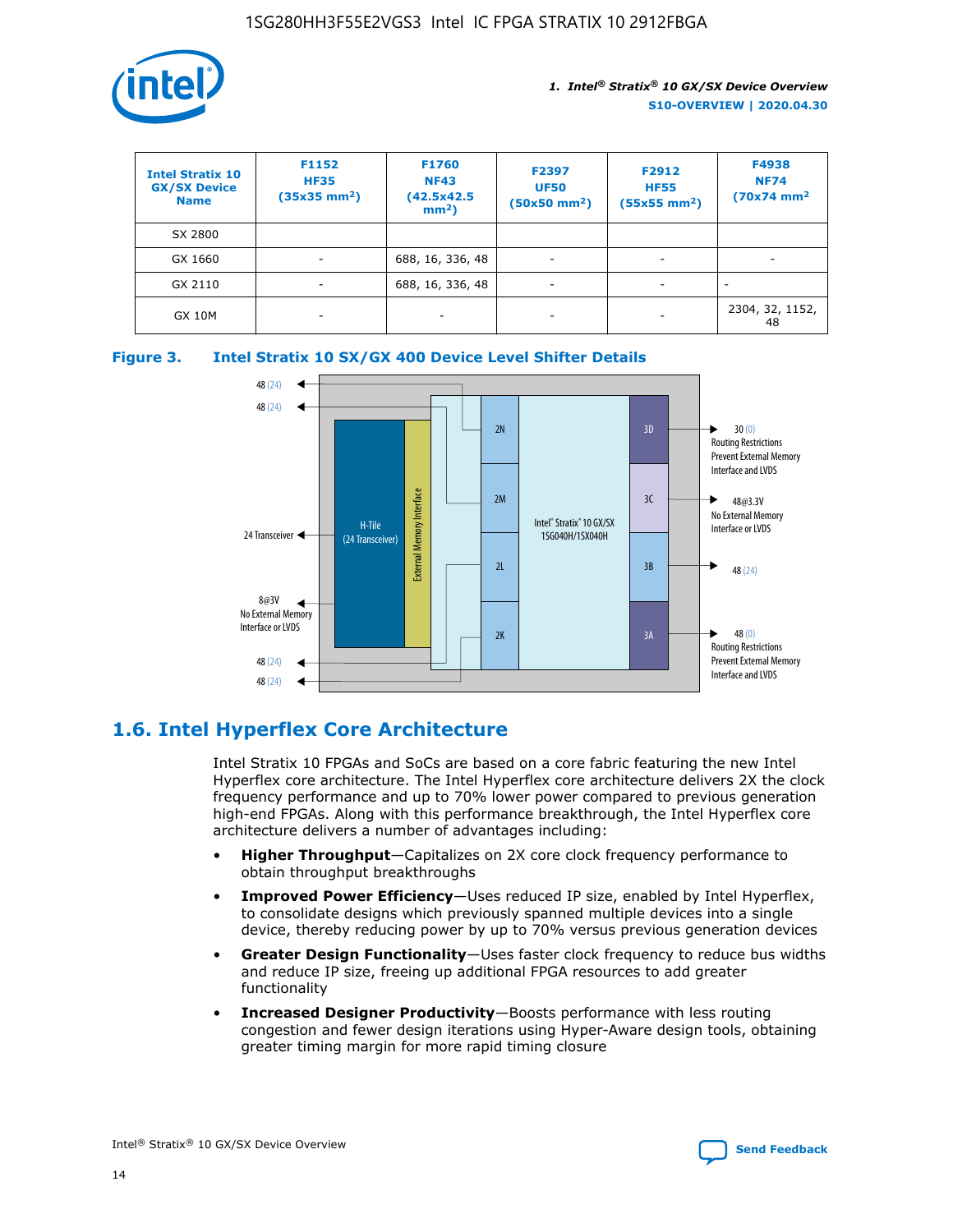*1. Intel® Stratix® 10 GX/SX Device Overview* **S10-OVERVIEW | 2020.04.30**



In addition to the traditional user registers found in the Adaptive Logic Modules (ALM), the Intel Hyperflex core architecture introduces additional bypassable registers everywhere throughout the fabric of the FPGA. These additional registers, called Hyper-Registers are available on every interconnect routing segment and at the inputs of all functional blocks.

#### **Figure 4. Bypassable Hyper-Register**



The Hyper-Registers enable the following key design techniques to achieve the 2X core performance increases:

- Fine grain Hyper-Retiming to eliminate critical paths
- Zero latency Hyper-Pipelining to eliminate routing delays
- Flexible Hyper-Optimization for best-in-class performance

By implementing these techniques in your design, the Hyper-Aware design tools automatically make use of the Hyper-Registers to achieve maximum core clock frequency.



#### **Figure 5. Intel Hyperflex Core Architecture**

New Hyper-Registers throughout the core fabric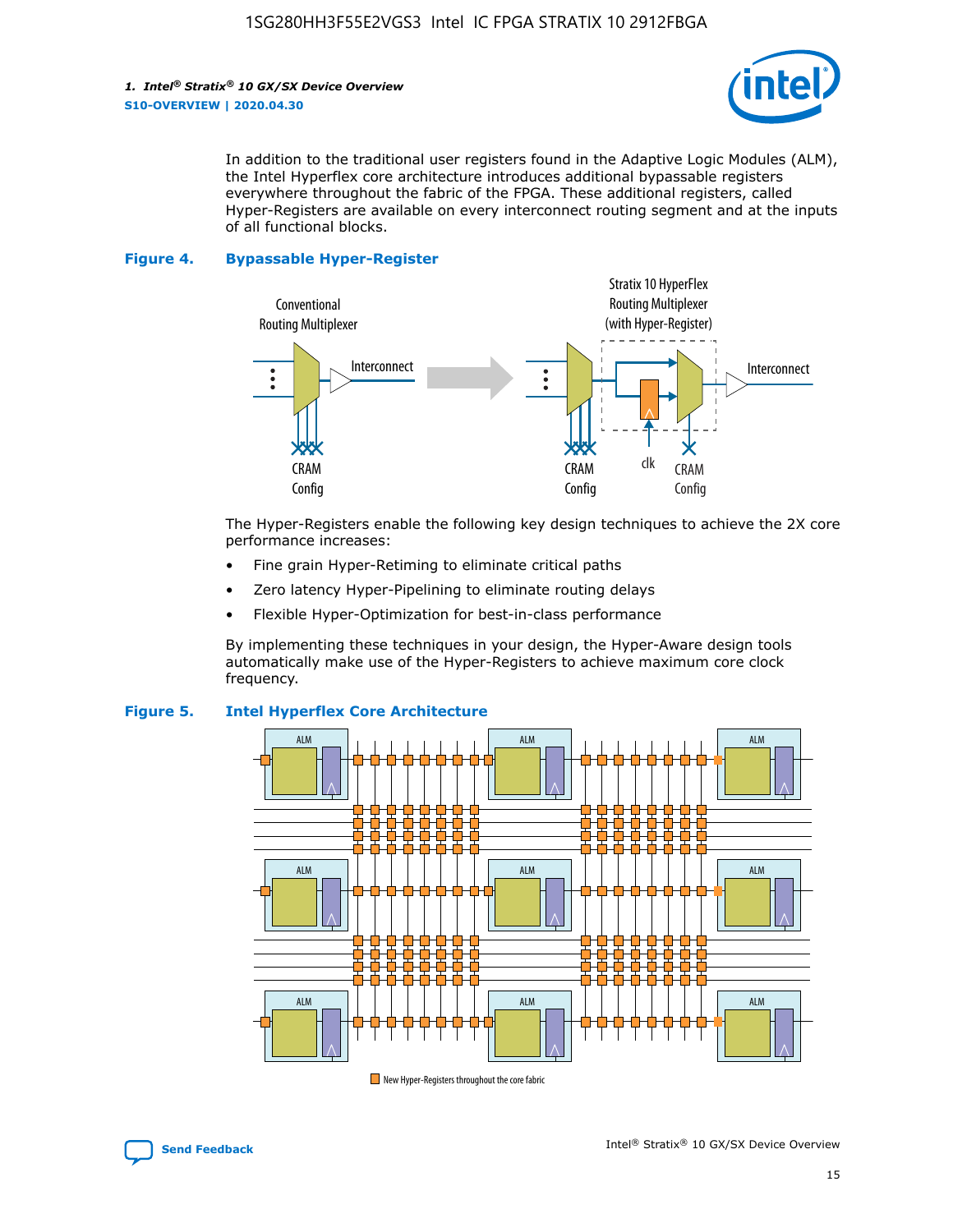

# **1.7. Heterogeneous 3D SiP Transceiver Tiles**

Intel Stratix 10 FPGAs and SoCs feature power efficient, high bandwidth, low latency transceivers. The transceivers are implemented on heterogeneous 3D System-in-Package (SiP) transceiver tiles, each containing 24 full-duplex transceiver channels. In addition to providing a high-performance transceiver solution to meet current connectivity needs, this allows for future flexibility and scalability as data rates, modulation schemes, and protocol IPs evolve.

#### **Figure 6. Monolithic Core Fabric and Heterogeneous 3D SiP Transceiver Tiles**



#### **Figure 7. Dual Core Fabric and Heterogeneous 3D SiP Transceiver Tiles (for the Intel Stratix 10 GX 10M Variant Only)**



Each transceiver tile contains:

- 24 full-duplex transceiver channels (PMA and PCS) $(10)$
- Reference clock distribution network
- Transmit PLLs
- High-speed clocking and bonding networks
- One instance of PCI Express hard IP

16



 $(10)$  12 full-duplex transceiver channels for the Intel Stratix 10 GX 10M variant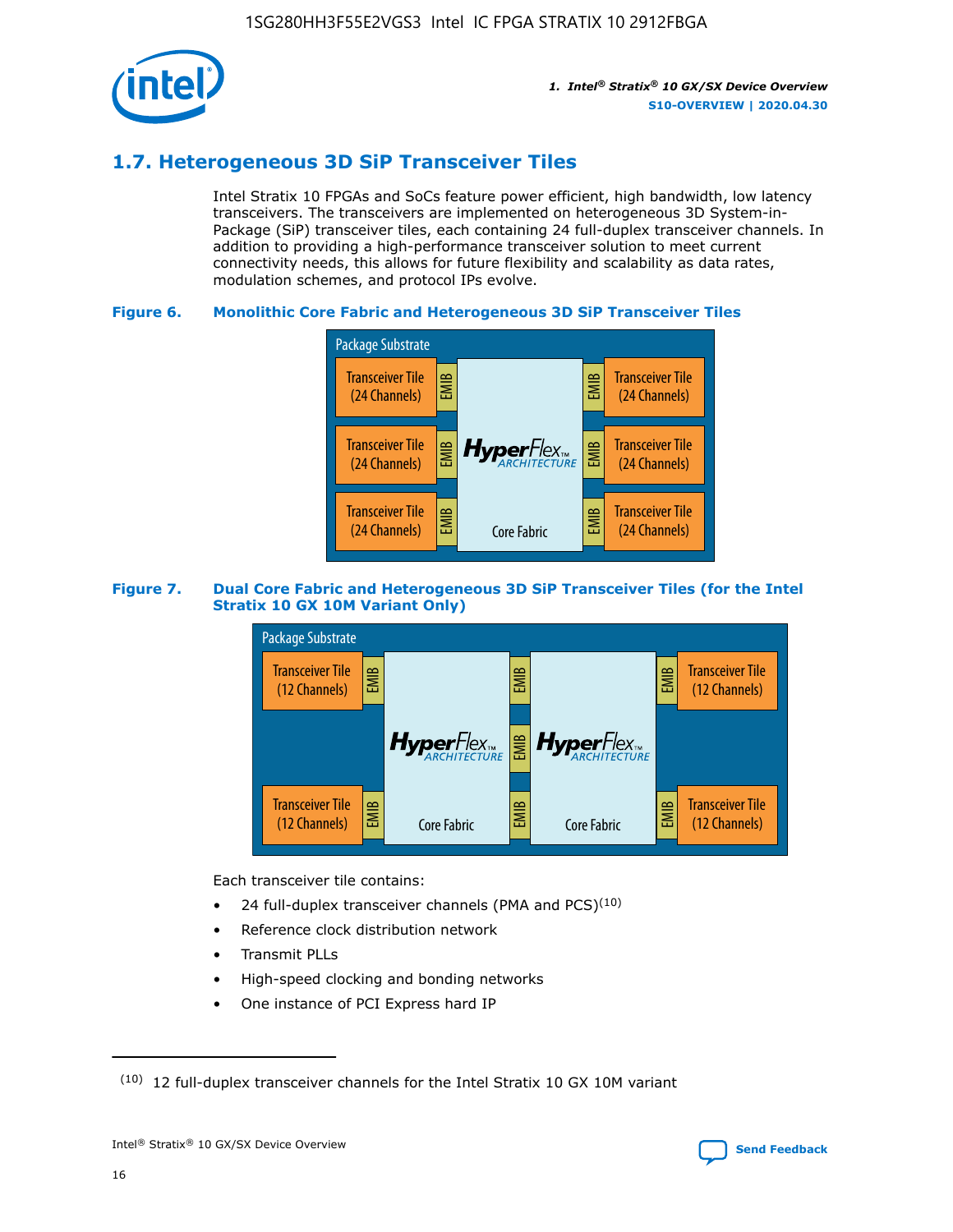



#### **Figure 8. Heterogeneous 3D SiP Transceiver Tile Architecture**

# **1.8. Intel Stratix 10 Transceivers**

Intel Stratix 10 devices offer up to 96 total full-duplex transceiver channels. These channels provide continuous data rates from 1 Gbps to 28.3 Gbps for chip-to-chip, chip-to-module, and backplane applications. In each device,two thirds of the transceivers can be configured up to the maximum data rate of 28.3 Gbps to drive 100G interfaces and C form-factor pluggable CFP2/CFP4 optical modules. For longerreach backplane driving applications, advanced adaptive equalization circuits are used to equalize over 30 dB of system loss.

All transceiver channels feature a dedicated Physical Medium Attachment (PMA) and a hardened Physical Coding Sublayer (PCS).

- The PMA provides primary interfacing capabilities to physical channels.
- The PCS typically handles encoding/decoding, word alignment, and other preprocessing functions before transferring data to the FPGA core fabric.

Within each transceiver tile, the transceivers are arranged in four banks of six PMA-PCS groups. A wide variety of bonded and non-bonded data rate configurations are possible within each bank, and within each tile, using a highly configurable clock distribution network.

#### **1.8.1. PMA Features**

PMA channels are comprised of transmitter (TX), receiver (RX), and high speed clocking resources.

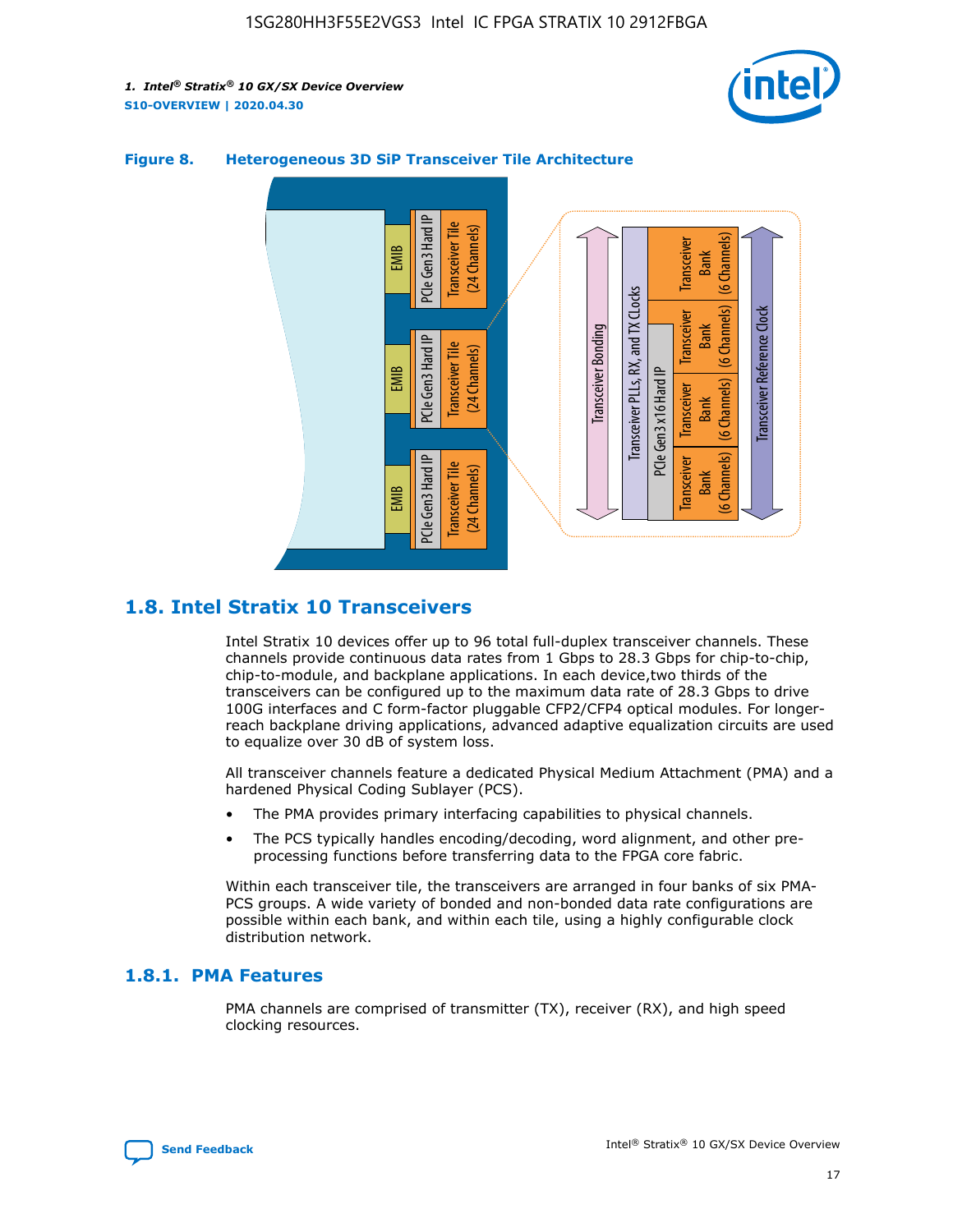

Intel Stratix 10 device features provide exceptional signal integrity at data rates up to 28.3 Gbps. Clocking options include ultra-low jitter LC tank-based (ATX) PLLs with optional fractional synthesis capability, channel PLLs operating as clock multiplier units (CMUs), and fractional synthesis PLLs (fPLLs).

- **ATX PLL**—can be configured in integer mode, or optionally, in a new fractional synthesis mode. Each ATX PLL spans the full frequency range of the supported data rate range providing a stable, flexible clock source with the lowest jitter.
- **CMU PLL**—when not being used as a transceiver, select PMA channels can be configured as channel PLLs operating as CMUs to provide an additional master clock source within the transceiver bank.
- **fPLL**—In addition, dedicated fPLLs are available with precision frequency synthesis capabilities. fPLLs can be used to synthesize multiple clock frequencies from a single reference clock source and replace multiple reference oscillators for multiprotocol and multi-rate applications.

On the receiver side, each PMA has an independent channel PLL that allows analog tracking for clock-data recovery. Each PMA also has advanced equalization circuits that compensate for transmission losses across a wide frequency spectrum.

- **Variable Gain Amplifier (VGA)**—to optimize the receiver's dynamic range
- **Continuous Time Linear Equalizer (CTLE)**—to compensate for channel losses with lowest power dissipation
- **Decision Feedback Equalizer (DFE)**—to provide additional equalization capability on backplanes even in the presence of crosstalk and reflections
- **On-Die Instrumentation (ODI)**—to provide on-chip eye monitoring capabilities (Eye Viewer). This capability helps to optimize link equalization parameters during board bring-up and supports in-system link diagnostics and equalization margin testing

#### **Figure 9. Intel Stratix 10 Receiver Block Features**



All link equalization parameters feature automatic adaptation using the new Advanced Digital Adaptive Parametric Tuning (ADAPT) circuit. This circuit is used to dynamically set DFE tap weights, adjust CTLE parameters, and optimize VGA gain and threshold voltage. Finally, optimal and consistent signal integrity is ensured by using the new



Intel<sup>®</sup> Stratix<sup>®</sup> 10 GX/SX Device Overview **[Send Feedback](mailto:FPGAtechdocfeedback@intel.com?subject=Feedback%20on%20Intel%20Stratix%2010%20GX/SX%20Device%20Overview%20(S10-OVERVIEW%202020.04.30)&body=We%20appreciate%20your%20feedback.%20In%20your%20comments,%20also%20specify%20the%20page%20number%20or%20paragraph.%20Thank%20you.)** Send Feedback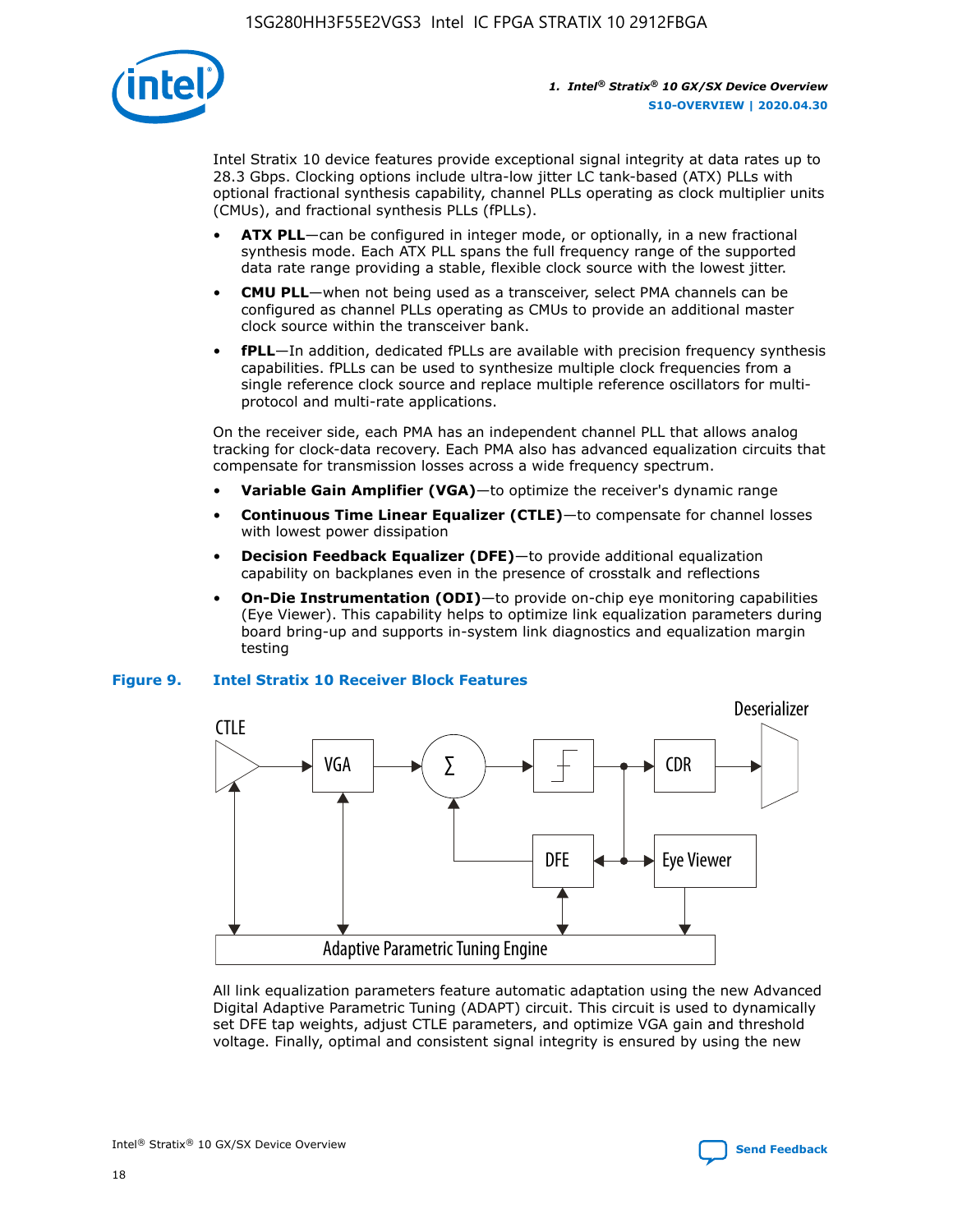

hardened Precision Signal Integrity Calibration Engine (PreSICE) to automatically calibrate all transceiver circuit blocks on power-up. This gives the most link margin and ensures robust, reliable, and error-free operation.

#### **Table 7. Transceiver PMA Features**

| <b>Feature</b>                                                       | <b>Capability</b>                                                                                                                                                                                         |
|----------------------------------------------------------------------|-----------------------------------------------------------------------------------------------------------------------------------------------------------------------------------------------------------|
| Chip-to-Chip Data Rates                                              | 1 Gbps (11) to 28.3 Gbps (Intel Stratix 10 GX/SX devices)                                                                                                                                                 |
| <b>Backplane Support</b>                                             | Drive backplanes at data rates up to 28.3 Gbps, including 10GBASE-KR compliance                                                                                                                           |
| Optical Module Support                                               | SFP+/SFP, XFP, CXP, QSFP/QSFP28, QSFPDD, CFP/CFP2/CFP4                                                                                                                                                    |
| Cable Driving Support                                                | SFP+ Direct Attach, PCI Express over cable, eSATA                                                                                                                                                         |
| <b>Transmit Pre-Emphasis</b>                                         | 5-tap transmit pre-emphasis and de-emphasis to compensate for system channel loss                                                                                                                         |
| Continuous Time Linear<br>Equalizer (CTLE)                           | Dual mode, high-gain, and high-data rate, linear receive equalization to compensate for<br>system channel loss                                                                                            |
| Decision Feedback Equalizer<br>(DFE)                                 | 15 fixed tap DFE to equalize backplane channel loss in the presence of crosstalk and noisy<br>environments                                                                                                |
| Advanced Digital Adaptive<br>Parametric Tuning (ADAPT)               | Fully digital adaptation engine to automatically adjust all link equalization parameters-<br>including CTLE, DFE, and VGA blocks-that provide optimal link margin without intervention<br>from user logic |
| Precision Signal Integrity<br>Calibration Engine (PreSICE)           | Hardened calibration controller to quickly calibrate all transceiver control parameters on<br>power-up, which provides the optimal signal integrity and jitter performance                                |
| <b>ATX Transmit PLLs</b>                                             | Low jitter ATX (inductor-capacitor) transmit PLLs with continuous tuning range to cover a<br>wide range of standard and proprietary protocols, with optional fractional frequency<br>synthesis capability |
| <b>Fractional PLLs</b>                                               | On-chip fractional frequency synthesizers to replace on-board crystal oscillators and reduce<br>system cost                                                                                               |
| Digitally Assisted Analog<br>CDR.                                    | Superior jitter tolerance with fast lock time                                                                                                                                                             |
| On-Die Instrumentation-<br>Eye Viewer and Jitter Margin<br>Tool      | Simplify board bring-up, debug, and diagnostics with non-intrusive, high-resolution eye<br>monitoring (Eye Viewer). Also inject jitter from transmitter to test link margin in system.                    |
| Dynamic Reconfiguration                                              | Allows for independent control of each transceiver channel Avalon memory-mapped<br>interface for the most transceiver flexibility.                                                                        |
| Multiple PCS-PMA and PCS-<br>Core to FPGA fabric interface<br>widths | 8, 10, 16, 20, 32, 40, or 64 bit interface widths for flexibility of deserialization width,<br>encoding, and reduced latency                                                                              |

### **1.8.2. PCS Features**

Intel Stratix 10 PMA channels interface with core logic through configurable and bypassable PCS interface layers.

The PCS contains multiple gearbox implementations to decouple the PMA and PCS interface widths. This feature provides the flexibility to implement a wide range of applications with 8, 10, 16, 20, 32, 40, or 64 bit interface width between each transceiver and the core logic.

 $(11)$  Stratix 10 transceivers can support data rates below 1 Gbps with over sampling.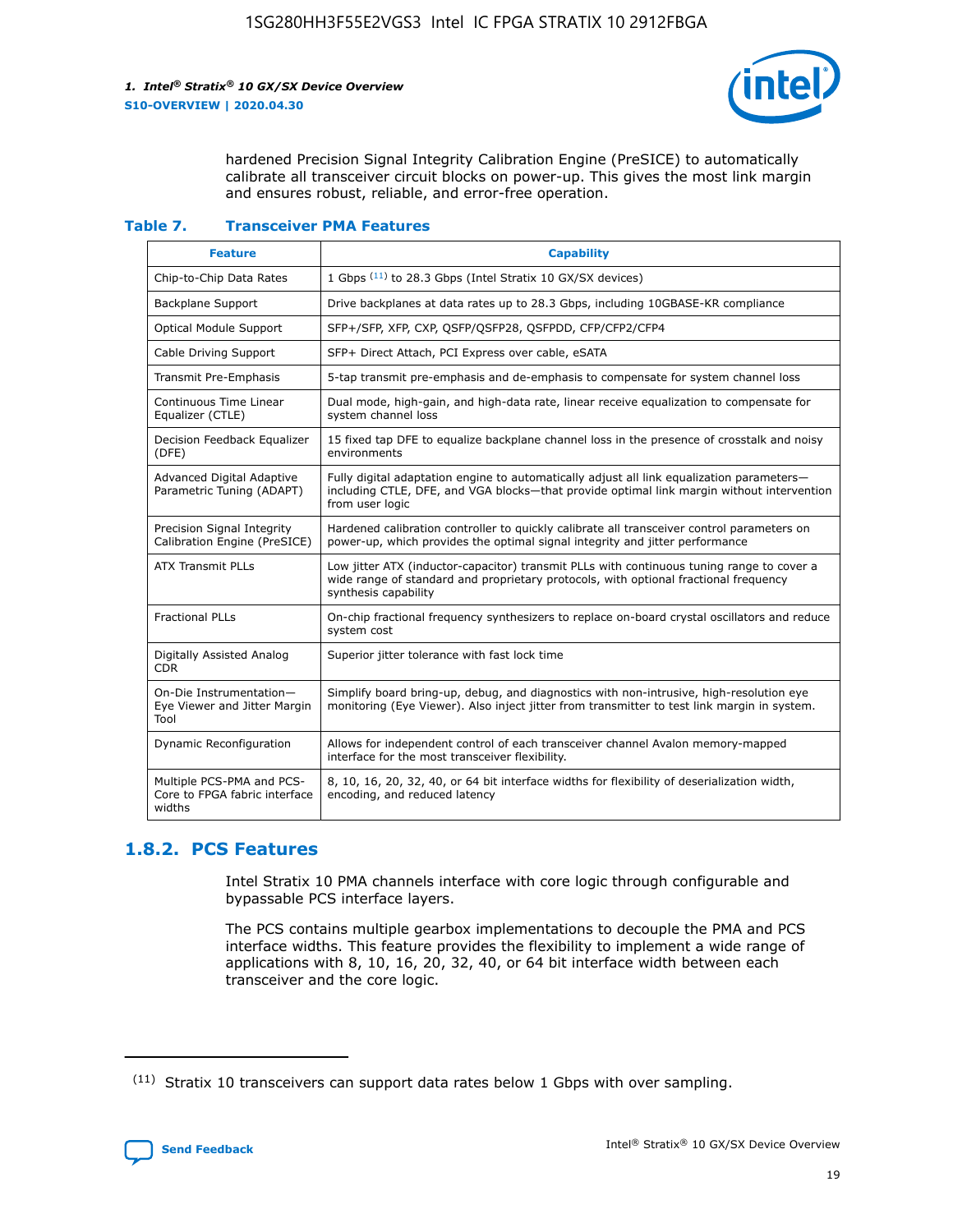

The PCS also contains hard IP to support a variety of standard and proprietary protocols across a wide range of data rates and encoding schemes. The Standard PCS mode provides support for 8B/10B encoded applications up to 12.5 Gbps. The Enhanced PCS mode supports 64B/66B and 64B/67B encoded applications up to 17.4 Gbps. The enhanced PCS mode also includes an integrated 10GBASE-KR/40GBASE-KR4 Forward Error Correction (FEC) circuit. For highly customized implementations, a PCS Direct mode provides an interface up to 64 bits wide to allow for custom encoding and support for data rates up to 28.3 Gbps.

For more information about the PCS-Core interface or the double rate transfer mode, refer to the *Intel Stratix 10 L- and H-Tile Transceiver PHY User Guide*, and the *Intel Stratix 10 E-Tile Transceiver PHY User Guide*.

| <b>PCS Protocol</b><br><b>Support</b>           | <b>Data Rate (Gbps)</b> | <b>Transmitter Data Path</b>                                                                                                                                              | <b>Receiver Data Path</b>                                                                                                                                                                                      |
|-------------------------------------------------|-------------------------|---------------------------------------------------------------------------------------------------------------------------------------------------------------------------|----------------------------------------------------------------------------------------------------------------------------------------------------------------------------------------------------------------|
| Standard PCS                                    | 1 to 12.5               | Phase compensation FIFO, byte<br>serializer, 8B/10B encoder, bit-slipper,<br>channel bonding                                                                              | Rate match FIFO, word-aligner, 8B/10B<br>decoder, byte deserializer, byte<br>ordering                                                                                                                          |
| PCI Express<br>Gen1/Gen2 x1,<br>x2, x4, x8, x16 | $2.5$ and $5.0$         | Same as Standard PCS plus PIPE 2.0<br>interface to core                                                                                                                   | Same as Standard PCS plus PIPE 2.0<br>interface to core                                                                                                                                                        |
| PCI Express Gen3<br>x1, x2, x4, x8,<br>x16      | 8.0                     | Phase compensation FIFO, byte<br>serializer, encoder, scrambler, bit-<br>slipper, gear box, channel bonding, and<br>PIPE 3.0 interface to core, auto speed<br>negotiation | Rate match FIFO (0-600 ppm mode),<br>word-aligner, decoder, descrambler,<br>phase compensation FIFO, block sync,<br>byte deserializer, byte ordering, PIPE<br>3.0 interface to core, auto speed<br>negotiation |
| CPRI                                            | 0.6144 to 9.8           | Same as Standard PCS plus<br>deterministic latency serialization                                                                                                          | Same as Standard PCS plus<br>deterministic latency deserialization                                                                                                                                             |
| <b>Enhanced PCS</b>                             | 2.5 to 17.4             | FIFO, channel bonding, bit-slipper, and<br>gear box                                                                                                                       | FIFO, block sync, bit-slipper, and gear<br>box                                                                                                                                                                 |
| 10GBASE-R                                       | 10.3125                 | FIFO, 64B/66B encoder, scrambler,<br>FEC, and gear box                                                                                                                    | FIFO, 64B/66B decoder, descrambler,<br>block sync, FEC, and gear box                                                                                                                                           |
| Interlaken                                      | 4.9 to 17.4             | FIFO, channel bonding, frame<br>generator, CRC-32 generator,<br>scrambler, disparity generator, bit-<br>slipper, and gear box                                             | FIFO, CRC-32 checker, frame sync,<br>descrambler, disparity checker, block<br>sync, and gear box                                                                                                               |
| SFI-S/SFI-5.2                                   | 11.3                    | FIFO, channel bonding, bit-slipper, and<br>gear box                                                                                                                       | FIFO, bit-slipper, and gear box                                                                                                                                                                                |
| <b>IEEE 1588</b>                                | 1.25 to 10.3125         | FIFO (fixed latency), 64B/66B encoder,<br>scrambler, and gear box                                                                                                         | FIFO (fixed latency), 64B/66B decoder,<br>descrambler, block sync, and gear box                                                                                                                                |
| SDI                                             | up to 12.5              | FIFO and gear box                                                                                                                                                         | FIFO, bit-slipper, and gear box                                                                                                                                                                                |
| GigE                                            | 1.25                    | Same as Standard PCS plus GigE state<br>machine                                                                                                                           | Same as Standard PCS plus GigE state<br>machine                                                                                                                                                                |
| <b>PCS Direct</b>                               | up to 28.3              | Custom                                                                                                                                                                    | Custom                                                                                                                                                                                                         |

#### **Table 8. Transceiver PCS Features**

#### **Related Information**

[Intel Stratix 10 L- and H-Tile Transceiver PHY User Guide](https://www.altera.com/documentation/wry1479165198810.html)

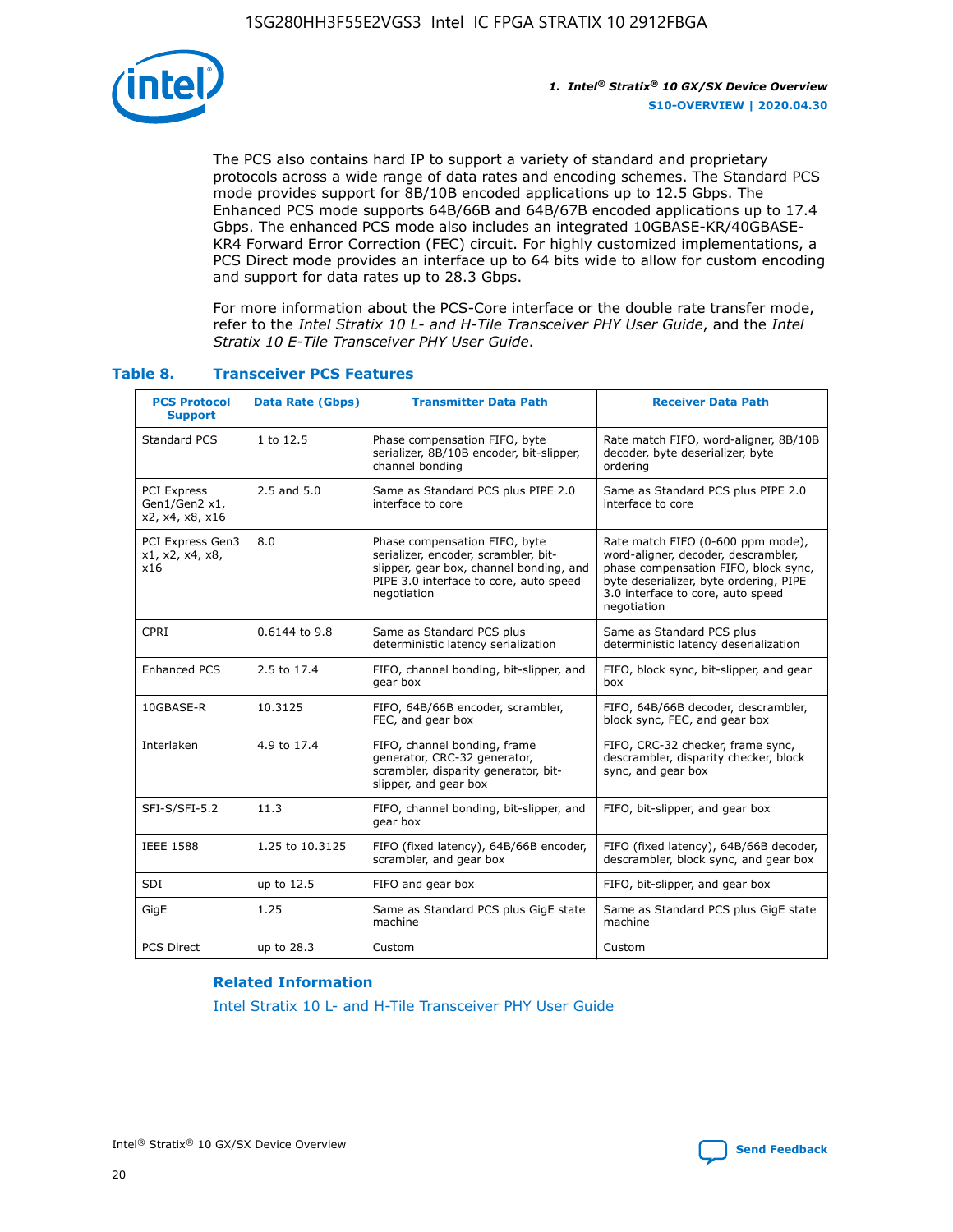

# **1.9. PCI Express Gen1/Gen2/Gen3 Hard IP**

Intel Stratix 10 devices contain embedded PCI Express hard IP designed for performance, ease-of-use, increased functionality, and designer productivity.

The PCI Express hard IP consists of the PHY, Data Link, and Transaction layers. It also supports PCI Express Gen1/Gen2/Gen3 end point and root port, in x1/x2/x4/x8/x16 lane configurations. The PCI Express hard IP is capable of operating independently from the core logic (autonomous mode). This feature allows the PCI Express link to power up and complete link training in less than 100 ms, while the rest of the device is still in the process of being configured. The hard IP also provides added functionality, which makes it easier to support emerging features such as Single Root I/O Virtualization (SR-IOV) and optional protocol extensions.

The PCI Express hard IP has improved end-to-end data path protection using Error Checking and Correction (ECC). In addition, the hard IP supports configuration of the device via protocol (CvP) across the PCI Express bus at Gen1/Gen2/Gen3 rates.

## **1.10. Interlaken PCS Hard IP**

Intel Stratix 10 devices have integrated Interlaken PCS hard IP supporting rates up to 17.4 Gbps per lane.

The Interlaken PCS hard IP is based on the proven functionality of the PCS developed for Intel's previous generation FPGAs, which has demonstrated interoperability with Interlaken ASSP vendors and third-party IP suppliers. The Interlaken PCS hard IP is present in every transceiver channel in Intel Stratix 10 devices.

# **1.11. 10G Ethernet Hard IP**

Intel Stratix 10 devices include IEEE 802.3 10-Gbps Ethernet (10GbE) compliant 10GBASE-R PCS and PMA hard IP. The scalable 10GbE hard IP supports multiple independent 10GbE ports while using a single PLL for all the 10GBASE-R PCS instantiations, which saves on core logic resources and clock networks.

The integrated serial transceivers simplify multi-port 10GbE systems compared to 10 GbE Attachment Unit Interface (XAUI) interfaces that require an external XAUI-to-10G PHY. Furthermore, the integrated transceivers incorporate signal conditioning circuits, which enable direct connection to standard 10G XFP and SFP+ pluggable optical modules. The transceivers also support backplane Ethernet applications and include a hard 10GBASE-KR/40GBASE-KR4 Forward Error Correction (FEC) circuit that can be used for both 10G and 40G applications. The integrated 10G Ethernet hard IP and 10G transceivers save external PHY cost, board space and system power. The 10G Ethernet PCS hard IP and 10GBASE-KR FEC are present in every transceiver channel.

# **1.12. External Memory and General Purpose I/O**

Intel Stratix 10 devices offer substantial external memory bandwidth, with up to ten 72 bit wide DDR4 memory interfaces running at up to 2666 Mbps. For external memory interface and LVDS restrictions, see [AN 906: Intel Stratix 10 GX 400, SX 400,](https://www.intel.com/content/www/us/en/programmable/documentation/sjf1574667190623.html#bft1574667627484) [and TX 400 Routing and Designing Floorplan Guidelines.](https://www.intel.com/content/www/us/en/programmable/documentation/sjf1574667190623.html#bft1574667627484)

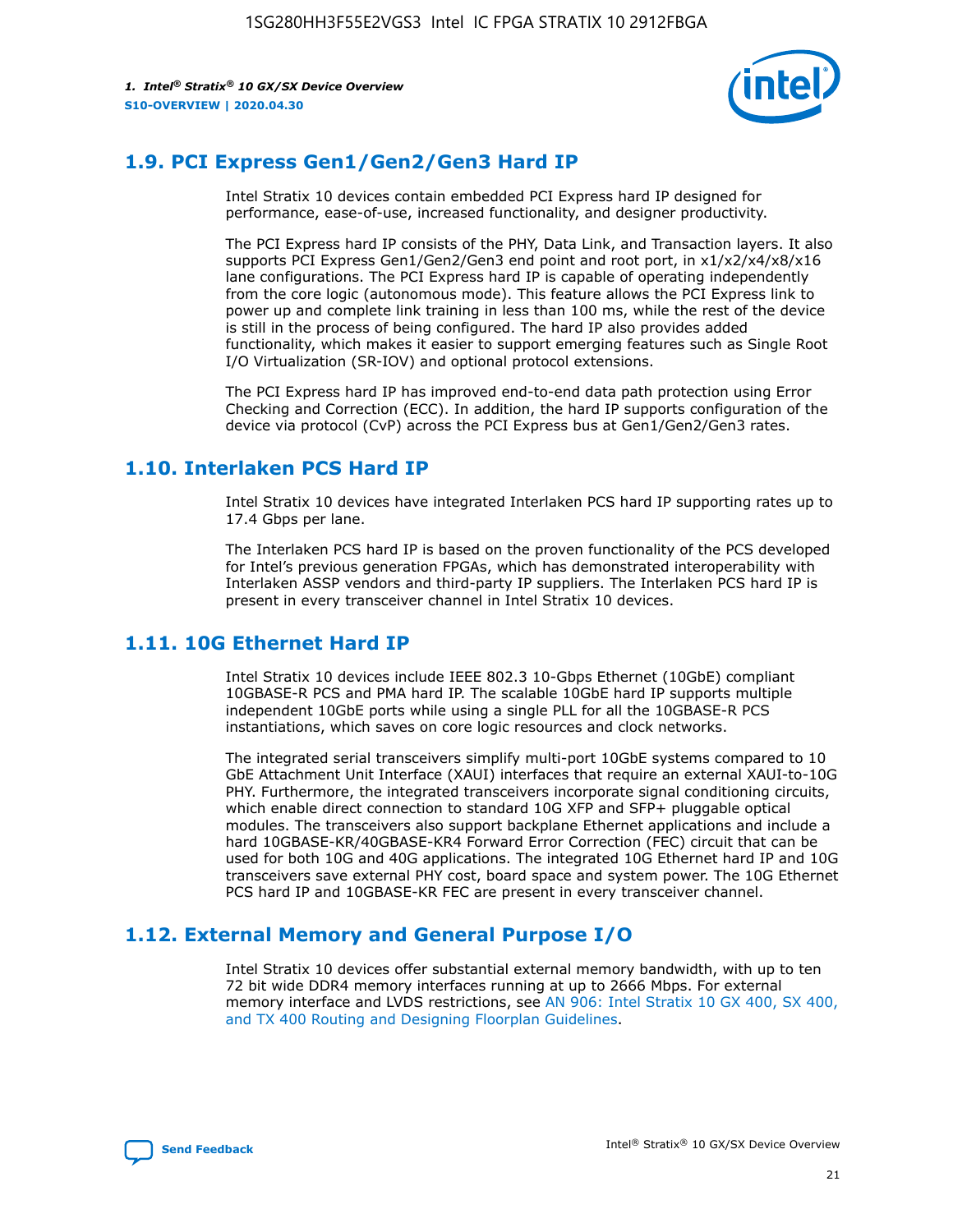

This bandwidth is provided along with the ease of design, lower power, and resource efficiencies of hardened high-performance memory controllers. The external memory interfaces can be configured up to a maximum width of 144 bits when using either hard or soft memory controllers.

#### **Figure 10. Hard Memory Controller**



Each I/O bank contains 48 general purpose I/Os and a high-efficiency hard memory controller capable of supporting many different memory types, each with different performance capabilities. The hard memory controller is also capable of being bypassed and replaced by a soft controller implemented in user logic. The I/Os each have a hardened double data rate (DDR) read/write path (PHY) capable of performing key memory interface functionality such as:

- Read/write leveling
- FIFO buffering to lower latency and improve margin
- Timing calibration
- On-chip termination

The timing calibration is aided by the inclusion of hard microcontrollers based on Intel's Nios® II technology, specifically tailored to control the calibration of multiple memory interfaces. This calibration allows the Intel Stratix 10 device to compensate for any changes in process, voltage, or temperature either within the Intel Stratix 10 device itself, or within the external memory device. The advanced calibration algorithms ensure maximum bandwidth and robust timing margin across all operating conditions.

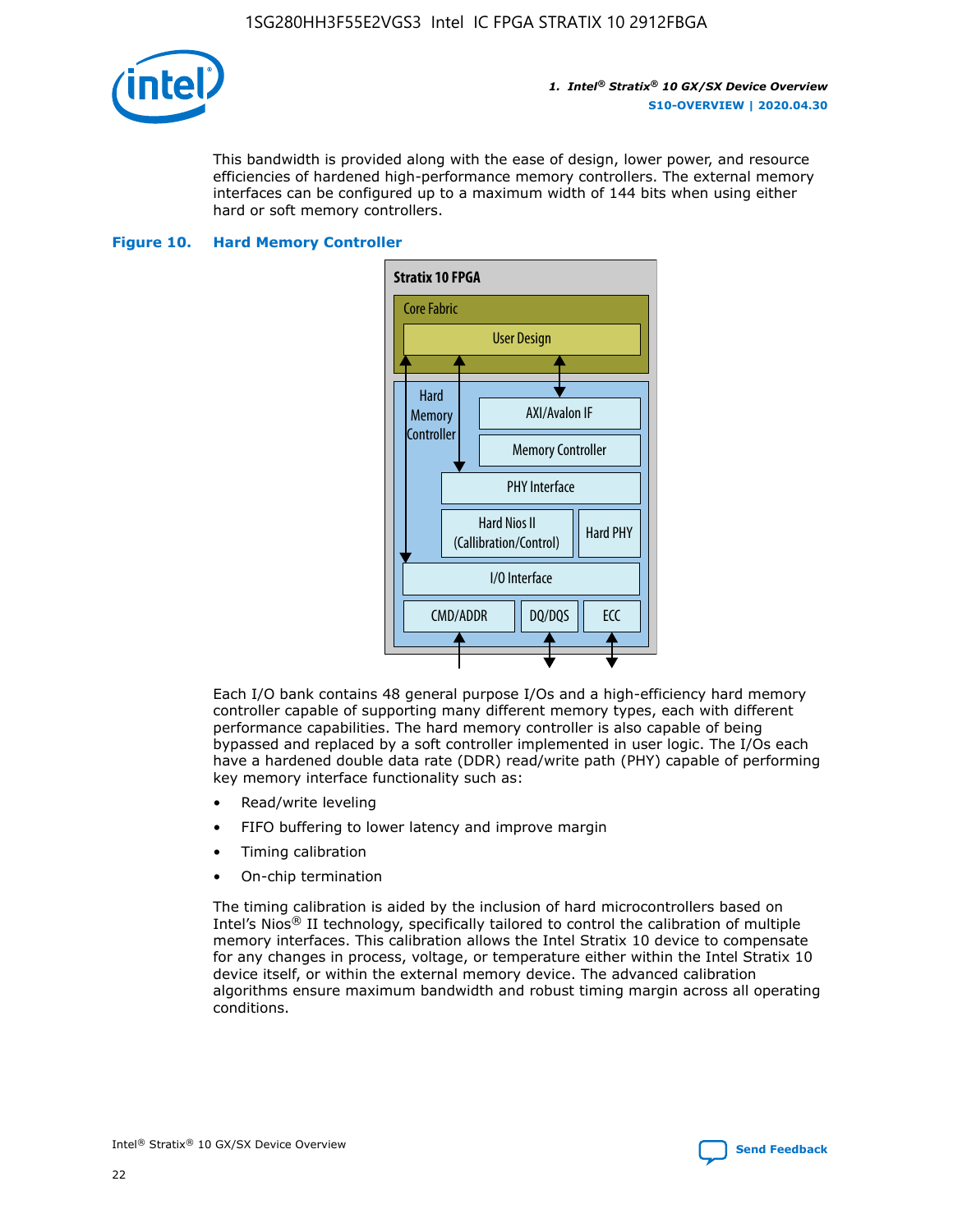

#### **Table 9. External Memory Interface Performance**

The listed speeds are for the 1-rank case.

| <b>Interface</b> | <b>Controller Type</b> | <b>Performance</b><br>(maximum rate possible) |
|------------------|------------------------|-----------------------------------------------|
| DDR4             | Hard                   | 2666 Mbps                                     |
| DDR <sub>3</sub> | Hard                   | 2133 Mbps                                     |
| QDRII+           | Soft                   | 1,100 Mtps                                    |
| QDRII+ Xtreme    | Soft                   | 1,266 Mtps                                    |
| <b>ODRIV</b>     | Soft                   | 2,133 Mtps                                    |
| RLDRAM III       | Soft                   | 2400 Mbps                                     |
| <b>RLDRAM II</b> | Soft                   | 533 Mbps                                      |

In addition to parallel memory interfaces, Intel Stratix 10 devices support serial memory technologies such as the Hybrid Memory Cube (HMC). The HMC is supported by the Intel Stratix 10 high-speed serial transceivers, which connect up to four HMC links, with each link running at data rates of 15 Gbps (HMC short reach specification).

Intel Stratix 10 devices also feature general purpose I/Os capable of supporting a wide range of single-ended and differential I/O interfaces. LVDS rates up to 1.6 Gbps are supported, with each pair of pins having both a differential driver and a differential input buffer. This enables configurable direction for each LVDS pair.

# **1.13. Adaptive Logic Module (ALM)**

Intel Stratix 10 devices use a similar adaptive logic module (ALM) as the previous generation Intel Arria 10 and Stratix V FPGAs, allowing for efficient implementation of logic functions and easy conversion of IP between the devices.

The ALM block diagram shown in the following figure has eight inputs with a fracturable look-up table (LUT), two dedicated embedded adders, and four dedicated registers.

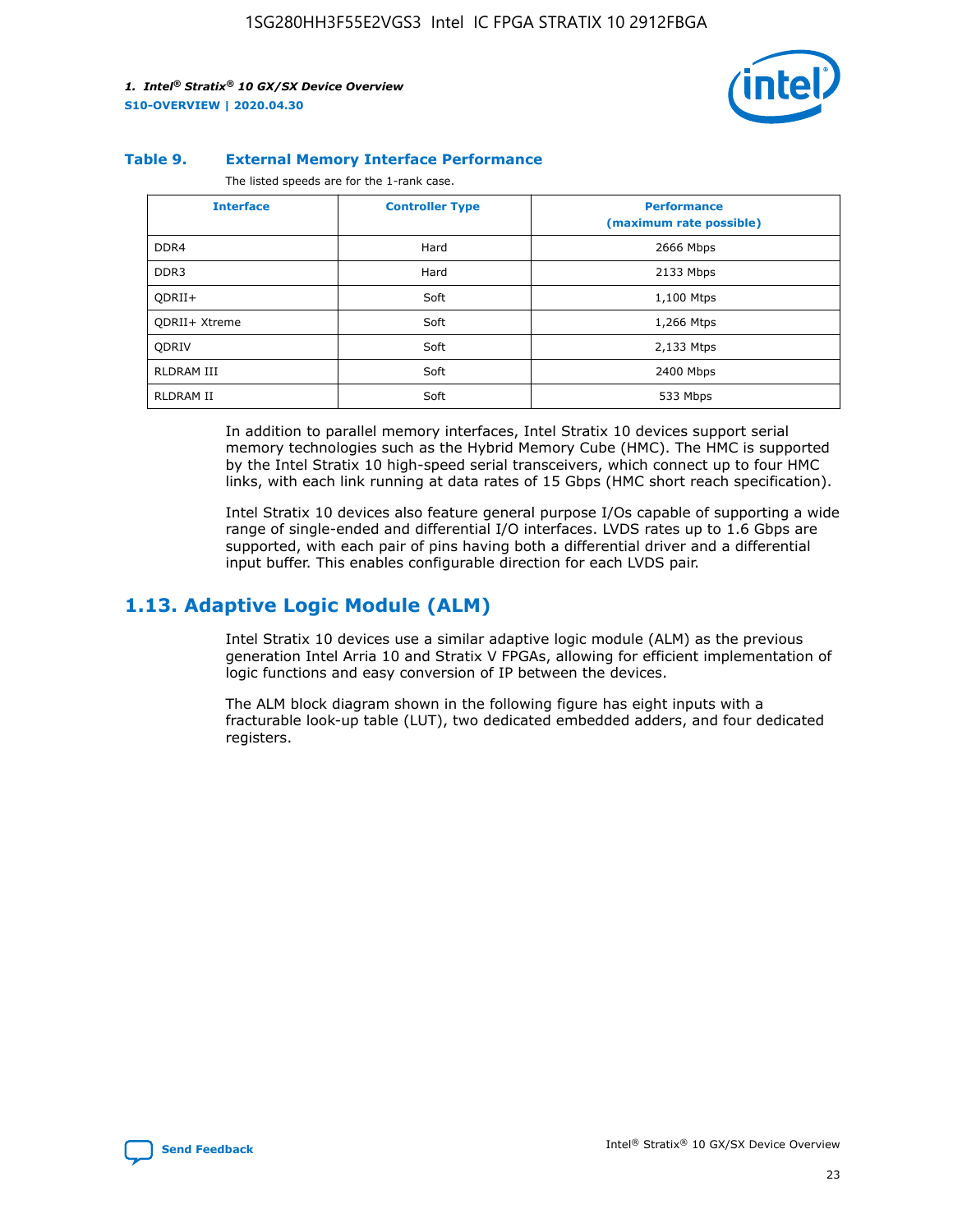

# Reg Reg 1 2 3 4 5 6 7 8 Reg Reg 4 Registers per ALM Full Adder Full Adder Adaptive LUT

#### **Figure 11. Intel Stratix 10 FPGA and SoC ALM Block Diagram**

Key features and capabilities of the ALM include:

- High register count with 4 registers per 8-input fracturable LUT, operating in conjunction with the new Intel Hyperflex architecture, enables Intel Stratix 10 devices to maximize core performance at very high core logic utilization
- Implements select 7-input logic functions, all 6-input logic functions, and two independent functions consisting of smaller LUT sizes (such as two independent 4 input LUTs) to optimize core logic utilization

The Intel Quartus Prime software takes advantage of the ALM logic structure to deliver the highest performance, optimal logic utilization, and lowest compile times. The Intel Quartus Prime software simplifies design reuse as it automatically maps legacy designs into the Intel Stratix 10 ALM architecture.

# **1.14. Core Clocking**

Core clocking in Intel Stratix 10 devices makes use of programmable clock tree synthesis.

This technique uses dedicated clock tree routing and switching circuits, and allows the Intel Quartus Prime software to create the exact clock trees required for your design. Clock tree synthesis minimizes clock tree insertion delay, reduces dynamic power dissipation in the clock tree and allows greater clocking flexibility in the core while still maintaining backwards compatibility with legacy global and regional clocking schemes.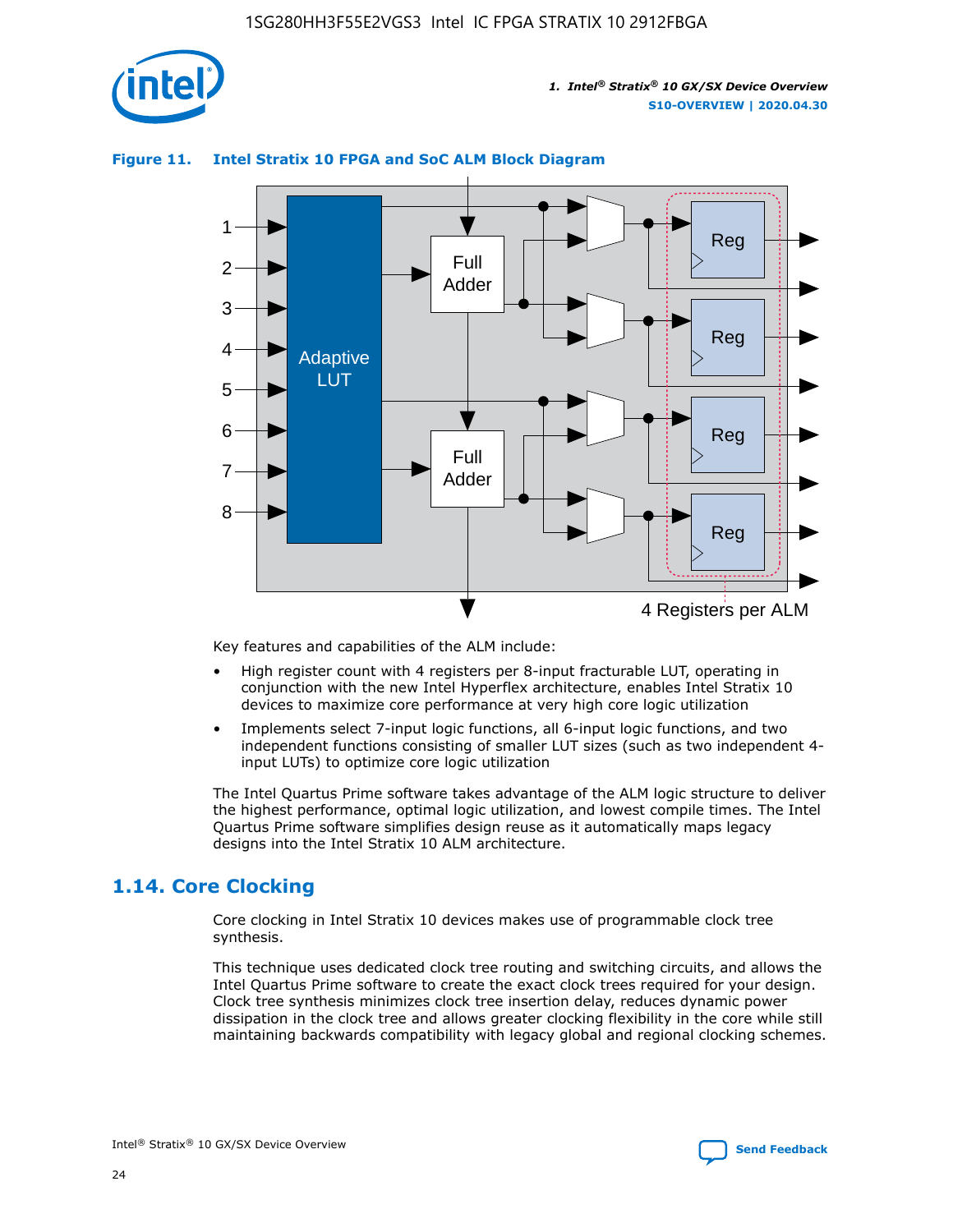

The core clock network in Intel Stratix 10 devices supports the new Intel Hyperflex core architecture at clock rates up to 1 GHz. It also supports the hard memory controllers up to 2666 Mbps with a quarter rate transfer to the core. The core clock network is supported by dedicated clock input pins, fractional clock synthesis PLLs, and integer I/O PLLs.

# **1.15. Fractional Synthesis PLLs and I/O PLLs**

Intel Stratix 10 devices have up to 32 fractional synthesis PLLs (fPLL) available for use with transceivers or in the core fabric.

The fPLLs are located in the 3D SiP transceiver L-tiles and H-tiles, eight per tile, adjacent to the transceiver channels. The fPLLs can be used to reduce both the number of oscillators required on the board and the number of clock pins required, by synthesizing multiple clock frequencies from a single reference clock source. In addition to synthesizing reference clock frequencies for the transceiver transmit PLLs, the fPLLs can also be used directly for transmit clocking. Each fPLL can be independently configured for conventional integer mode, or enhanced fractional synthesis mode with third-order delta-sigma modulation.

In addition to the fPLLs, Intel Stratix 10 devices contain up to 24 integer I/O PLLs (IOPLLs) available for general purpose use in the core fabric and for simplifying the design of external memory interfaces and high-speed LVDS interfaces. The IOPLLs are located in each bank of 48 general purpose I/O, 1 per I/O bank, adjacent to the hard memory controllers and LVDS SerDes in each I/O bank. This makes it easier to close timing because the IOPLLs are tightly coupled with the I/Os that need to use them. The IOPLLs can be used for general purpose applications in the core such as clock network delay compensation and zero-delay clock buffering.

# **1.16. Internal Embedded Memory**

Intel Stratix 10 devices contain two types of embedded memory blocks: M20K (20 Kb) and MLAB (640 bit).

The M20K and MLAB blocks are familiar block sizes carried over from previous Intel device families. The MLAB blocks are ideal for wide and shallow memories, while the M20K blocks are intended to support larger memory configurations and include hard ECC. Both M20K and MLAB embedded memory blocks can be configured as a singleport or dual-port RAM, FIFO, ROM, or shift register. These memory blocks are highly flexible and support a number of memory configurations as shown in Table 10 on page 25.

#### **Table 10. Internal Embedded Memory Block Configurations**

| MLAB (640 bits)                                                | <b>M20K (20 Kb)</b>                                                                    |
|----------------------------------------------------------------|----------------------------------------------------------------------------------------|
| $64 \times 10$ (supported through emulation)<br>$32 \times 20$ | $2K \times 10$ (or $x8$ )<br>$1K \times 20$ (or $x16$ )<br>$512 \times 40$ (or $x32$ ) |

# **1.17. Variable Precision DSP Block**

The Intel Stratix 10 DSP blocks are based upon the Variable Precision DSP Architecture used in Intel's previous generation devices. They feature hard fixed point and IEEE 754 compliant floating point capability.

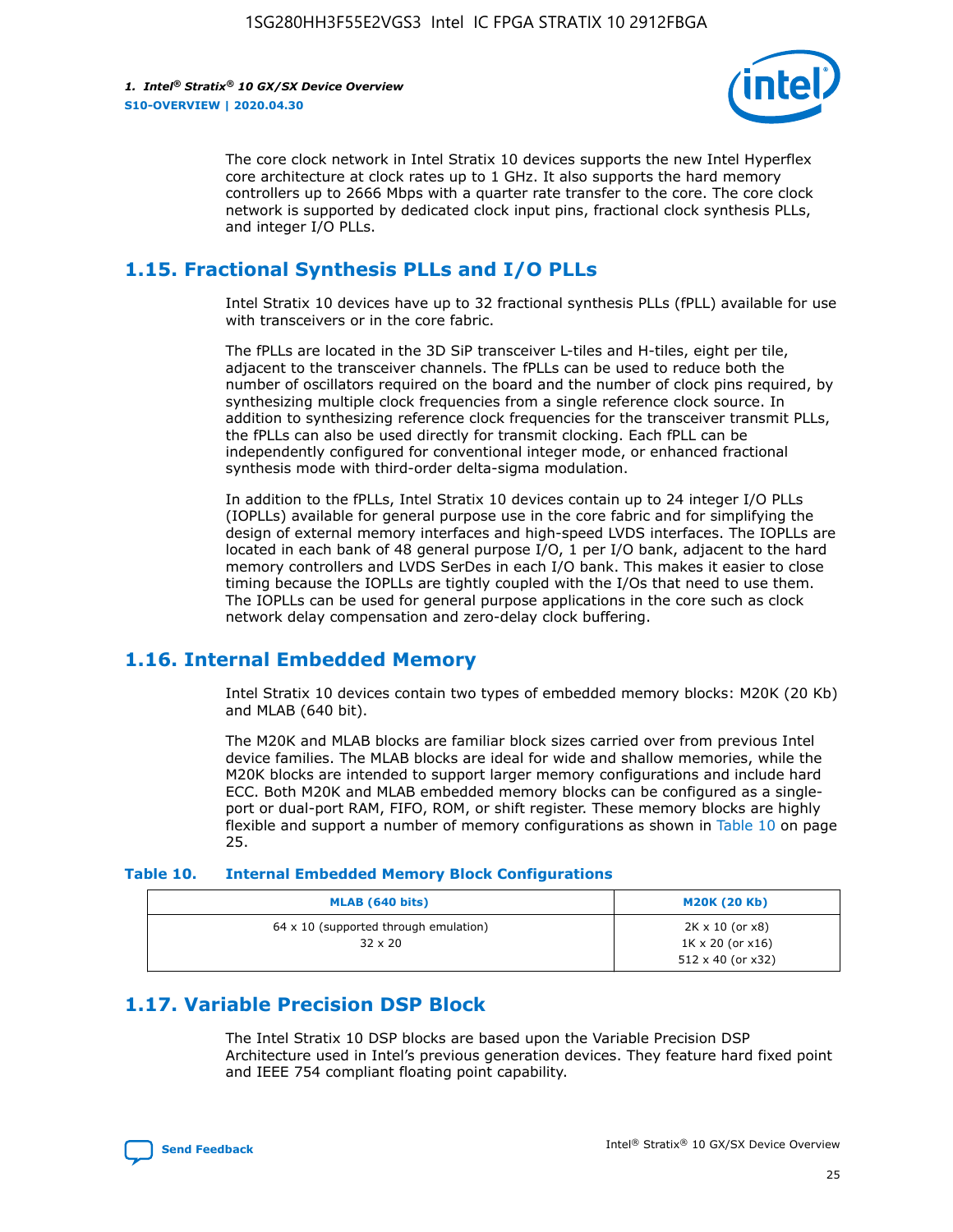

The DSP blocks can be configured to support signal processing with precision ranging from 18x19 up to 54x54. A pipeline register has been added to increase the maximum operating frequency of the DSP block and reduce power consumption.





#### **Figure 13. DSP Block: High Precision Fixed Point Mode**

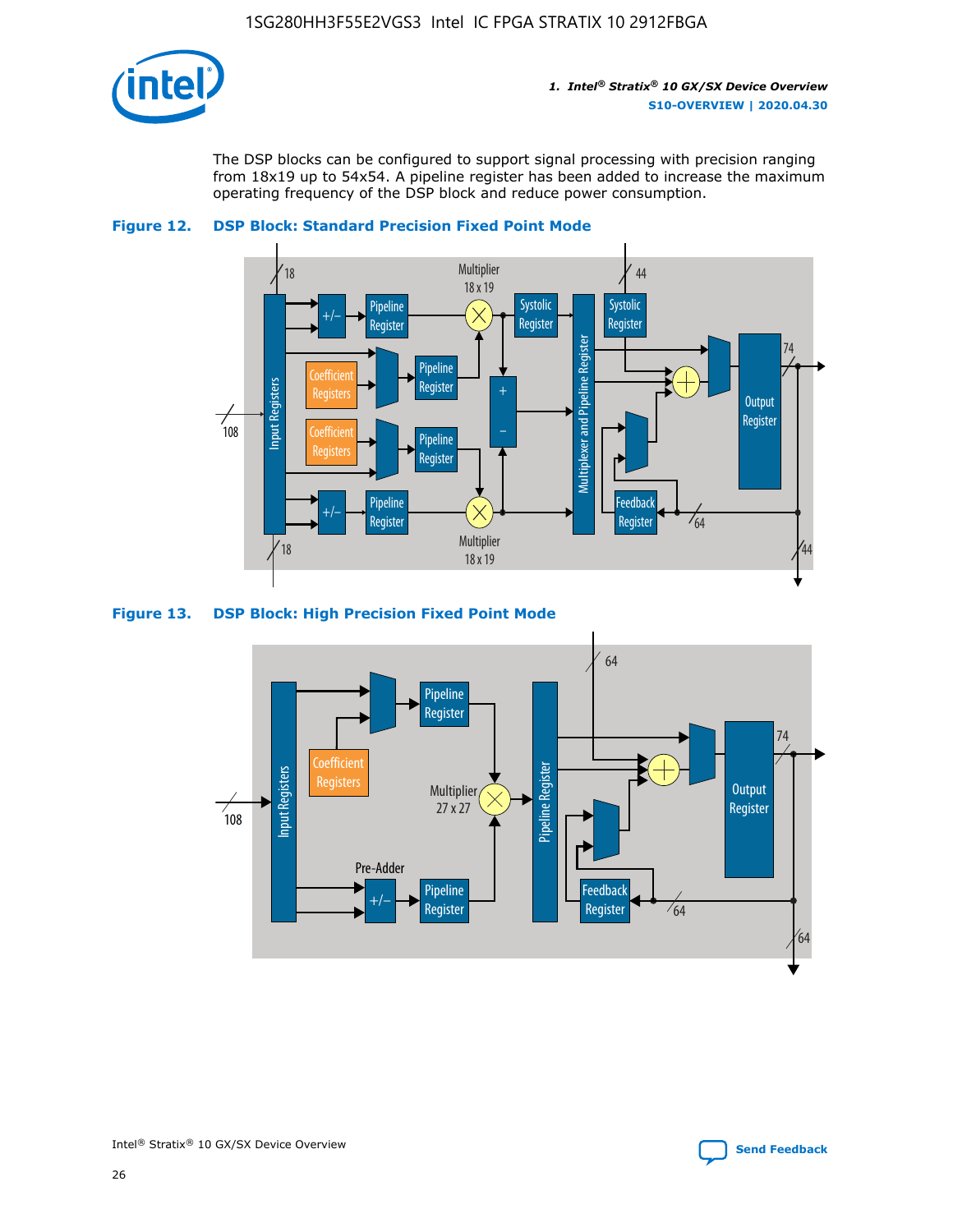



#### **Figure 14. DSP Block: Single Precision Floating Point Mode**

Each DSP block can be independently configured at compile time as either dual 18x19 or a single 27x27 multiply accumulate. With a dedicated 64 bit cascade bus, multiple variable precision DSP blocks can be cascaded to implement even higher precision DSP functions efficiently.

In floating point mode, each DSP block provides one single precision floating point multiplier and adder. Floating point additions, multiplications, mult-adds and multaccumulates are supported.

The following table shows how different precisions are accommodated within a DSP block, or by utilizing multiple blocks.

| <b>Multiplier Size</b>             | <b>DSP Block Resources</b>                                                               | <b>Expected Usage</b>           |
|------------------------------------|------------------------------------------------------------------------------------------|---------------------------------|
| $18x19$ bits                       | 1/2 of Variable Precision DSP Block                                                      | Medium precision fixed point    |
| 27x27 bits                         | 1 Variable Precision DSP Block                                                           | High precision fixed point      |
| $19x36$ bits                       | 1 Variable Precision DSP Block with external<br>adder                                    | Fixed point FFTs                |
| 36x36 bits                         | 2 Variable Precision DSP Blocks with external<br>adder                                   | Very high precision fixed point |
| 54x54 bits                         | 4 Variable Precision DSP Blocks with external<br>adder                                   | Double Precision floating point |
| Single Precision<br>floating point | 1 Single Precision floating point adder, 1 Single<br>Precision floating point multiplier | Floating point                  |

#### **Table 11. Variable Precision DSP Block Configurations**

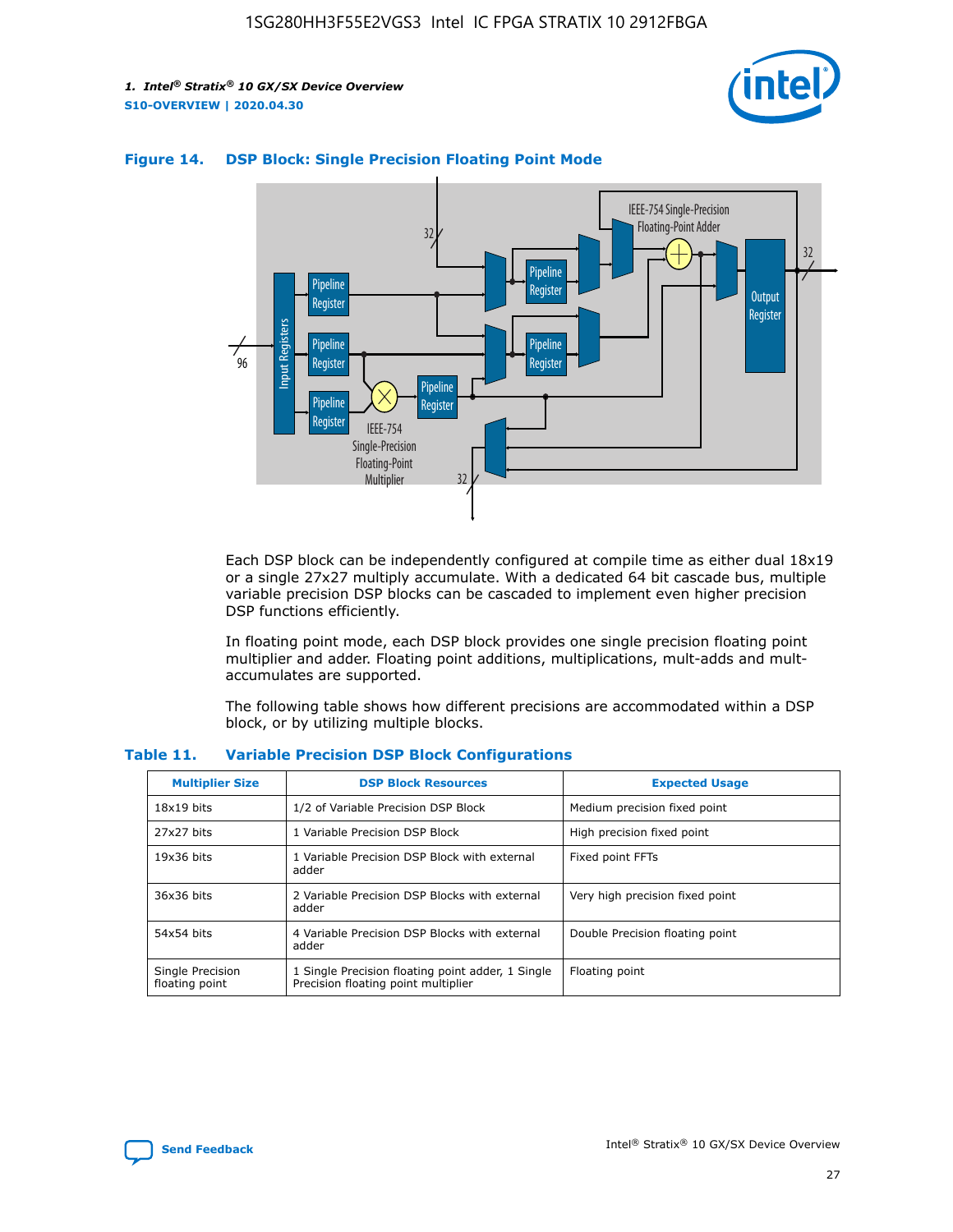

Complex multiplication is very common in DSP algorithms. One of the most popular applications of complex multipliers is the FFT algorithm. This algorithm has the characteristic of increasing precision requirements on only one side of the multiplier. The Variable Precision DSP block supports the FFT algorithm with proportional increase in DSP resources as the precision grows.

#### **Table 12. Complex Multiplication With Variable Precision DSP Block**

| <b>Complex Multiplier</b><br><b>Size</b> | <b>DSP Block Resources</b>      | <b>FFT Usage</b>       |
|------------------------------------------|---------------------------------|------------------------|
| $18x19$ bits                             | 2 Variable Precision DSP Blocks | Resource optimized FFT |
| 27x27 bits                               | 4 Variable Precision DSP Blocks | Highest precision FFT  |

For FFT applications with high dynamic range requirements, the Intel FFT IP Core offers an option of single precision floating point implementation with resource usage and performance similar to high precision fixed point implementations.

Other features of the DSP block include:

- Hard 18 bit and 25 bit pre-adders
- Hard floating point multipliers and adders
- 64 bit dual accumulator (for separate I, Q product accumulations)
- Cascaded output adder chains for 18 and 27 bit FIR filters
- Embedded coefficient registers for 18 and 27 bit coefficients
- Fully independent multiplier outputs
- Inferability using HDL templates supplied by the Intel Quartus Prime software for most modes

The Variable Precision DSP block is ideal to support the growing trend towards higher bit precision in high performance DSP applications. At the same time, it can efficiently support the many existing 18 bit DSP applications, such as high definition video processing and remote radio heads. With the Variable Precision DSP block architecture and hard floating point multipliers and adders, Intel Stratix 10 devices can efficiently support many different precision levels up to and including floating point implementations. This flexibility can result in increased system performance, reduced power consumption, and reduce architecture constraints on system algorithm designers.

# **1.18. Hard Processor System (HPS)**

The Intel Stratix 10 SoC Hard Processor System (HPS) is Intel's third generation HPS. Leveraging the performance of Intel 14 nm tri-gate technology, Intel Stratix 10 SoC devices more than double the performance of previous generation SoCs with an integrated quad-core 64-bit Arm Cortex-A53. The HPS also enables system-wide hardware virtualization capabilities by adding a system memory management unit. These architecture improvements ensure that Intel Stratix 10 SoCs meet the requirements of current and future embedded markets, including wireless and wireline communications, datacenter acceleration, and numerous military applications.

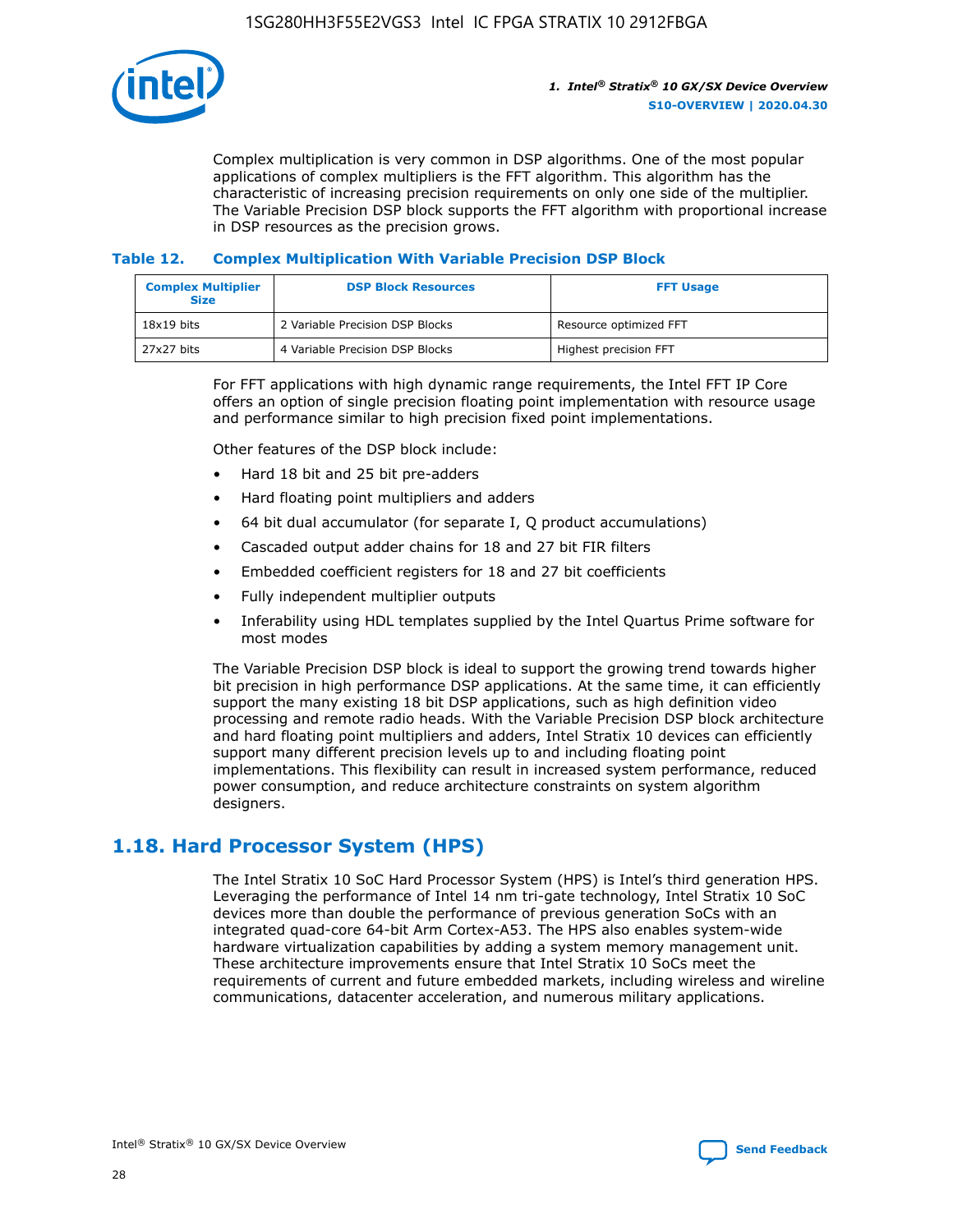

#### **Figure 15. HPS Block Diagram**

| Quad Arm Cortex-A53-Based Hard Processor System |                                             |                           |                                                           |                          |                                     |                                        |                                  |
|-------------------------------------------------|---------------------------------------------|---------------------------|-----------------------------------------------------------|--------------------------|-------------------------------------|----------------------------------------|----------------------------------|
|                                                 | <b>Arm Cortex - A53</b><br>Arm Cortex - A53 |                           |                                                           |                          |                                     | SD/SDIO/                               |                                  |
| <b>NEON</b>                                     |                                             | <b>FPU</b>                | <b>NEON</b>                                               |                          | <b>FPU</b>                          | USB OTG                                | $MMC$ <sup>1,2</sup>             |
| 32 KB I-Cache                                   |                                             | 32 KB D-Cache             | 32 KB I-Cache                                             |                          | 32 KB D - Cache                     | $(x2)^{1,2}$                           |                                  |
| with Parity                                     |                                             | with ECC                  | with Parity                                               |                          | with ECC                            |                                        | <b>DMA</b>                       |
| <b>Arm Cortex - A53</b>                         |                                             |                           |                                                           | Arm Cortex - A53         |                                     | UART (x2)                              | (8 Channel) <sup>2</sup>         |
| <b>NEON</b>                                     |                                             | <b>FPU</b>                | <b>NEON</b>                                               |                          | <b>FPU</b>                          |                                        |                                  |
| 32 KB I-Cache<br>with Parity                    |                                             | 32 KB D-Cache<br>with ECC | 32 KB I-Cache<br>32 KB D-Cache<br>with Parity<br>with ECC |                          | I <sup>2</sup> C(x5)                | <b>HPS 10</b>                          |                                  |
| 1 MB L2 Cache with ECC<br><b>System MMU</b>     |                                             |                           | <b>Cache Coherency Unit</b>                               | <b>EMAC</b> $(x3)^{1,2}$ | <b>NAND</b><br>Flash <sup>1,2</sup> |                                        |                                  |
| JTAG Debug<br>or Trace                          |                                             |                           | 256 KB<br>RAM <sup>2</sup>                                | <b>Timers</b><br>(x8)    |                                     |                                        | SPI(x4)                          |
| <b>FPGA BRIDGE</b>                              | Lightweight HPS-to-<br><b>BRIDGE</b>        |                           | FPGA-to-HPS<br>HPS-to-FPGA<br><b>BRIDGE</b>               |                          | HPS-to-SDM<br>SDM-to-HPS            | <b>SDRAM</b><br>Scheduler <sup>3</sup> |                                  |
|                                                 |                                             |                           |                                                           |                          |                                     |                                        |                                  |
| <b>FPGA Fabric</b>                              |                                             |                           |                                                           |                          |                                     | <b>SDM</b>                             | <b>Hard Memory</b><br>Controller |

Notes:

1. Integrated direct memory access (DMA)

2. Integrated error correction code (ECC)

3. Multiport front-end interface to hard memory controller

## **1.18.1. Key Features of the Intel Stratix 10 HPS**

#### **Table 13. Key Features of the Intel Stratix 10 GX/SX HPS**

| <b>Feature</b>                                    | <b>Description</b>                                                                                                                                                                                                                                                                                                                                     |
|---------------------------------------------------|--------------------------------------------------------------------------------------------------------------------------------------------------------------------------------------------------------------------------------------------------------------------------------------------------------------------------------------------------------|
| Quad-core Arm Cortex-A53<br>MPCore processor unit | 2.3 MIPS/MHz instruction efficiency<br>$\bullet$<br>CPU frequency up to 1.5 GHz<br>٠<br>At 1.5 GHz total performance of 13,800 MIPS<br>Army8-A architecture<br>Runs 64 bit and 32 bit Arm instructions<br>16 bit and 32 bit Thumb instructions for 30% reduction in memory footprint<br>Jazelle* RCT execution architecture with 8 bit Java byte codes |
|                                                   |                                                                                                                                                                                                                                                                                                                                                        |

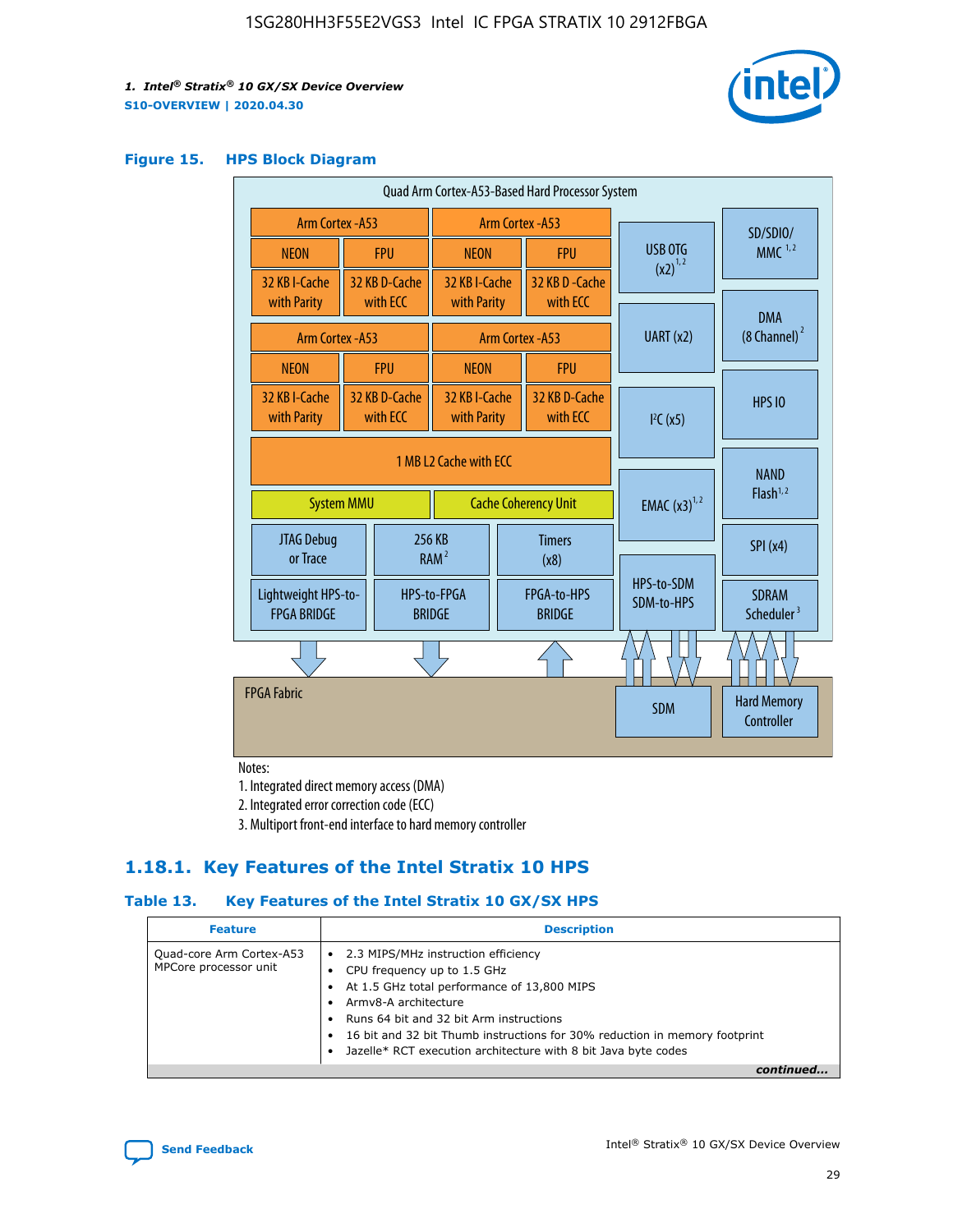

| <b>Feature</b>                                        | <b>Description</b>                                                                                                                                                                                                                                                                                                                                                                                                                                                                                                                                                                                                                                                                                                                                                                                                                                                                                                                                                                                                                                                                                                                                                                                                       |
|-------------------------------------------------------|--------------------------------------------------------------------------------------------------------------------------------------------------------------------------------------------------------------------------------------------------------------------------------------------------------------------------------------------------------------------------------------------------------------------------------------------------------------------------------------------------------------------------------------------------------------------------------------------------------------------------------------------------------------------------------------------------------------------------------------------------------------------------------------------------------------------------------------------------------------------------------------------------------------------------------------------------------------------------------------------------------------------------------------------------------------------------------------------------------------------------------------------------------------------------------------------------------------------------|
|                                                       | Superscalar, variable length, out-of-order pipeline with dynamic branch prediction<br>Improved Arm Neon* media processing engine<br>$\bullet$<br>Single- and double-precision floating-point unit<br>Arm CoreSight* debug and trace technology                                                                                                                                                                                                                                                                                                                                                                                                                                                                                                                                                                                                                                                                                                                                                                                                                                                                                                                                                                           |
| <b>System Memory</b><br>Management Unit               | Enables a unified memory model and extends hardware virtualization into peripherals<br>$\bullet$<br>implemented in the FPGA fabric                                                                                                                                                                                                                                                                                                                                                                                                                                                                                                                                                                                                                                                                                                                                                                                                                                                                                                                                                                                                                                                                                       |
| Cache Coherency unit                                  | Changes in shared data stored in cache are propagated throughout the system<br>$\bullet$<br>providing bi-directional coherency for co-processing elements.                                                                                                                                                                                                                                                                                                                                                                                                                                                                                                                                                                                                                                                                                                                                                                                                                                                                                                                                                                                                                                                               |
| Cache                                                 | L1 Cache<br>$\bullet$<br>- 32 KB of instruction cache w/ parity check<br>- 32 KB of L1 data cache w /ECC<br>- Parity checking<br>L2 Cache<br>$-$ 1MB shared<br>- 8-way set associative<br>- SEU Protection with parity on TAG ram and ECC on data RAM<br>- Cache lockdown support                                                                                                                                                                                                                                                                                                                                                                                                                                                                                                                                                                                                                                                                                                                                                                                                                                                                                                                                        |
| On-Chip Memory                                        | 256 KB of scratch on-chip RAM<br>$\bullet$                                                                                                                                                                                                                                                                                                                                                                                                                                                                                                                                                                                                                                                                                                                                                                                                                                                                                                                                                                                                                                                                                                                                                                               |
| External SDRAM and Flash<br>Memory Interfaces for HPS | Hard memory controller with support for DDR4, DDR3<br>$\bullet$<br>$-$ 40 bit (32 bit + 8 bit ECC) with select packages supporting 72 bit (64 bit + 8 bit<br>ECC)<br>- Support for up to 2666 Mbps DDR4 and 2166 Mbps DDR3 frequencies<br>- Error correction code (ECC) support including calculation, error correction, write-<br>back correction, and error counters<br>- Software Configurable Priority Scheduling on individual SDRAM bursts<br>- Fully programmable timing parameter support for all JEDEC-specified timing<br>parameters<br>- Multiport front-end (MPFE) scheduler interface to the hard memory controller, which<br>supports the $AXI^{\circledR}$ Quality of Service (QoS) for interface to the FPGA fabric<br>NAND flash controller<br>$-$ ONFI 1.0<br>- Integrated descriptor based with DMA<br>- Programmable hardware ECC support<br>- Support for 8 and 16 bit Flash devices<br>Secure Digital SD/SDIO/MMC controller<br>$-$ eMMC 4.5<br>- Integrated descriptor based DMA<br>- CE-ATA digital commands supported<br>- 50 MHz operating frequency<br>Direct memory access (DMA) controller<br>$\bullet$<br>$-$ 8-channel<br>- Supports up to 32 peripheral handshake interface<br>continued |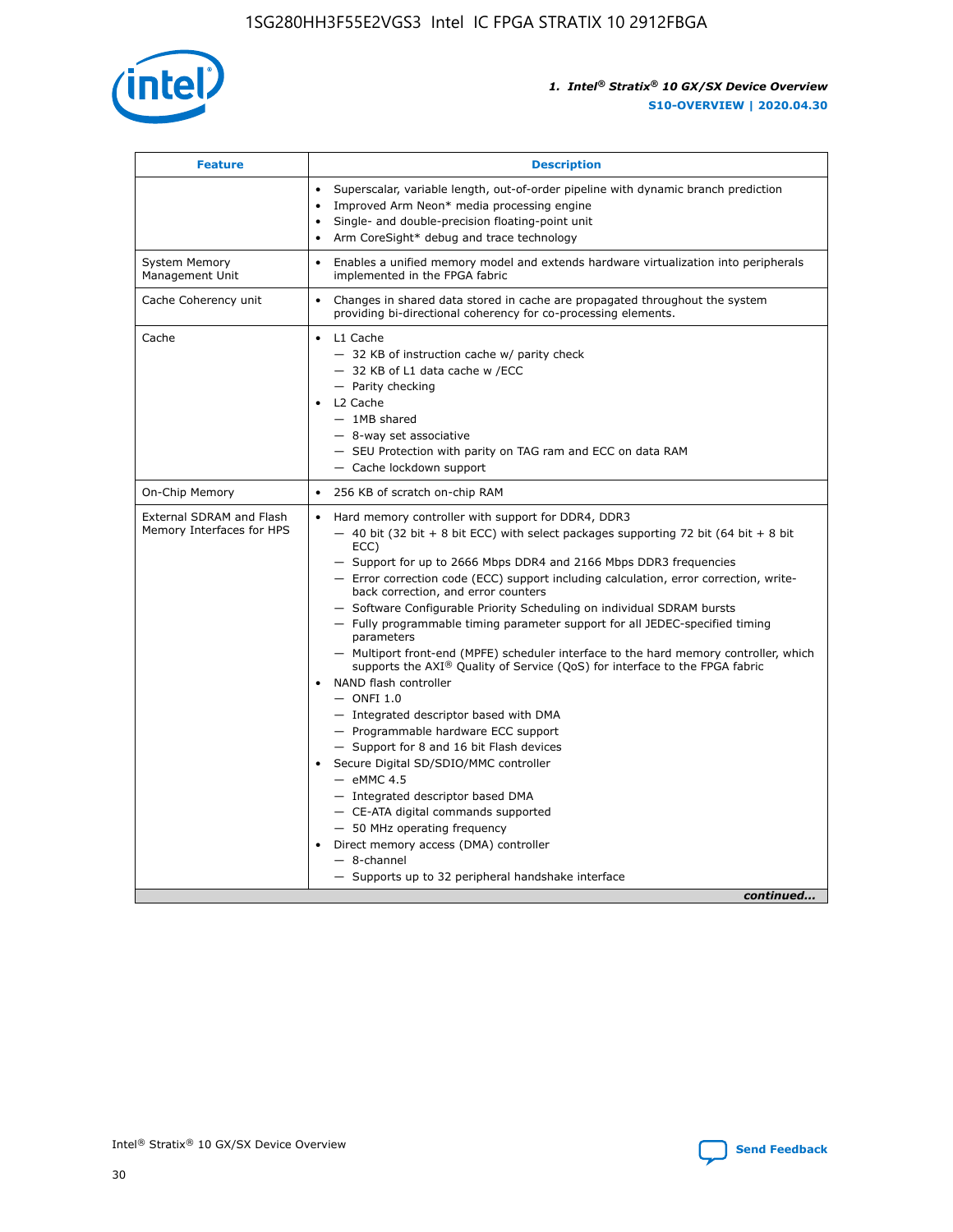

| <b>Feature</b>                         | <b>Description</b>                                                                                                                                                                                                                                                                                                                                                                                                                                                                                                                                                                                                                                                                                                                                                                                                                                                                                                                                                                                                                                                                                                                                                                                                                                                                                                                                                                                                                                                                                |  |  |  |
|----------------------------------------|---------------------------------------------------------------------------------------------------------------------------------------------------------------------------------------------------------------------------------------------------------------------------------------------------------------------------------------------------------------------------------------------------------------------------------------------------------------------------------------------------------------------------------------------------------------------------------------------------------------------------------------------------------------------------------------------------------------------------------------------------------------------------------------------------------------------------------------------------------------------------------------------------------------------------------------------------------------------------------------------------------------------------------------------------------------------------------------------------------------------------------------------------------------------------------------------------------------------------------------------------------------------------------------------------------------------------------------------------------------------------------------------------------------------------------------------------------------------------------------------------|--|--|--|
| Communication Interface<br>Controllers | Three 10/100/1000 Ethernet media access controls (MAC) with integrated DMA<br>- Supports RGMII and RMII external PHY Interfaces<br>- Option to support other PHY interfaces through FPGA logic<br>$\bullet$ GMII<br>MII<br>$\bullet$<br>• RMII (requires MII to RMII adapter)<br>• RGMII (requires GMII to RGMII adapter)<br>• SGMII (requires GMII to SGMII adapter)<br>- Supports IEEE 1588-2002 and IEEE 1588-2008 standards for precision networked<br>clock synchronization<br>- Supports IEEE 802.1Q VLAN tag detection for reception frames<br>- Supports Ethernet AVB standard<br>Two USB On-the-Go (OTG) controllers with DMA<br>- Dual-Role Device (device and host functions)<br>• High-speed (480 Mbps)<br>• Full-speed (12 Mbps)<br>• Low-speed (1.5 Mbps)<br>• Supports USB 1.1 (full-speed and low-speed)<br>- Integrated descriptor-based scatter-gather DMA<br>- Support for external ULPI PHY<br>- Up to 16 bidirectional endpoints, including control endpoint<br>$-$ Up to 16 host channels<br>- Supports generic root hub<br>- Configurable to OTG 1.3 and OTG 2.0 modes<br>Five $I^2C$ controllers (three can be used by EMAC for MIO to external PHY)<br>- Support both 100 Kbps and 400 Kbps modes<br>- Support both 7 bit and 10 bit addressing modes<br>- Support Master and Slave operating mode<br>Two UART 16550 compatible<br>- Programmable baud rate up to 115.2 Kbaud<br>Four serial peripheral interfaces (SPI) (2 Masters, 2 Slaves)<br>- Full and Half duplex |  |  |  |
| Timers and I/O                         | • Timers<br>- 4 general-purpose timers<br>- 4 watchdog timers<br>48 HPS direct I/O allow HPS peripherals to connect directly to I/O<br>Up to three IO48 banks may be assigned to HPS for HPS DDR access                                                                                                                                                                                                                                                                                                                                                                                                                                                                                                                                                                                                                                                                                                                                                                                                                                                                                                                                                                                                                                                                                                                                                                                                                                                                                           |  |  |  |
| Interconnect to Logic Core             | • FPGA-to-HPS Bridge<br>- Allows IP bus masters in the FPGA fabric to access to HPS bus slaves<br>- Configurable 32, 64, or 128 bit AMBA AXI interface<br>HPS-to-FPGA Bridge<br>- Allows HPS bus masters to access bus slaves in FPGA fabric<br>- Configurable 32, 64, or 128 bit AMBA AXI interface allows high-bandwidth HPS<br>master transactions to FPGA fabric<br>HPS-to-SDM and SDM-to-HPS Bridges<br>- Allows the HPS to reach the SDM block and the SDM to bootstrap the HPS<br>Light Weight HPS-to-FPGA Bridge<br>- Light weight 32 bit AXI interface suitable for low-latency register accesses from HPS<br>to soft peripherals in FPGA fabric<br>FPGA-to-HPS SDRAM Bridge<br>- Up to three AMBA AXI interfaces supporting 32, 64, or 128 bit data paths                                                                                                                                                                                                                                                                                                                                                                                                                                                                                                                                                                                                                                                                                                                               |  |  |  |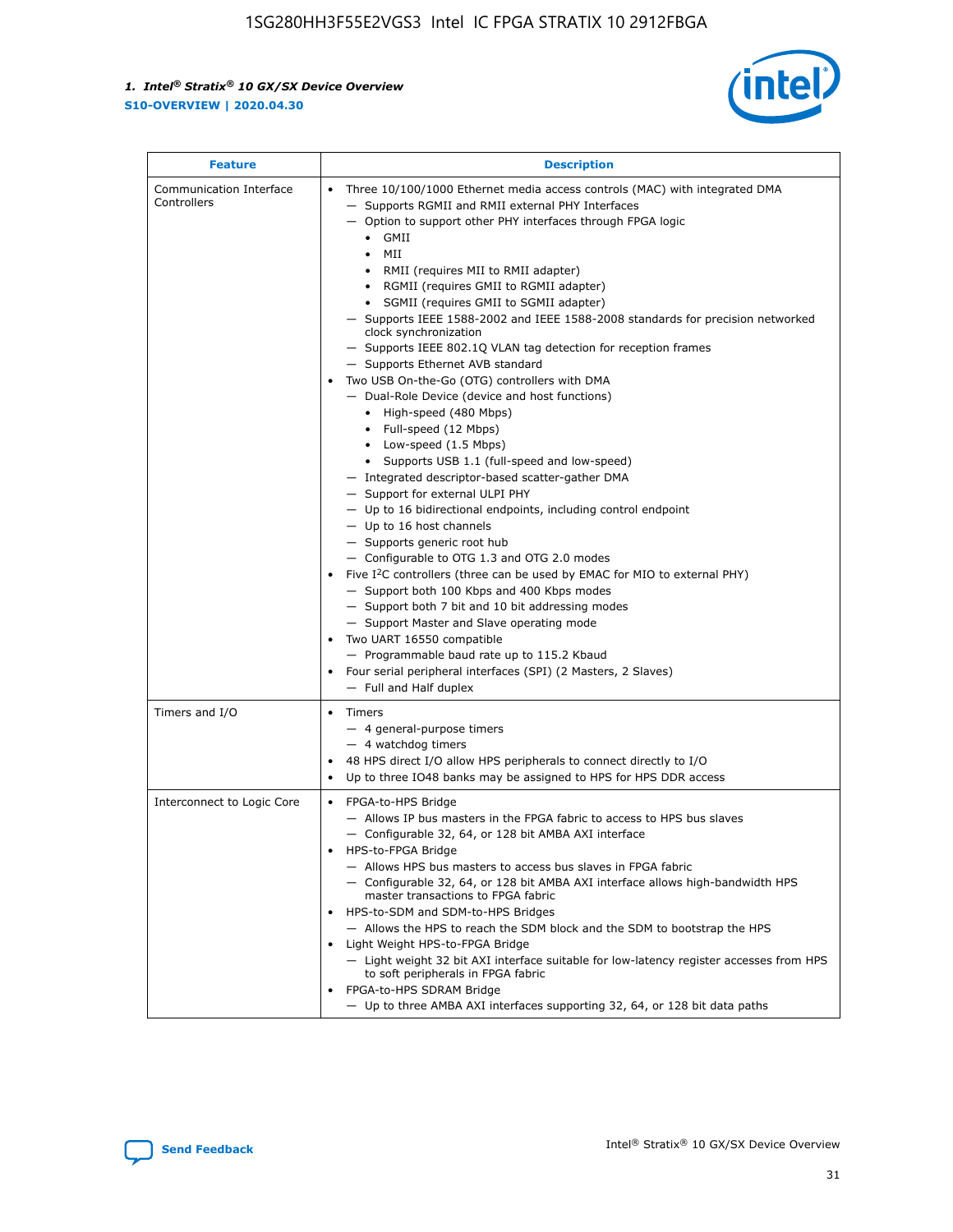

# **1.19. Power Management**

Intel Stratix 10 devices use the advanced Intel 14 nm tri-gate process technology, the all new Intel Hyperflex core architecture to enable Hyper-Folding, power gating, and several optional power reduction techniques to reduce total power consumption by as much as 70% compared to previous generation high-performance Stratix V devices.

Intel Stratix 10 standard power devices (-V) are SmartVID devices. The core voltage supplies (VCC and VCCP) for each SmartVID device must be driven by a PMBus voltage regulator dedicated to that Intel Stratix 10 device. Use of a PMBus voltage regulator for each SmartVID (-V) device is mandatory; it is not an option. A code is programmed into each SmartVID device during manufacturing that allows the PMBus voltage regulator to operate at the optimum core voltage to meet the device performance specifications.

With the new Intel Hyperflex core architecture, designs can run 2X faster than previous generation FPGAs. With 2X performance and same required throughput, architects can cut the data path width in half to save power. This optimization is called Hyper-Folding. Additionally, power gating reduces static power of unused resources in the FPGA by powering them down. The Intel Quartus Prime software automatically powers down specific unused resource blocks such as DSP and M20K blocks, at configuration time.

The optional power reduction techniques in Intel Stratix 10 devices include:

• **Available Low Static Power Devices**—Intel Stratix 10 devices are available with a fixed core voltage that provides lower static power than the SmartVID standard power devices, while maintaining device performance

Furthermore, Intel Stratix 10 devices feature Intel's low power transceivers and include a number of hard IP blocks that not only reduce logic resources but also deliver substantial power savings compared to soft implementations. In general, hard IP blocks consume up to 50% less power than the equivalent soft logic implementations.

# **1.20. Device Configuration and Secure Device Manager (SDM)**

All Intel Stratix 10 devices contain a Secure Device Manager (SDM), which is a dedicated triple-redundant processor that serves as the point of entry into the device for all JTAG and configuration commands. The SDM also bootstraps the HPS in SoC devices ensuring that the HPS can boot using the same security features that the FPGA devices have.

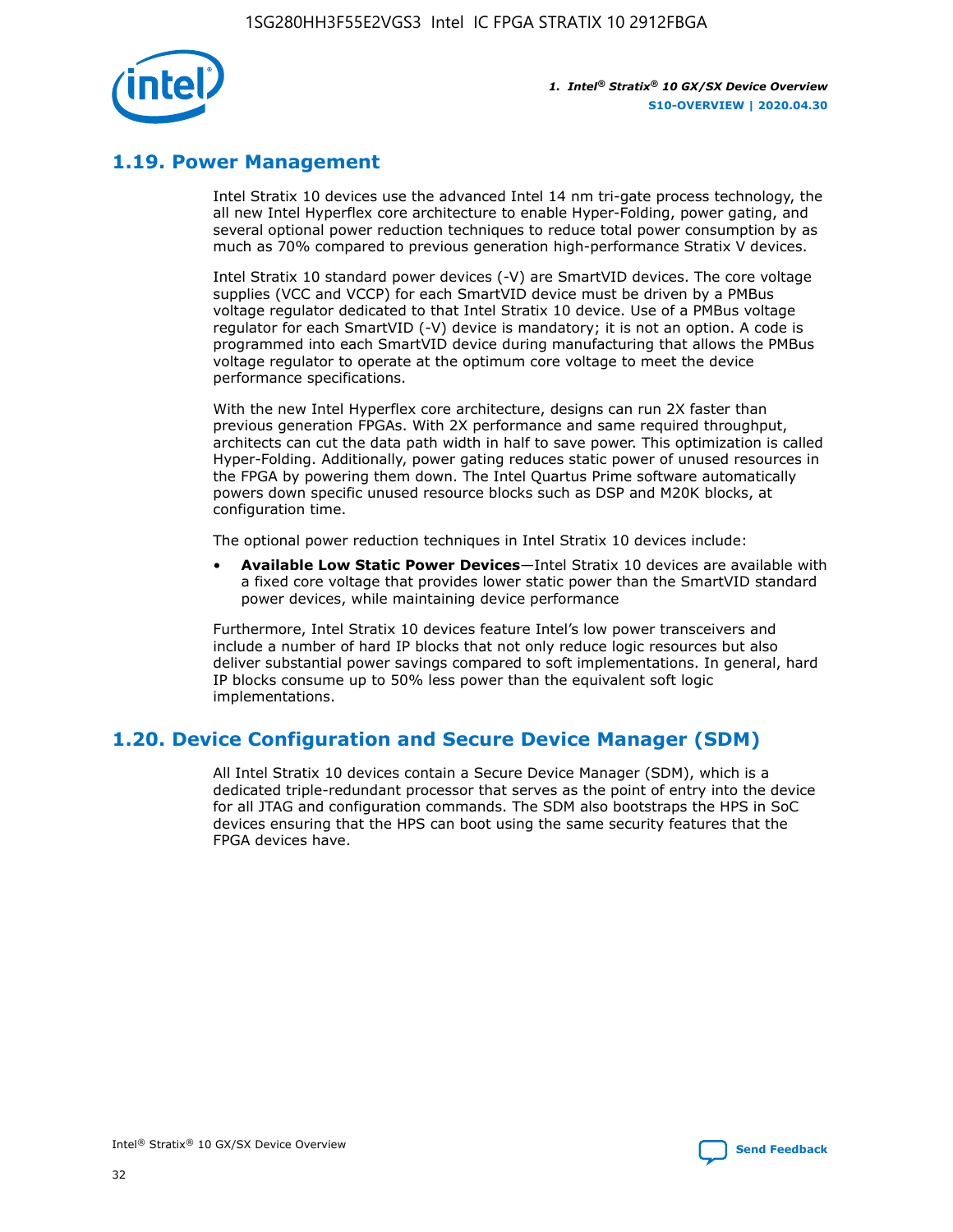





During configuration, Intel Stratix 10 devices are divided into logical sectors, each of which is managed by a local sector manager (LSM). The SDM passes configuration data to each of the LSMs across the on-chip configuration network. This allows the sectors to be configured independently, one at a time, or in parallel. This approach achieves simplified sector configuration and reconfiguration, as well as reduced overall configuration time due to the inherent parallelism. The same sector-based approach is used to respond to single-event upsets and security attacks.

While the sectors provide a logical separation for device configuration and reconfiguration, they overlay the normal rows and columns of FPGA logic and routing. This means there is no impact to the Intel Quartus Prime software place and route, and no impact to the timing of logic signals that cross the sector boundaries.

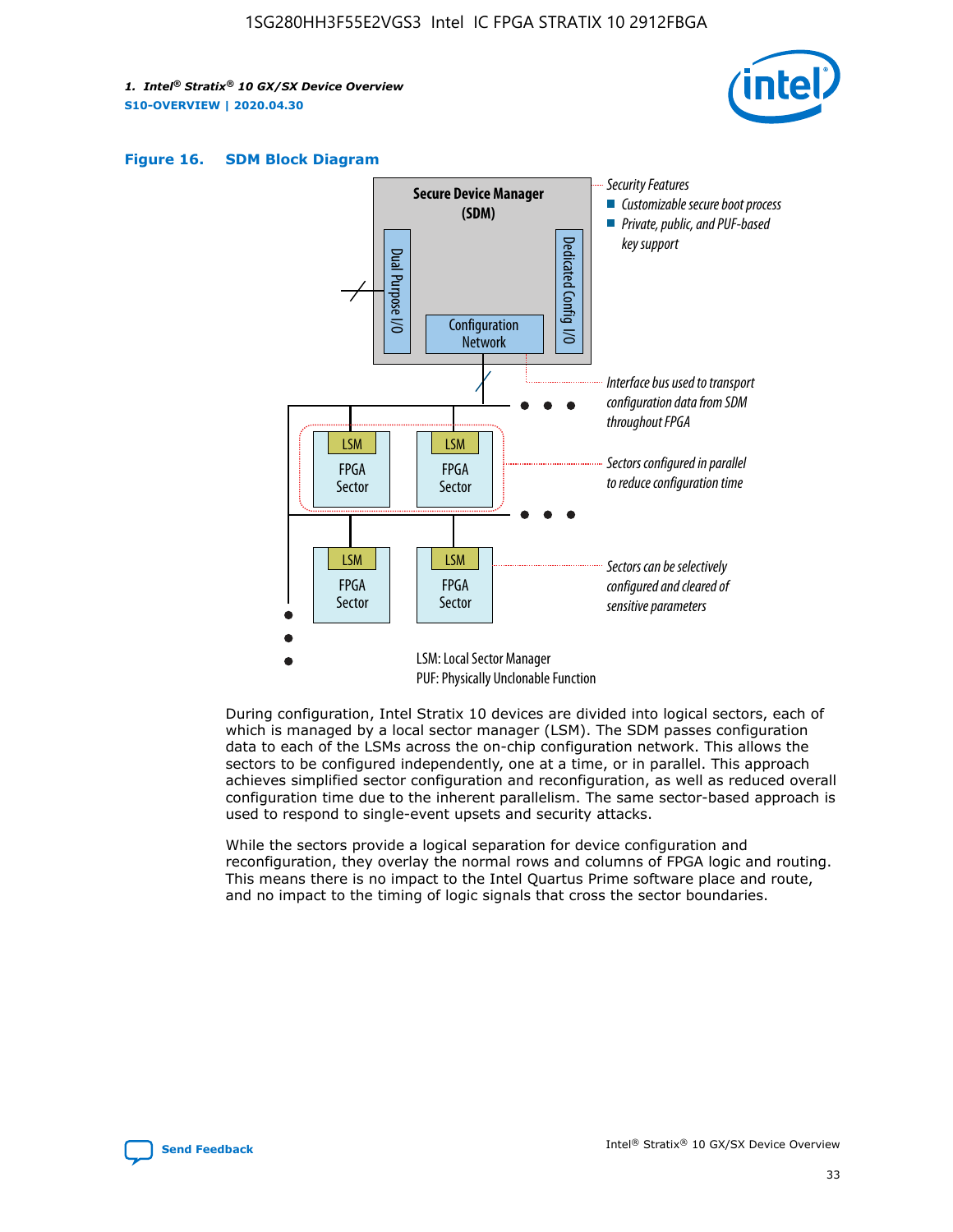

The SDM enables robust, secure, fully-authenticated device configuration. It also allows for customization of the configuration scheme, which can enhance device security. For configuration and reconfiguration, this approach offers a variety of advantages:

- Dedicated secure configuration manager
- Reduced device configuration time, because sectors are configured in parallel
- Updateable configuration process
- Reconfiguration of one or more sectors independent of all other sectors
- Zeroization of individual sectors or the complete device

The SDM also provides additional capabilities such as register state readback and writeback to support ASIC prototyping and other applications.

## **1.21. Device Security**

Building on top of the robust security features present in the previous generation devices, Intel Stratix 10 FPGAs and SoCs include a number of new and innovative security enhancements. These features are also managed by the SDM, tightly coupling device configuration and reconfiguration with encryption, authentication, key storage and anti-tamper services.

Security services provided by the SDM include:

- Bitstream encryption
- Multi-factor authentication
- Hard encryption and authentication acceleration; AES-256, SHA-256/384, ECDSA-256/384
- Volatile and non-volatile encryption key storage and management
- Boot code authentication for the HPS
- Physically Unclonable Function (PUF) service
- Updateable configuration process
- Secure device maintenance and upgrade functions
- Side channel attack protection
- Scripted response to sensor inputs and security attacks, including selective sector zeroization
- Readback, JTAG and test mode disable
- Enhanced response to single-event upsets (SEU)
- Black key provisioning
- Physical anti-tamper

See the *Intel Stratix 10 Device Security User Guide* for a complete list of all security features.

The SDM and associated security services provide a robust, multi-layered security solution for your Intel Stratix 10 design.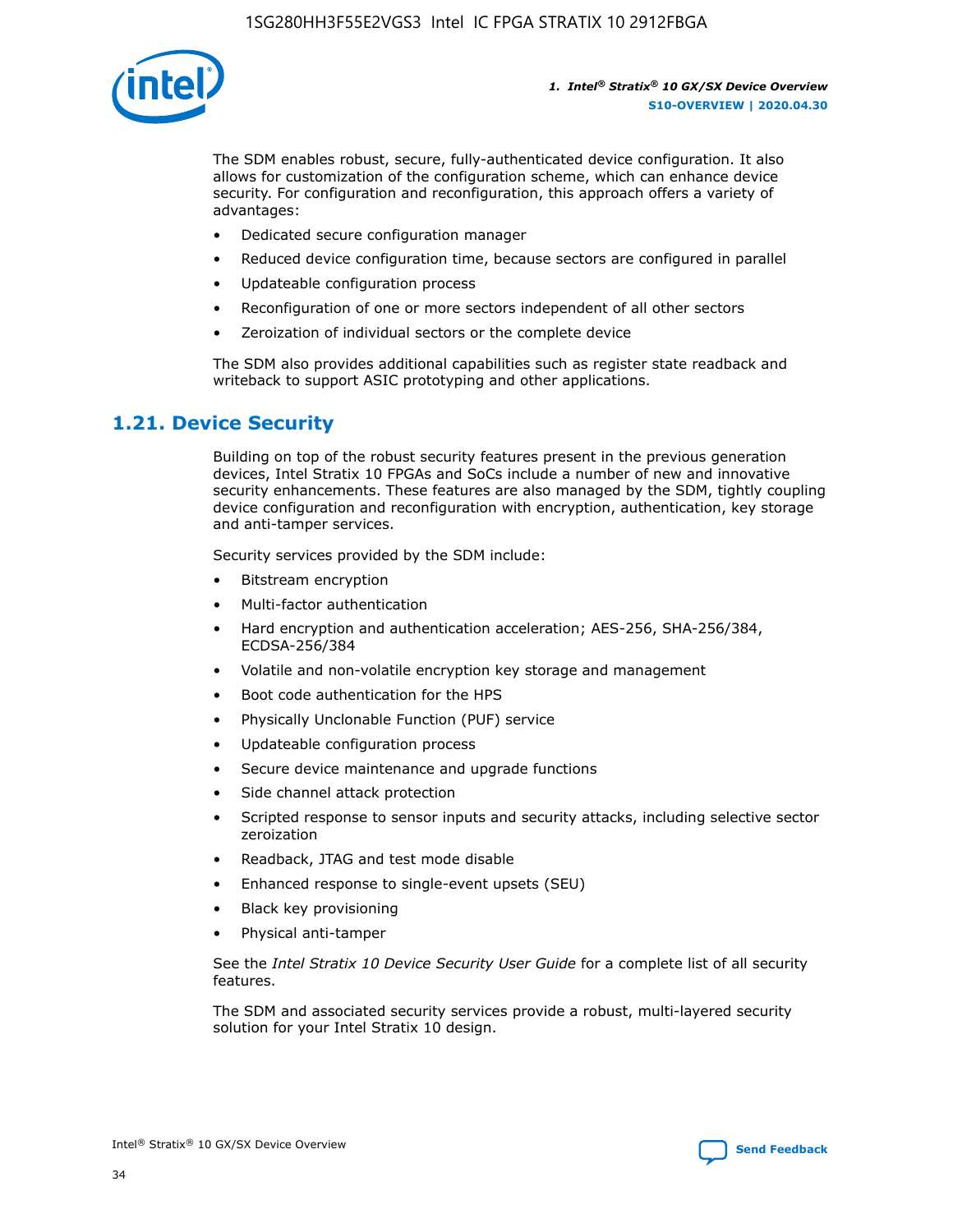

#### **Table 14. Device Security**

| <b>Intel Stratix 10 Family Variant</b> | <b>Bitstream Authentication</b> | <b>Advanced Security Features</b> <sup>(12)</sup> |
|----------------------------------------|---------------------------------|---------------------------------------------------|
| GX/SX                                  | All devices                     | -AS suffix part number required                   |

#### **Related Information**

- [My Intel Support](https://www.intel.com/content/www/us/en/programmable/my-intel/mal-home.html)
- [Intel Stratix 10 Device Security User Guide](https://www.intel.com/content/www/us/en/programmable/documentation/ndq1483601370898.html#wcd1483611014402)

## **1.22. Configuration via Protocol Using PCI Express**

Configuration via protocol using PCI Express allows the FPGA to be configured across the PCI Express bus, simplifying the board layout and increasing system integration. Making use of the embedded PCI Express hard IP operating in autonomous mode before the FPGA is configured, this technique allows the PCI Express bus to be powered up and active within the 100 ms time allowed by the PCI Express specification. Intel Stratix 10 devices also support partial reconfiguration across the PCI Express bus which reduces system down time by keeping the PCI Express link active while the device is being reconfigured.

## **1.23. Partial and Dynamic Reconfiguration**

Partial reconfiguration allows you to reconfigure part of the FPGA while other sections continue running. This capability is required in systems where uptime is critical, because it allows you to make updates or adjust functionality without disrupting services.

In addition to lowering power and cost, partial reconfiguration also increases the effective logic density by removing the necessity to place in the FPGA those functions that do not operate simultaneously. Instead, these functions can be stored in external memory and loaded as needed. This reduces the size of the required FPGA by allowing multiple applications on a single FPGA, saving board space and reducing power. The partial reconfiguration process is built on top of the proven incremental compile design flow in the Intel Quartus Prime design software

Dynamic reconfiguration in Intel Stratix 10 devices allows transceiver data rates, protocols and analog settings to be changed dynamically on a channel-by-channel basis while maintaining data transfer on adjacent transceiver channels. Dynamic reconfiguration is ideal for applications that require on-the-fly multiprotocol or multirate support. Both the PMA and PCS blocks within the transceiver can be reconfigured using this technique. Dynamic reconfiguration of the transceivers can be used in conjunction with partial reconfiguration of the FPGA to enable partial reconfiguration of both core and transceivers simultaneously.

# **1.24. Fast Forward Compile**

The innovative Fast Forward Compile feature in the Intel Quartus Prime software identifies performance bottlenecks in your design and provides detailed, step-by-step performance improvement recommendations that you can then implement. The Compiler reports estimates of the maximum operating frequency that can be achieved

<sup>(12)</sup> Contact My Intel Support for additional information.

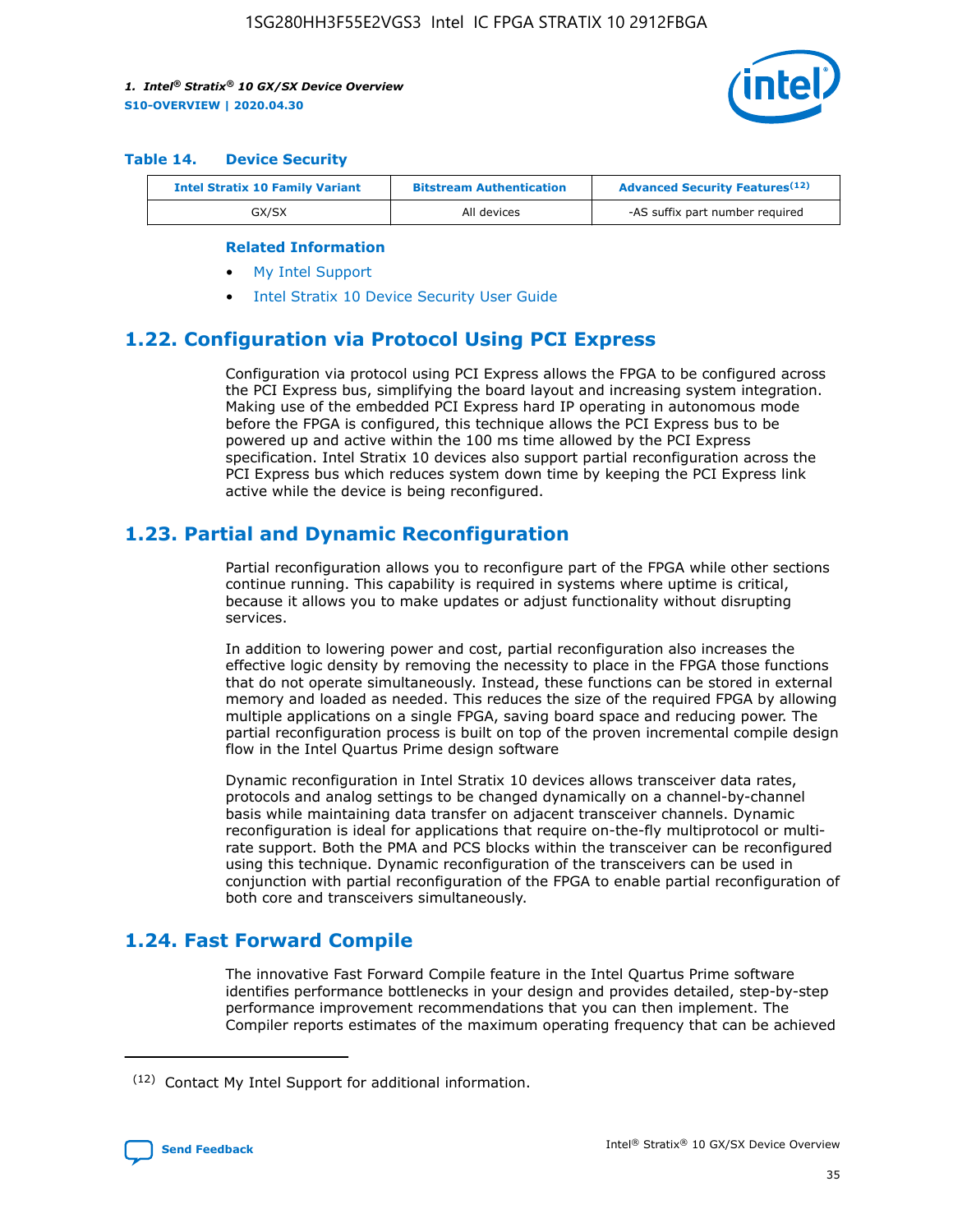

by applying the recommendations. As part of the new Hyper-Aware design flow, Fast Forward Compile maximizes the performance of your Intel Stratix 10 design and achieves rapid timing closure.

Previously, this type of optimization required multiple time-consuming design iterations, including full design re-compilation to determine the effectiveness of the changes. Fast Forward Compile enables you to make better decisions about where to focus your optimization efforts, and how to increase your design performance and throughput. This technique removes much of the guesswork of performance exploration, resulting in fewer design iterations and as much as 2X core performance gains for Intel Stratix 10 designs.

# **1.25. Single Event Upset (SEU) Error Detection and Correction**

Intel Stratix 10 FPGAs and SoCs offer robust SEU error detection and correction circuitry. The detection and correction circuitry includes protection for Configuration RAM (CRAM) programming bits and user memories. The CRAM is protected by a continuously running parity checker circuit with integrated ECC that automatically corrects one or two bit errors and detects higher order multibit errors.

The physical layout of the CRAM array is optimized to make the majority of multi-bit upsets appear as independent single-bit or double-bit errors which are automatically corrected by the integrated CRAM ECC circuitry. In addition to the CRAM protection, user memories also include integrated ECC circuitry and are layout optimized for error detection and correction.

The SEU error detection and correction hardware is supported by both soft IP and the Intel Quartus Prime software to provide a complete SEU mitigation solution. The components of the complete solution include:

- Hard error detection and correction for CRAM and user M20K memory blocks
- Optimized physical layout of memory cells to minimize probability of SEU
- Sensitivity processing soft IP that reports if CRAM upset affects a used or unused bit
- Fault injection soft IP with the Intel Quartus Prime software support that changes state of CRAM bits for testing purposes
- Hierarchy tagging in the Intel Quartus Prime software
- Triple Mode Redundancy (TMR) used for the Secure Device Manager and critical on-chip state machines

In addition to the SEU mitigation features listed above, the Intel 14 nm tri-gate process technology used for Intel Stratix 10 devices is based on FinFET transistors which have reduced SEU susceptibility versus conventional planar transistors.

# **1.26. Document Revision History for the Intel Stratix 10 GX/SX Device Overview**

| <b>Document</b><br><b>Version</b> | <b>Changes</b>             |
|-----------------------------------|----------------------------|
| 2020.04.30                        | Made the following change: |
|                                   | continued                  |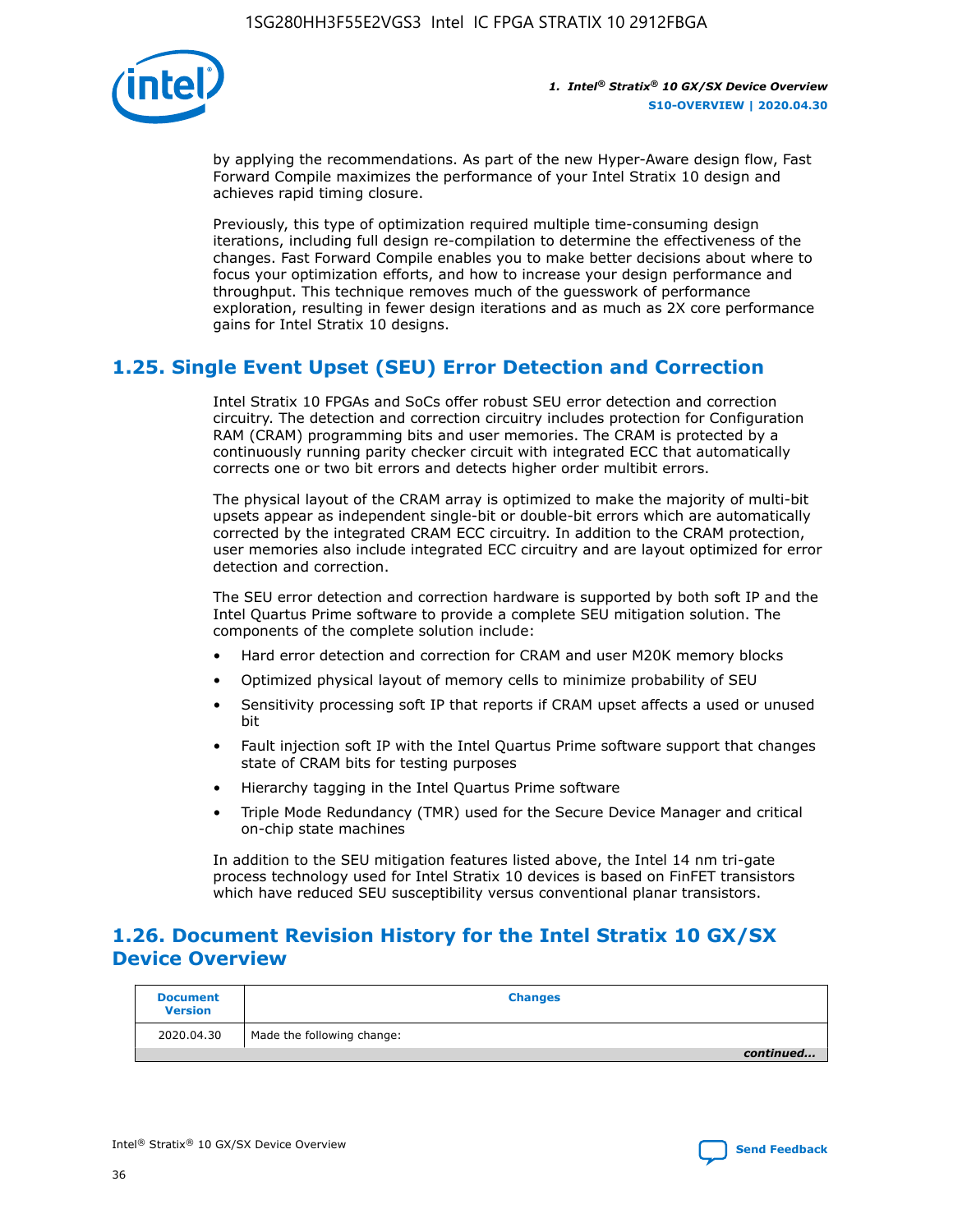

| 2020.03.24<br>2019.08.19 | Added the GX 10M variant.<br>Made the following changes:<br>Added advanced security (-AS) devices.<br>$\bullet$<br>Added level shifter details for the Intel Stratix 10 SX/GX 400 device.<br>٠<br>Made the following changes:<br>Added composition details for the leaded and lead-free contact device options.<br>Updated the I/O PLL counts.<br>٠                                                                                                                                                                                                                                                                                                                                                                                                                                                                                                                                                                                                                                                      |
|--------------------------|----------------------------------------------------------------------------------------------------------------------------------------------------------------------------------------------------------------------------------------------------------------------------------------------------------------------------------------------------------------------------------------------------------------------------------------------------------------------------------------------------------------------------------------------------------------------------------------------------------------------------------------------------------------------------------------------------------------------------------------------------------------------------------------------------------------------------------------------------------------------------------------------------------------------------------------------------------------------------------------------------------|
|                          |                                                                                                                                                                                                                                                                                                                                                                                                                                                                                                                                                                                                                                                                                                                                                                                                                                                                                                                                                                                                          |
|                          |                                                                                                                                                                                                                                                                                                                                                                                                                                                                                                                                                                                                                                                                                                                                                                                                                                                                                                                                                                                                          |
|                          |                                                                                                                                                                                                                                                                                                                                                                                                                                                                                                                                                                                                                                                                                                                                                                                                                                                                                                                                                                                                          |
| 2019.02.15               | Made the following changes:<br>Changed the number of included logic elements globally.<br>$\bullet$<br>Removed logic density 450, logic density 550, and package code 48 from the "Sample Ordering<br>٠<br>Code and Available Options for Intel Stratix 10 Devices" figure.<br>Updated description of the higher density in the "Innovations in Intel Stratix 10 FPGAs and SoCs"<br>section.<br>Updated description of the general purpose I/Os in the "Intel Stratix 10 FPGA and SoC Common<br>$\bullet$<br>Device Features" table.<br>Removed support for LPDDR3 globally.<br>٠<br>Updated the "Intel Stratix 10 FPGA and SoC Architecture Block Diagram" figure.<br>$\bullet$<br>Updated the "Intel Stratix 10 GX/SX FPGA and SoC Family Plan-FPGA Core (part 1)" table.<br>$\bullet$<br>Updated the "Intel Stratix 10 GX/SX FPGA and SoC Family Plan-Interconnects, PLLs and Hard IP<br>(part 2)" table.<br>Updated and merged the "Intel Stratix 10 GX/SX FPGA and SoC Family Package Plan" tables. |
| 2018.08.08               | Made the following changes:<br>Changed the specs for QDRII+ and QDRII+ Xtreme and added specs for QDRIV in the "External<br>$\bullet$<br>Memory Interface Performance" table.<br>Updated description of the power options in the "Sample Ordering Code and Available Options for<br>Intel Stratix 10 Devices" figure.<br>Changed the description of the technology and power management features in the "Intel Stratix 10<br>FPGA and SoC Common Device Features" table.<br>Changed the description of SmartVID in the "Power Management" section.<br>Changed the direction arrow from the coefficient registers block in the "DSP Block: High Precision<br>٠<br>Fixed Point Mode" figure.                                                                                                                                                                                                                                                                                                               |
| 2017.10.30               | Made the following changes:<br>Removed the embedded eSRAM feature globally.<br>$\bullet$<br>Removed the Low Power (VID) and Military operating temperature options, and package code 53<br>٠<br>from the "Sample Ordering Code and Available Options for Stratix 10 Devices" figure.<br>Changed the Maximum transceiver data rate (chip-to-chip) specification for L-Tile devices in the<br>$\bullet$<br>"Key Features of Intel Stratix 10 Devices Compared to Stratix V Devices" table.                                                                                                                                                                                                                                                                                                                                                                                                                                                                                                                 |
| 2016.10.31               | Made the following changes:<br>• Changed the number of available transceivers to 96, globally.<br>Changed the single-precision floating point performance to 10 TFLOP, globally.<br>Changed the maximum datarate to 28.3 Gbps, globally.<br>٠<br>Changed some of the features listed in the "Stratix 10 GX/SX Device Overview" section.<br>٠<br>Changed descriptions for the GX and SX devices in the "Stratix 10 Family Variants" section.<br>٠<br>Changed the "Sample Ordering Code and Available Options for Stratix 10 Devices" figure.<br>Changed the features listed in the "Key Features of Stratix 10 Devices Compared to Stratix V<br>Devices" table.<br>Changed the descriptions of the following areas of the "Stratix 10 FPGA and SoC Common Device<br>Features" table:<br>- Transceiver hard IP<br>- Internal memory blocks<br>- Core clock networks<br>- Packaging<br>Reorganized and updated all tables in the "Stratix 10 FPGA and SoC Family Plan" section.<br>continued                |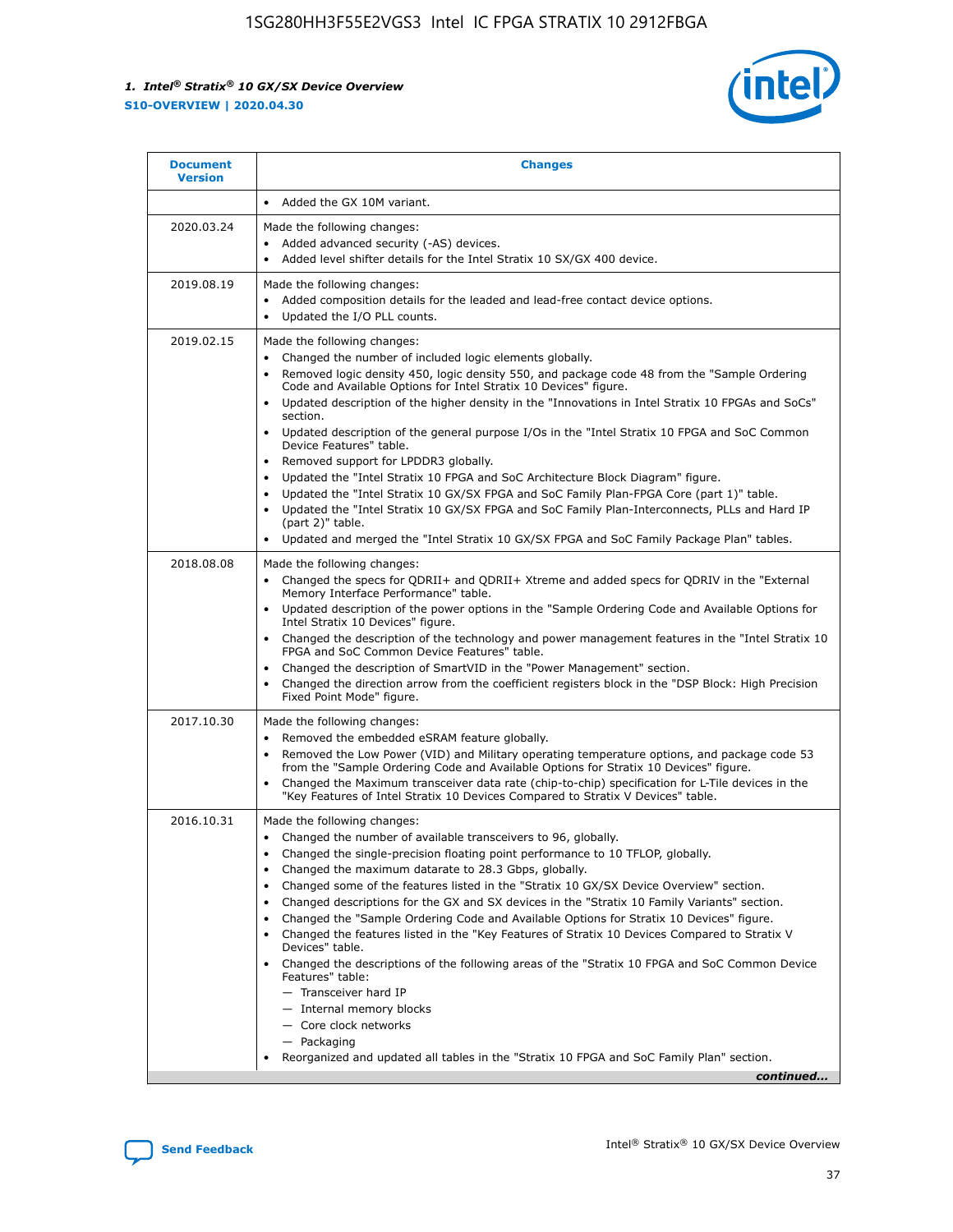

| <b>Document</b><br><b>Version</b> | <b>Changes</b>                                                                                                                                                                                                                                                                                                                                                                                                                                                                                                                                                                                                                                                                                                                                                                                                                                                                                                                                                                                     |  |
|-----------------------------------|----------------------------------------------------------------------------------------------------------------------------------------------------------------------------------------------------------------------------------------------------------------------------------------------------------------------------------------------------------------------------------------------------------------------------------------------------------------------------------------------------------------------------------------------------------------------------------------------------------------------------------------------------------------------------------------------------------------------------------------------------------------------------------------------------------------------------------------------------------------------------------------------------------------------------------------------------------------------------------------------------|--|
|                                   | Removed the "Migration Between Arria 10 FPGAs and Stratix 10 FPGAs" section.<br>Removed footnotes from the "Transceiver PCS Features" table.<br>Changed the HMC description in the "External Memory and General Purpose I/O" section.<br>Changed the number of fPLLs in the "Fractional Synthesis PLLs and I/O PLLs" section.<br>Clarified HMC data width support in the "Key Features of the Stratix 10 HPS" table.<br>Changed the description in the "Internal Embedded Memory" section.<br>Changed the datarate for the Standard PCS and SDI PCS features in the "Transceiver PCS Features"<br>table.<br>Added a note to the "PCI Express Gen1/Gen2/Gen3 Hard IP" section.<br>Updated the "Key Features of the Stratix 10 HPS" table.<br>Changed the description for the Cache coherency unit in the "Key Features of the Stratix 10 HPS"<br>table.<br>Changed the description for the external SDRAM and Flash memory interfaces for HPS in the "Key<br>Features of the Stratix 10 HPS" table. |  |
| 2015.12.04                        | Initial release.                                                                                                                                                                                                                                                                                                                                                                                                                                                                                                                                                                                                                                                                                                                                                                                                                                                                                                                                                                                   |  |